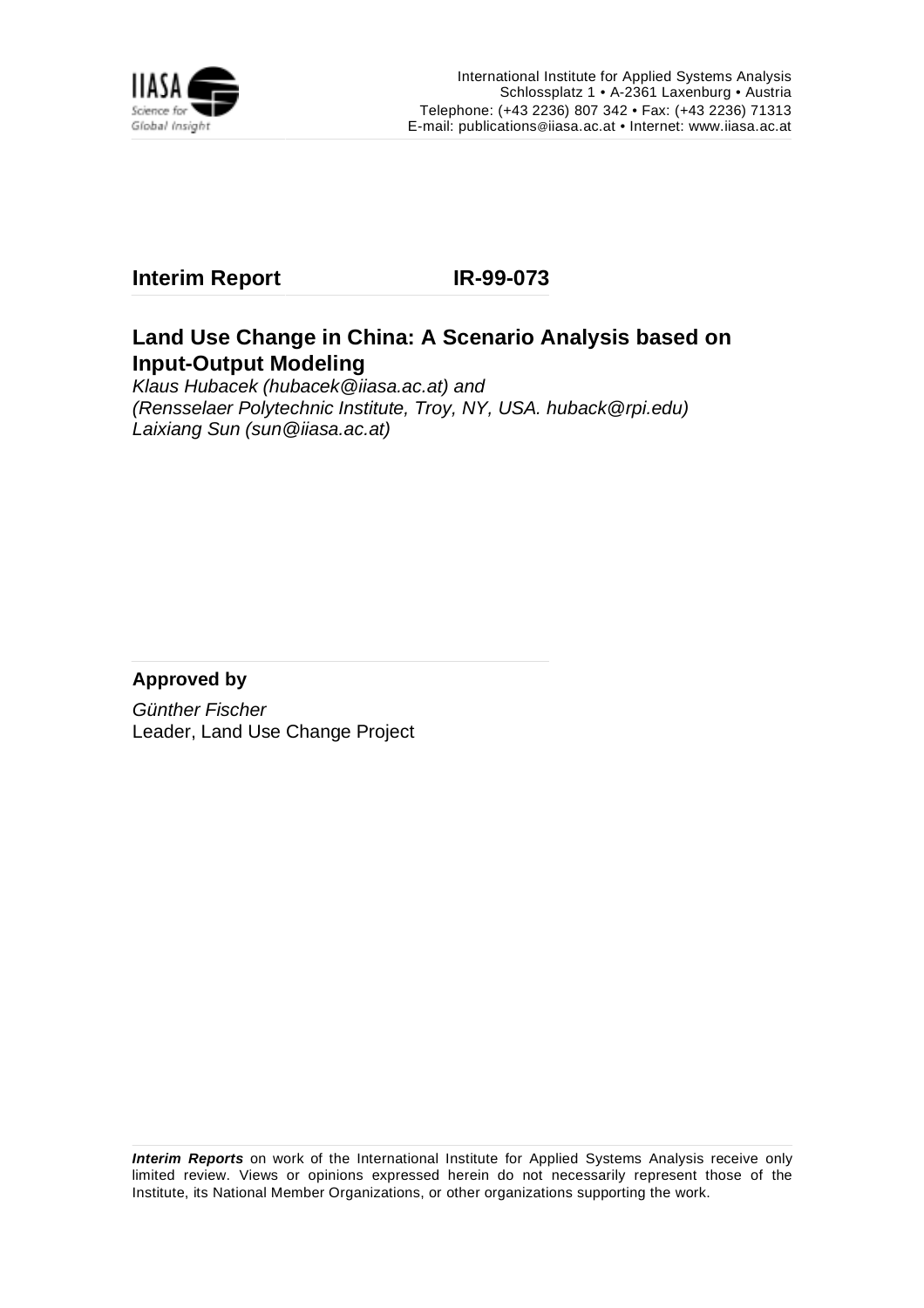# **Contents**

| $\mathbf{1}$   |          | Introduction                                                          | $\mathbf{1}$   |
|----------------|----------|-----------------------------------------------------------------------|----------------|
| $\overline{2}$ |          | The basic model and its assumptions                                   | 3              |
|                |          | 2.1 Scenario-analysis within a structural economics framework         | 3              |
|                |          | 2.2 The basic input-output model                                      | $\overline{4}$ |
|                |          | 2.3 The "open" versus the "closed" model                              | 5              |
|                |          | 2.4 Extension of the input-output model: land requirements            | 6              |
|                |          | 2.5 Steps in the procedure of analysis                                | 7              |
| 3              |          | Representation of the economy and land use                            | 7              |
|                |          | 3.1 China's economy in an input-output framework                      | 7              |
|                |          | 3.2 Extension of the input-output model: land requirements            | 8              |
|                |          | 3.3 Spatial development                                               | 13             |
| $\overline{A}$ |          | Major driving forces and their effects on land-use change in China    | 16             |
|                |          | 4.1 Description of the Scenarios                                      | 17             |
|                |          | 4.1.1 Technical change                                                | 17             |
|                |          | 4.1.2 Population growth                                               | 21             |
|                |          | 4.1.3 Urbanization and change in diet                                 | 22             |
|                |          | 4.1.4 Economic growth                                                 | 24             |
|                |          | 4.1.5 Supply of land                                                  | 25             |
|                | 4.2      | <b>Results of the Scenarios</b>                                       | 25             |
| 5              |          | Implications of alternative development scenarios for land-use change | 29             |
| 6              |          | References                                                            | 32             |
| 7              | Appendix |                                                                       | 36             |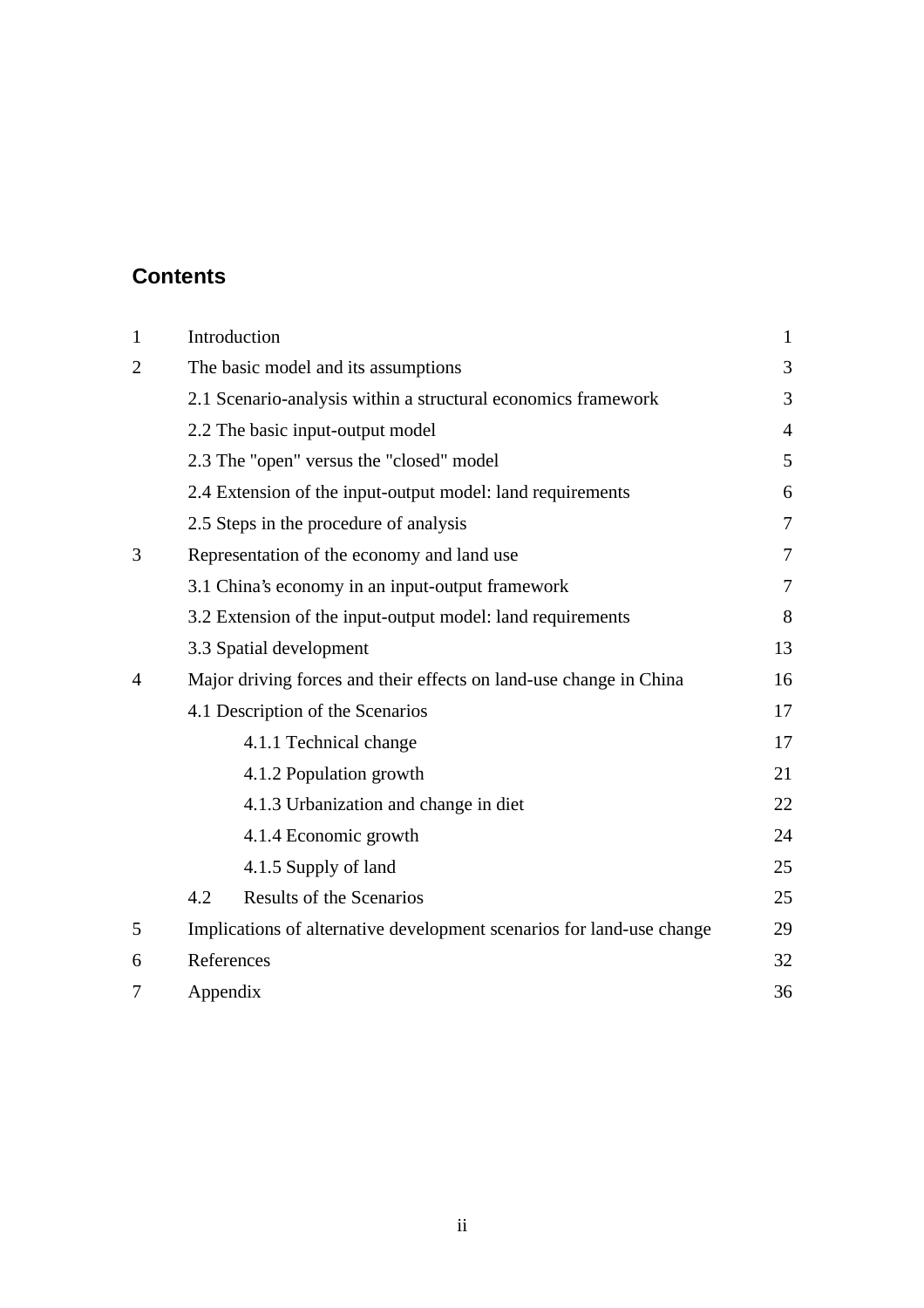## **Abstract**

Land availability is of crucial importance for China's food security and economic development in the next century. Economic growth, urbanization, diet structure changes, and population growth will influence both the demand of and the supply for land. A recursive input-output model enlarged by land is used to develop various scenarios of changes in the economy and society and to evaluate their effects on landuse change in China. Due to inefficiency and structural problems, China's land productivity has ample room to increase significantly above current levels even by further exploiting the potential of the existing technology. Results of some scenarios show that China would not be able to support the increasing demand for land intensive products with its land base without significant improvement in land productivity and/or by increasing imports.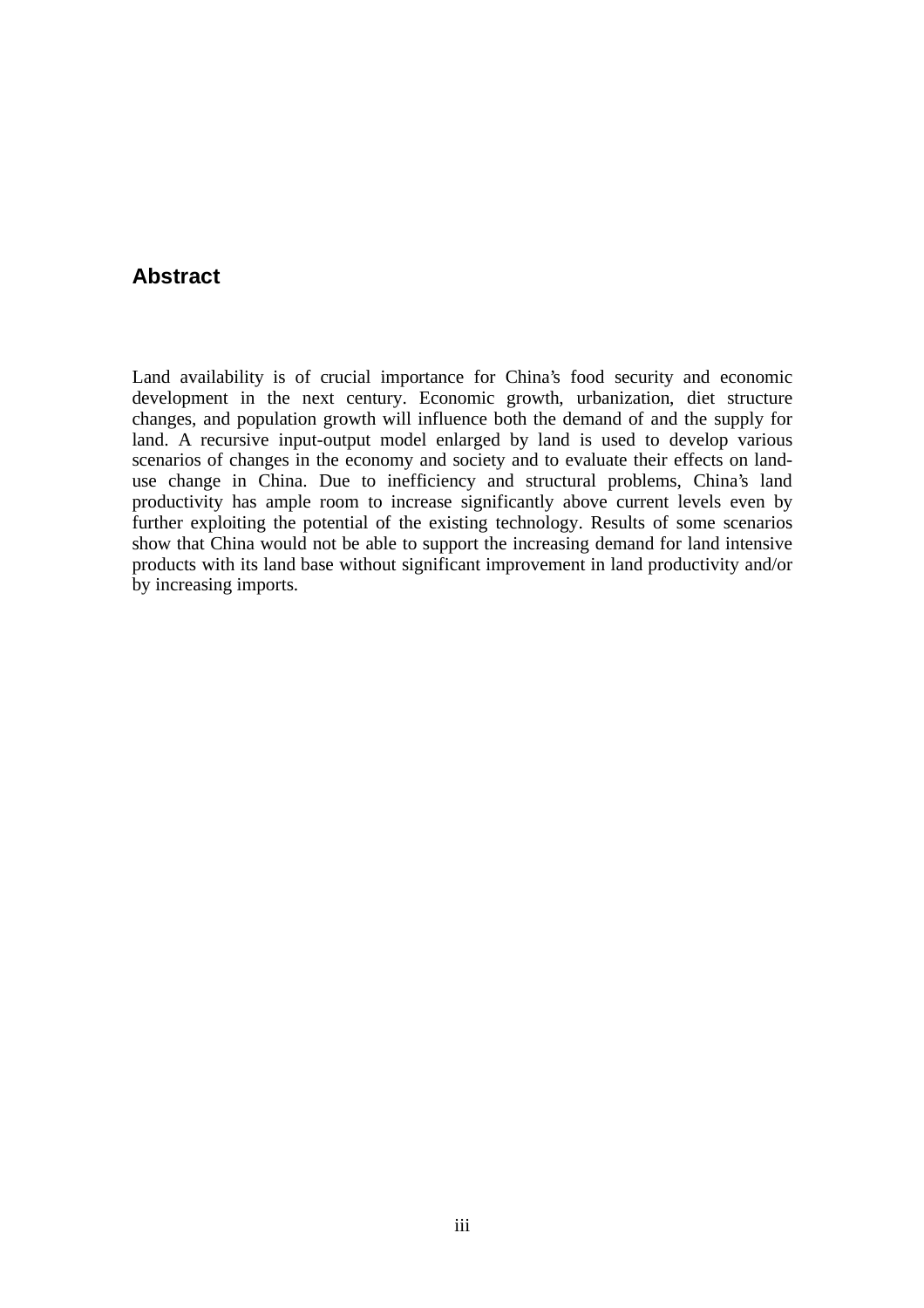## **About the Authors**

Klaus Hubacek participated in IIASA's Young Scientists Summer Program in 1999, and joined the Land Use Change-project in January 2000 to assess various development scenarios and their effect on land and water, using and developing an extended inputoutput model for different regions in China.

Mr. Hubacek received an MBA from the University of Economics and Business Administration (WU) in Vienna, Austria in 1991, and a M.Sc. in economics from the Rensselaer Polytechnic Institute (RPI) in Troy in 1998. He is currently finishing his Ph.D. in Ecological Economics at RPI.

Laixiang Sun is a senior researcher, mathematician and economist engaged in developing the economic component of the IIASA-LUC model. He is also affiliated with the United Nations University (UNU), WIDER, in Helsinki, Finland, as a Project Director on property rights regimes, microeconomic incentives, and development, and with Guanghua School of Management of Peking University, in Beijing, China, as a Senior Research Fellow. Prior to these appointments, Dr. Sun was a consultant of UNU/WIDER and teaching assistant of two master degree courses at the Institute of Social Studies, The Hague. In the years between 1985 and 1991, Dr. Sun was a lecturer, and later also Associate Chairman of the Department of Economic Management, and Senior Researcher at the Research Centre for Social Development of Contemporary China, both at Peking University in Beijing, China.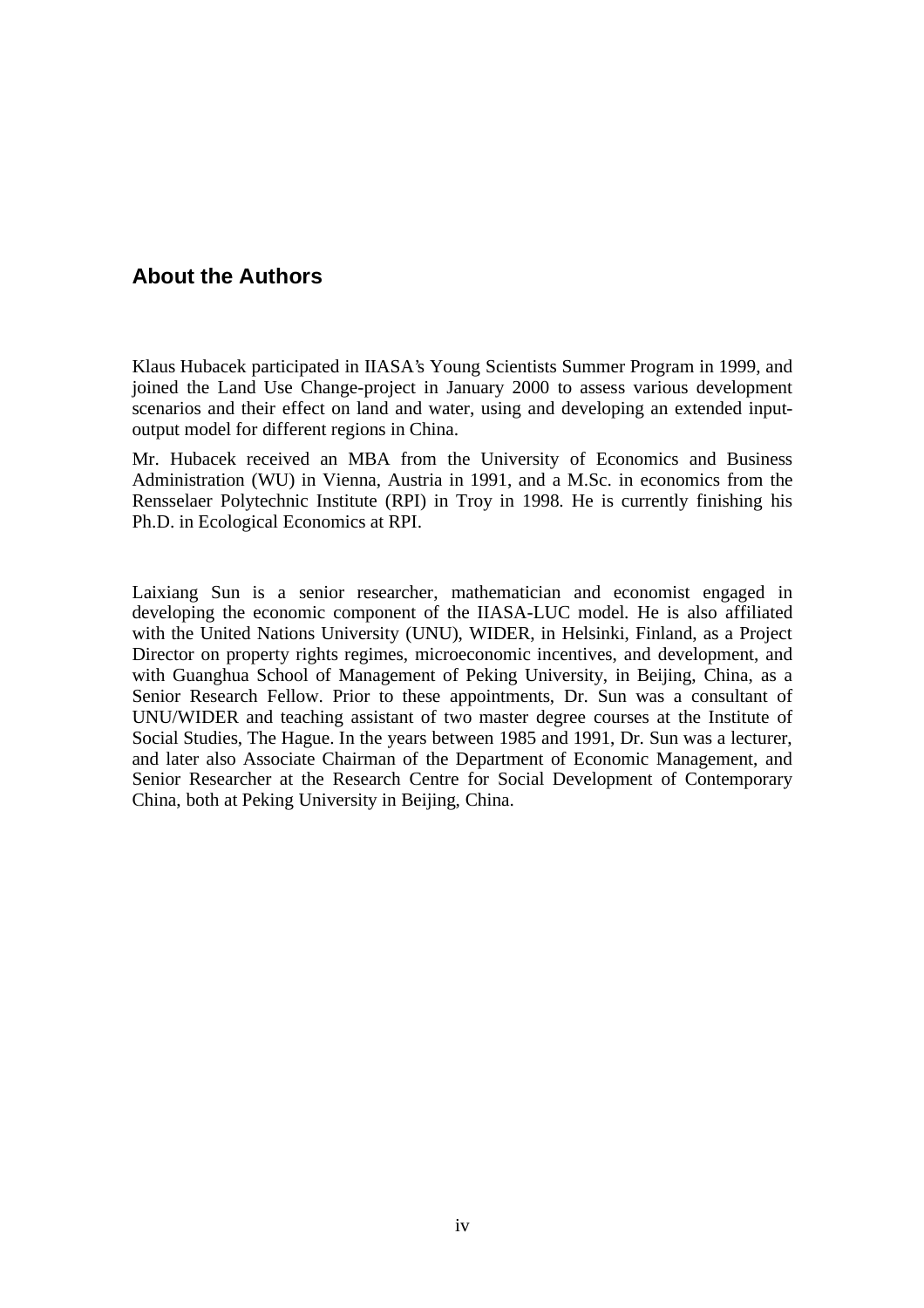# **Acknowledgements**

We would like to thank Faye Duchin and John Gowdy for their valuable comments and all the members of the Land Use Change Project at IIASA for their interesting and inspiring discussions and help.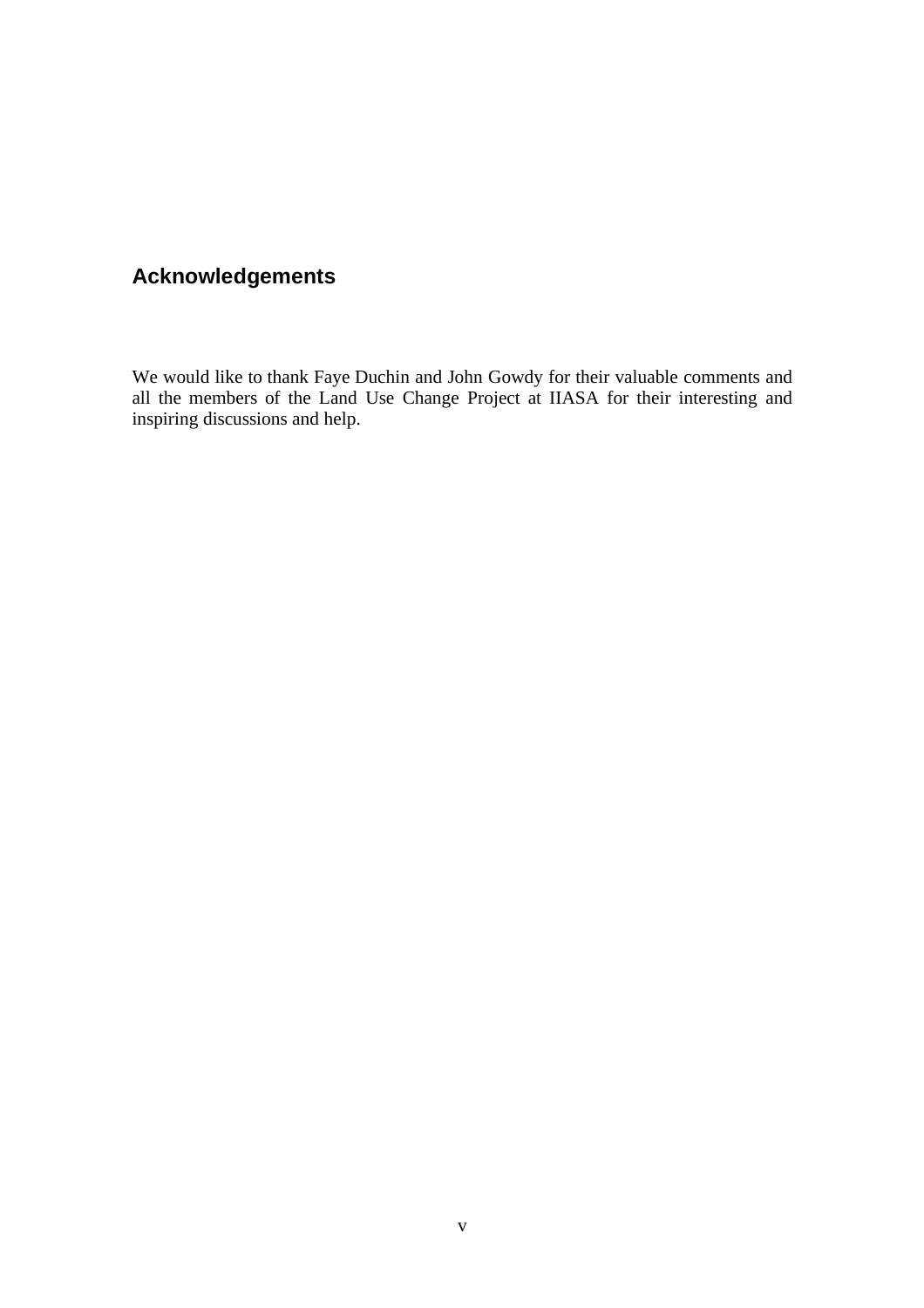## **Land Use Change in China: A Scenario Analysis based on Input-Output Modeling**

Klaus Hubacek and Laixiang Sun

## **I Introduction**

Land availability is of crucial importance for China's food security and economic development in the next century. Economic growth, urbanization, changes in diet structure, and population growth will influence both the demand for and the supply of land. Food security in China will also have significant global implications. There are controversial arguments about food demand and supply in China for the next 30 years (e.g. Brown, 1995; Chen et al., 1996; Huang and Rozelle, 1995). But there is agreement that arable land loss and land degradation are undermining China's food production capacity (e.g. Gardner, 1996; Rozelle et al., 1997).

The purpose of this paper is to develop various scenarios representing different economic and social changes and calculate their effects on China's land base within an inputoutput modeling framework. The output of this paper will provide not only a primary assessment of land-use feasibility with respect to selected scenarios which may represent possible direction of Chinese economy and society in the future, but also an initialization for the dynamic welfare optimum model of IIASA's Land Use Change (IIASA-LUC) Project. The dynamic welfare optimum model of IIASA-LUC intends to establish a more integrated assessment of the spatial and intertemporal interactions among various socioeconomic and biogeophysical factors that drive land-use and land cover change. It aims also to trace the possible adaptive behaviors of economic actors and the resulting consequences under the condition of increasing scarcity of land resources (Sun, 2000).

Various extended input-output models have been widely used for natural resource accounting, material balance, and scenario analysis in the area of ecological and environment assessments. The theoretical extension of input-output modeling is recently named as structural economics (Duchin, 1998). In this paper we employ the structural economics framework to stylize the empirical facts, to establish quantitative analysis of different stages of Chinese economy, and to evaluate the alternative scenarios about future paths of the economy. The core of our approach is a recursive input-output model expended by inclusion of a set of different land categories. The basic logic of input-output modeling is that the various socioeconomic scenarios are first translated into changes in final demand. In order for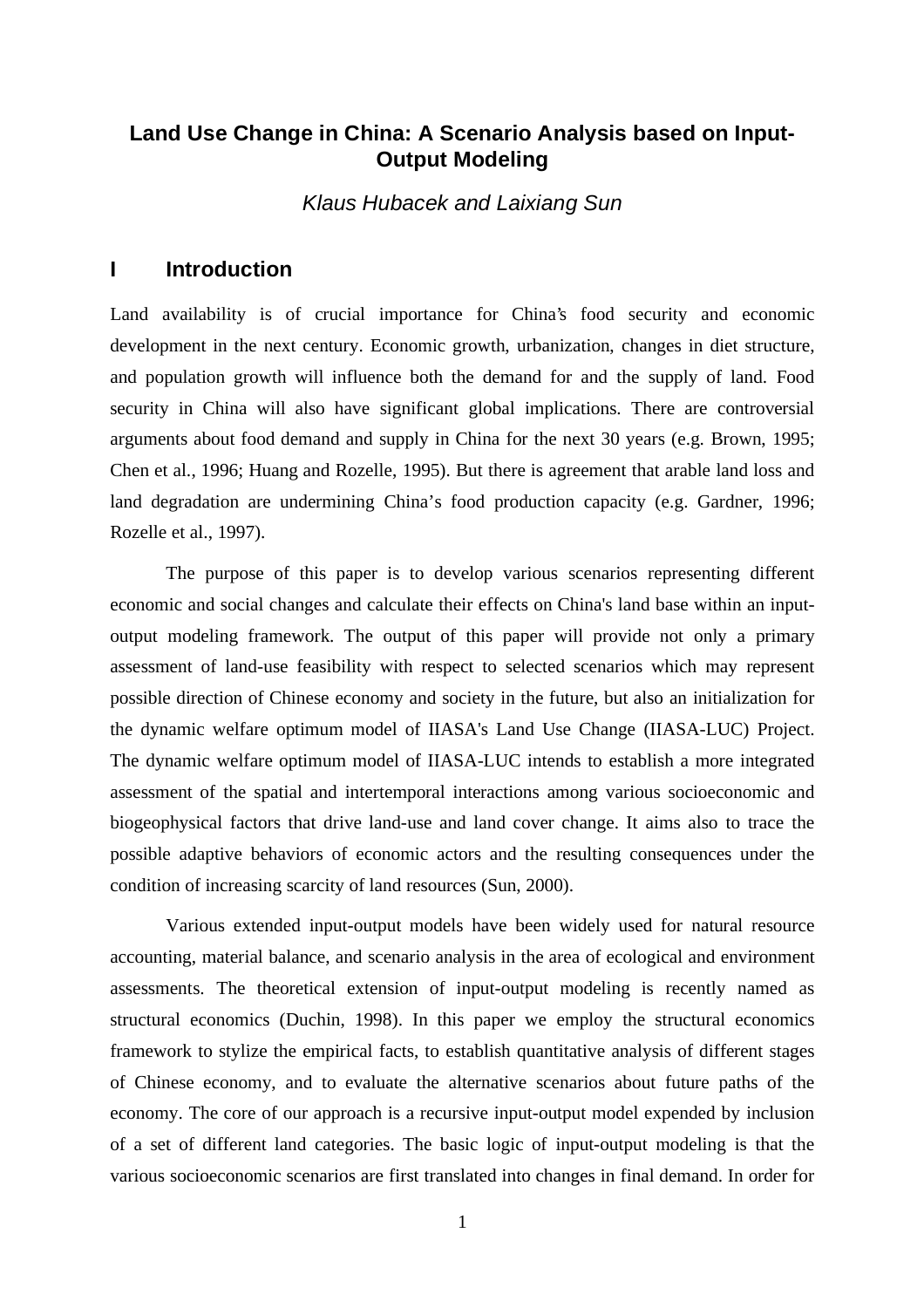the final demand of some sector *j* to expand, the output of other sectors must expand as well, corresponding to the input requirements of sector *j*. As all economic activities consume space, in the long-run, in order to achieve significant increases in output, there must be increases or changes in land use and land productivity.

In the present formulation of the extended input-output model we link socioeconomic changes to different types of land via an explicit representation of land requirement coefficients associated with specific economic activities. By this way, land is treated as a parallel of factor inputs such as labor and capital. Both the direct and indirect land-use requirements are caught by the representation of the sectoral interdependence of the inputoutput model. For our interest, we deal with only the land requirement of each economic sector rather than compensation for the land use. Input-output modeling deals with structural changes via analyzing discrete and explicit changes from one state of the economy to another. These changes in structures are derived from scenarios, which are developed around each question to be explored. For instance, uncertainty about technological developments can be made explicit by introducing new scenarios based on a different set of assumptions. Dealing with structural changes in this way constitutes the most distinguished feature of input-output modeling. This feature makes it powerful in the evaluation of alternative scenarios about future paths for the economy. Through the evaluation of scenarios that reflect current thinking and by pinpointing the insufficient parts in these scenarios as a basis for improving them, scenario analysis based on input-output modeling may be capable of stimulating new insights into the search for promising development patterns for the future.

The paper is organized as follows. In Section 2, we present the basic model and its extensions for including land, as well as the procedure of calculations. In Section 3, we describe the economy and its land base. In Section 4, we develop scenarios for possible major socioeconomic changes, which include economic growth, urbanization, changes in life styles, and population growth. We translate those scenarios into the logic of an input-output framework and estimate the land requirements of the different development options. In the concluding section 5, we discuss the results, critically assess the applied method, and outline the necessities and avenues for further research.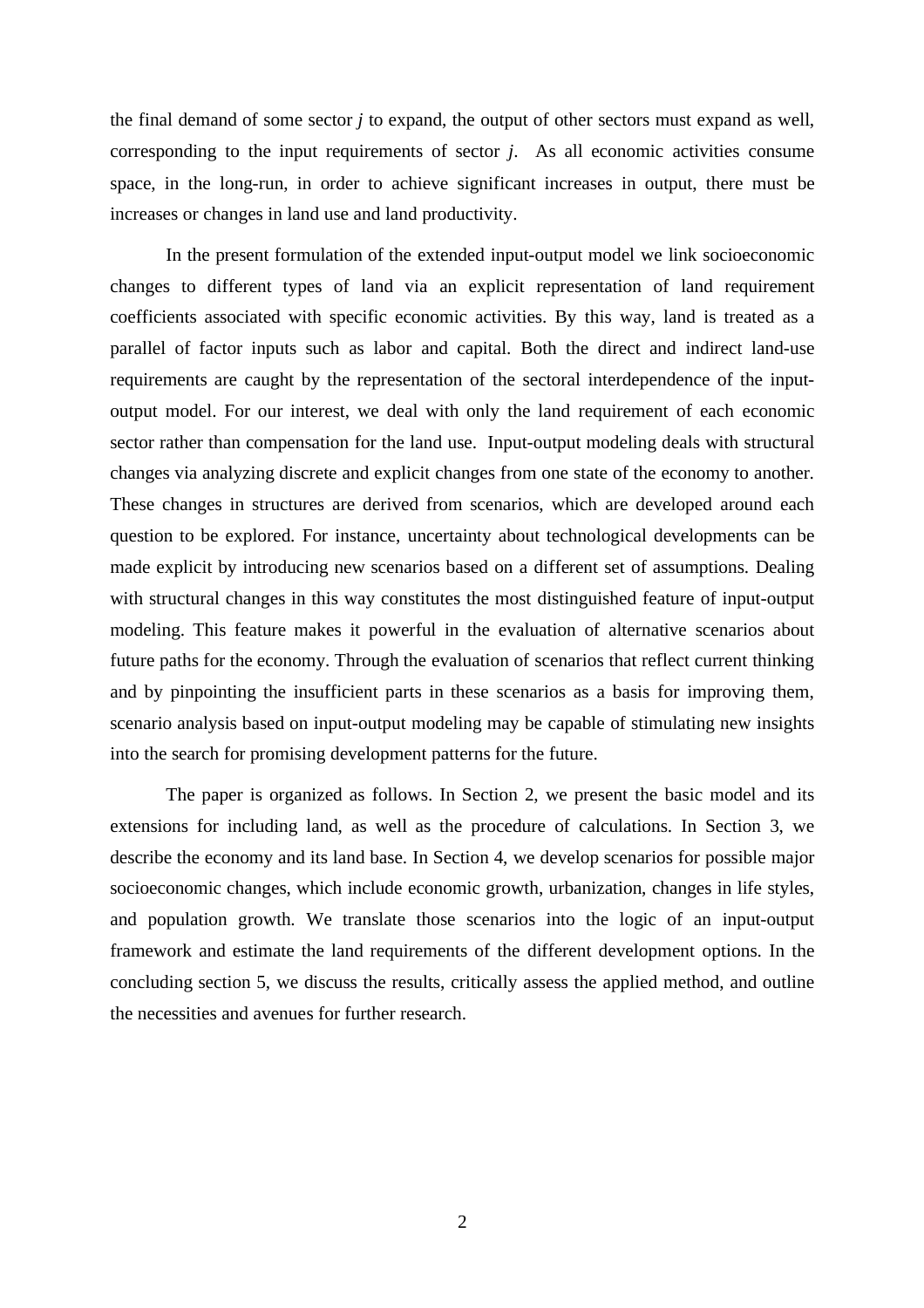## **2 The basic model and its assumptions**

#### **2.1 Scenario-analysis within a structural economics framework**

Structural economics aims to describe and explain many important features of interactions among economic, social, and environmental systems. The emphasis on structure implies an interest in the state of the economic system during a certain interval of time, usually a year. The core of structural economics is the input-output model. The fundamental purpose of the input-output model is to analyze the interdependence of economic sectors. Its extensions include social institutions (e.g., Stone, 1970) and the environment (e.g., Daly, 1968; Ayres and Kneese, 1969).

For a given accounting period (usually, one year), the basic input-output relations are represented by fixed coefficients. It does not mean that coefficients that in principle should be variable were instead treated as constant, but indicates that the physical structure of the economy in the accounting period does not automatically respond to changes in prices. In other words, in the conceptual framework of input-output economics, substitution behavior on the part of consumers or producers is not considered to be a straightforward and instantaneous reaction to prices. When dealing with another state of the economy, corresponding to a different accounting period (another year), usually also a different set of coefficients is established to represent the new structure of the economy. By comparison, in the classical computable general equilibrium (CGE) framework the choice and combination of inputs is endogenous. The coefficients in the input structure change independently in response to changes in relative prices. Hence, in the CGE framework, the technologies represented by the optimal solution are a result of such changes, and there is no easy way to directly assess whether the technology described by the resulting combination of inputs is feasible from a physical point of view and with respect to the current knowledge base (Duchin and Lange, 1995, p. 337).

Unlike the classical CGE models, input-output analysis does not use elasticities of substitution but deals with discrete and explicit changes in structures (Duchin, 1998, pp. 80). These changes in structures are derived from scenarios developed around each question to be explored. Structural changes include the technology used in different sectors, the changes in relative size of different sectors, changes in the composition and magnitude of the different final demand sectors, and the availability and quality of different environmental resources. A central piece of information is technical literature and expert knowledge to provide information on current and potential future production processes, population and other social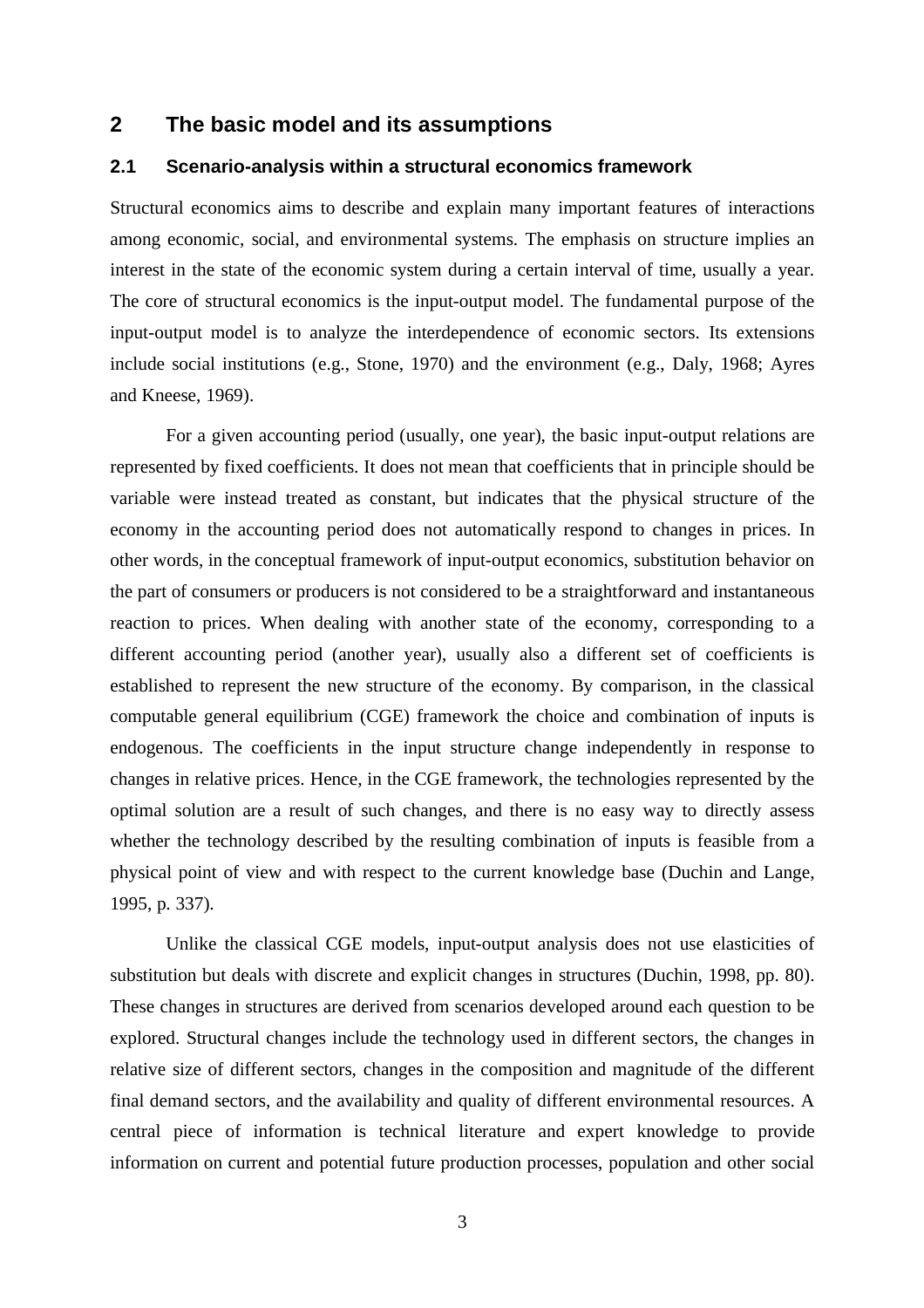trends, and the environment. Given a specific research topic, modelers need to first sort out what the important issues are through a qualitative analysis based on literature and expert opinions, then working on identification and quantification of specific variables and parameters.

### **2.2 The basic input-output model**

The mathematical structure of an input-output system consists of a set of *n* linear equations in *n* unknowns:

(1) 
$$
x_i = z_{i1} + z_{i2} + \cdots + z_{ij} + \cdots + z_{in} + y_i
$$
,  $i = 1, 2, ..., n$ .

in which *n* represents the number of economic sectors in an economy,  $x_i$  denotes the total output of sector *i* and *yi* the total final demand for sector *i*'s product. The flows from industry *i* to industry *j* are represented by  $z_{ij}$ . The right-hand side represents the sum of all of sector *i*'s inter-industry sales *(z)* and its sales to final demand *(y)*.

The ratio of input to output,  $z_{ij}/x_j$  is denoted  $a_{ij}$ :

$$
(2) \qquad a_{ij} = \frac{z_{ij}}{x_j}
$$

These technical coefficients  $a_{ij}$  are assumed to be fixed in a comparative-static analytic framework. That means, each sector uses inputs in fixed proportions, with the assumption that the average expenditure propensities are equal to marginal ones and economies of scale in production are ignored.

Equation (2) can be rewritten, replacing each  $z_{ij}$  by  $a_{ij}x_j$ :

(3a) 
$$
x_i = a_{i1}x_1 + a_{i2}x_2 + \cdots + a_{ij}x_j + \cdots + a_{in}x_n + y_i
$$

or in matrix notion, *A* represents the  $n \times n$  matrix of  $\{a_{ij}\}\$ and *x* and *y* are the corresponding *n*×*1* vectors:

$$
(3b) \qquad x = Ax + y
$$

The exogenous variable, final demand *(y)*, appears on the right-hand side and the endogenous variable *(x)* on the left-hand side:

$$
(4) \qquad (I - A)x = y
$$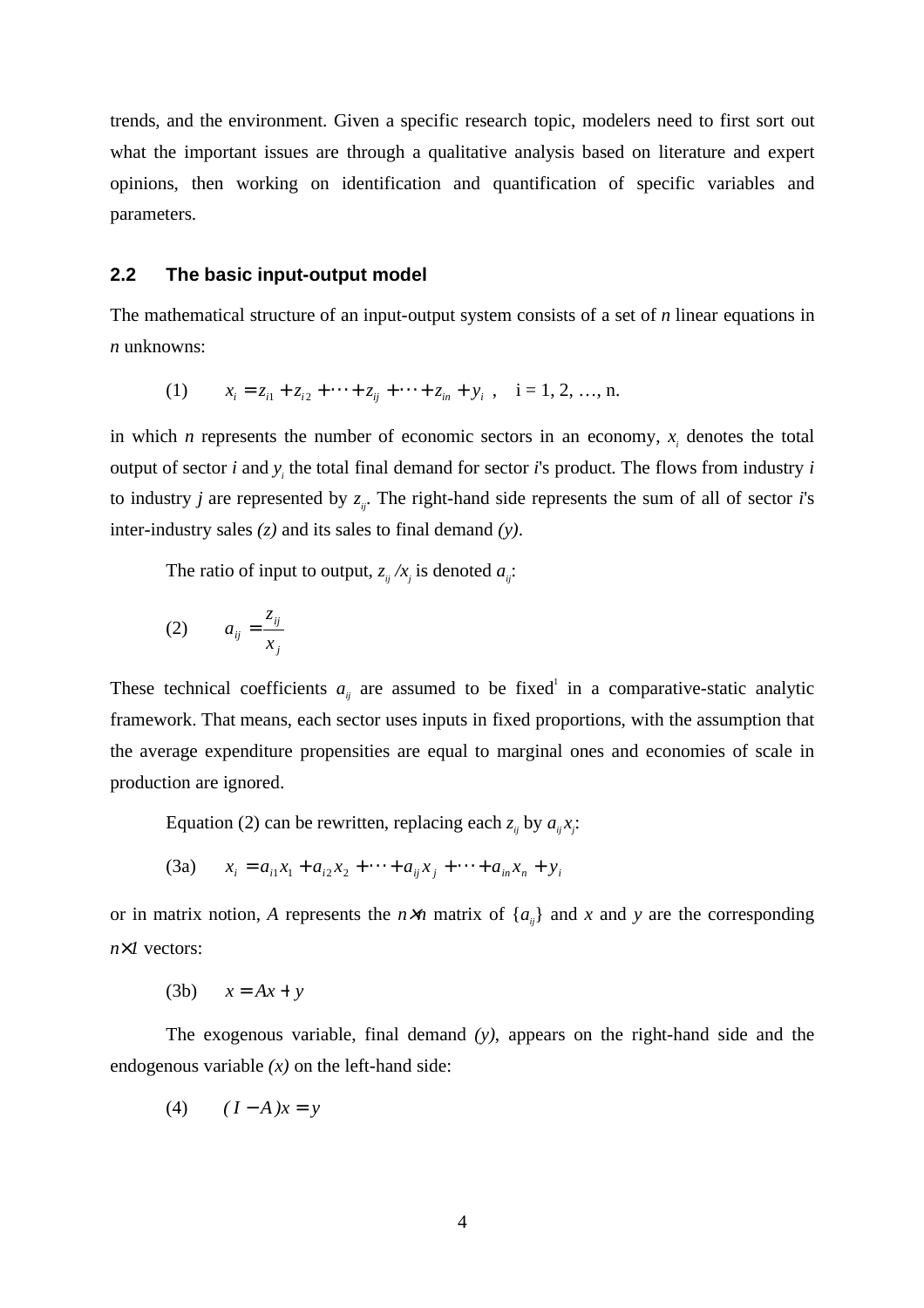Economic effects are estimated by an analysis of the impact of changes in the exogenous factors. Effects in total output  $(x)$  on the economy are calculated by multiplying the matrix inverse  $(I-A)^{T}$  with vector  $(y)$  representing the changes in final consumption:

(5) 
$$
x = (I - A)^{-1} y
$$

where the term  $(I-A)^{T}$  is usually written as *M*, the matrix of multipliers or Leontief coefficients. Then:

(6) 
$$
M = (I - A)^{-1}
$$

The matrix *M* captures the total, direct and indirect, effects of exogenous injections, changes of final demand, on the endogenous accounts of the input-output table. Economic impacts or so-called "backward-linkages" can be divided into direct economic impacts, that is, the gross revenues received by producers for final purchases of goods and services by consumers, government, and exports; and indirect economic impacts, i.e., expenditures on factors of production to input supply sectors triggered by the direct economic impacts.

### **2.3 The "open" versus the "closed" model**

In order for the output of a sector to expand, the total employment in that sector must generally expand as well. The assumption of a well-defined relationship between output and employment - in this case a linear one - allows us to estimate the number of jobs generated by an increase in final demand. Unlike the simple open model, closing the model for employment and consumption makes it possible to take account of the effects induced by an increase in consumer spending stimulated by an increase in wage income. In the closed model, consumer purchases in each sector correspond to constant proportions of wage income, rather than their level being exogenous and constant as in the open model.

The relation between population size and the overall level of economic activities in the developing countries is typically different from that prevailing in advanced industrialized areas. The developed countries can be expected to maintain in the future a close linkage between employment and output (Leontief, 1986, pp. 342). In a developing economy like China, where a substantial part of the labor force does not participate effectively in the production process, such direct relationship between population size and the total level of

 $\overline{a}$ 

 $<sup>1</sup>$  Unless the scenario specifies changes in them.</sup>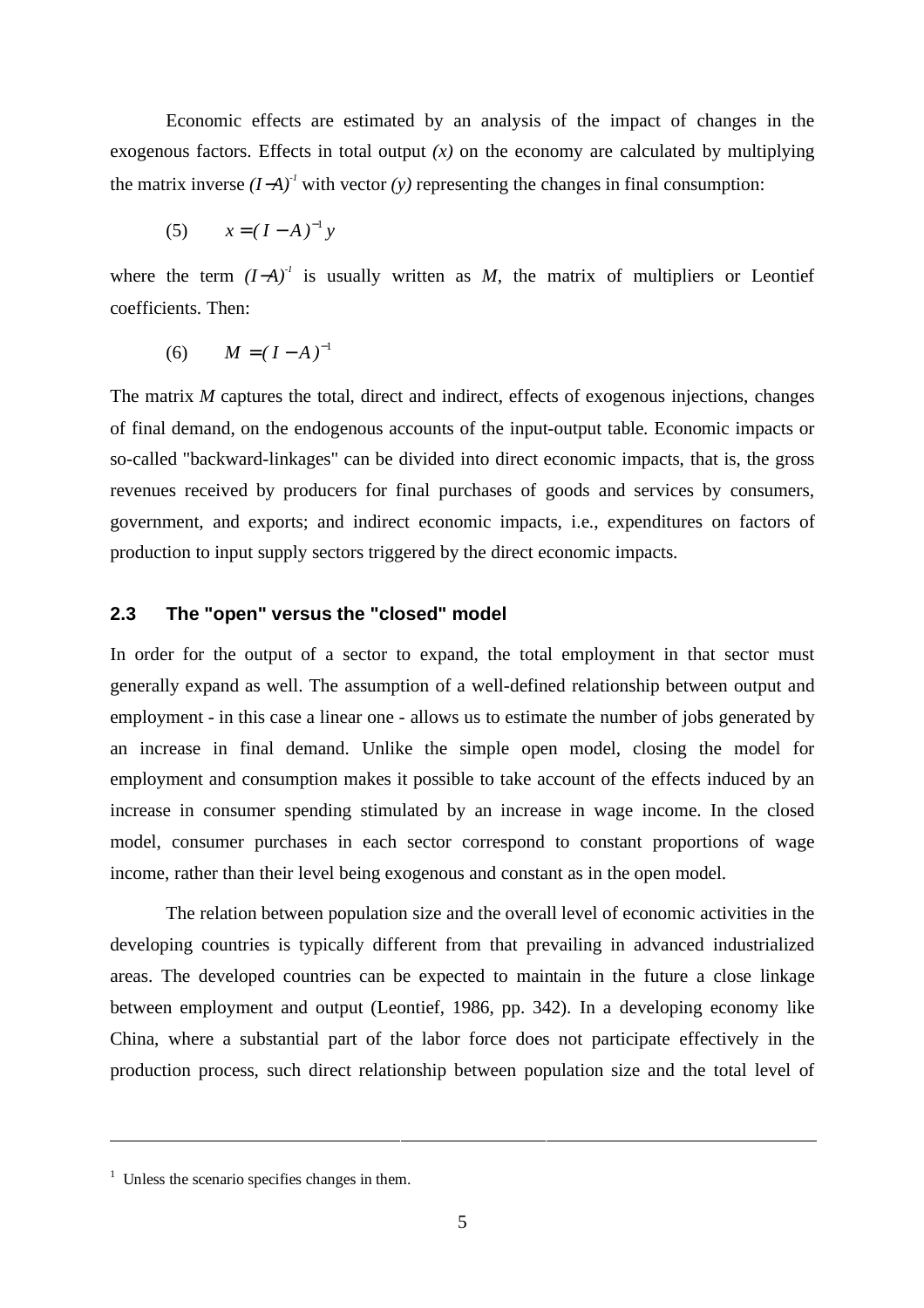output can not be assumed to exist. Hence, for our scenario analysis we use the open model without taking induced effects into consideration.

### **2.4 Extension of the input-output model: land requirements**

The land requirement coefficient vector  $(c_j)$  is defined as the ratio of total land use in each sector  $(L_j)$  over total sectoral output  $(x_j)$ .

$$
(7) \qquad c_j = \frac{L_j}{x_j}
$$

The land requirement coefficient vector  $(c_j)$  represents land use in hectares per one million Yuan of output of sector *j*. This is equivalent to the inverse of sectoral land productivity  $(p_j)$ , which represents the output in Yuan produced on one hectare of land:

$$
(8) \qquad p_j = \frac{x_j}{L_j}
$$

In the short term, producers might be able to expand their output without significant needs for further land, especially in the case of industrial and service sectors. The link between output and land use is therefore best perceived as a long-run relationship (Xu et al., 1994, p. 162).

In order to link land-use changes in economic sectors (∆*L*) to those in land categories (such as cultivated and built-up land, grassland, forestland, etc.), the vector representing changes in output  $(\Delta x)$  is pre-multiplied by a diagonal land requirement coefficient matrix (*C* ) ) and a land distribution matrix (*R*). The future land use  $(L<sup>F</sup>)$  is the sum of the present land uses  $(L^P)$  and the changes in land use triggered by the changes in output  $(\Delta x)$  based on the scenarios:

- (9)  $\Delta L = R\hat{C}\Delta x$
- $(L^{f})$   $L^{F} = L^{P} + \Delta L$

The land distribution matrix R gives the mapping relationship between land uses in economic sectors and the natural categories of land, and the attributes in R are the shares of the former in the latter. Section 3.3 will present the technical details for establishing R.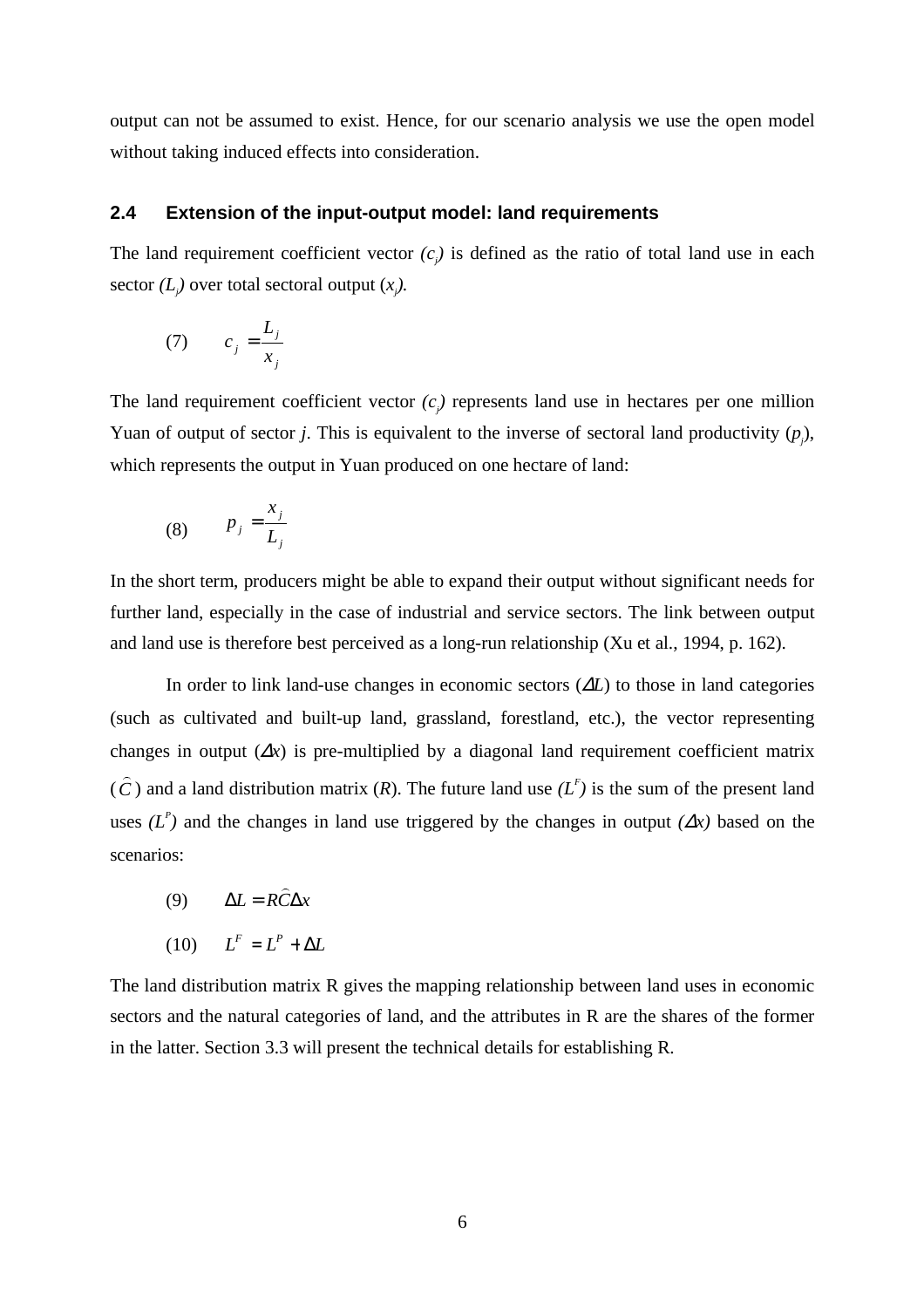### **2.5 Steps in the procedure of analysis**

Before presenting analyzing details in the following sections, we would like to sketch the procedure of the land-use scenario analysis and indicate the correspondence between the logical steps and the sections.

Step 1: We stylize various scenarios of population growth, urbanization, changes of lifestyles, and economic growth, with explicit consideration of changes in land productivity (Sections 3 and 4).

Step 2: We select several packages of changes which are considered to be the most interesting or most representative among the many possible combinations. This work is done mainly based on literature survey across different research fields as well as international comparison (Sections 3 and 4).

Step 3: We translate the selected scenarios into corresponding future states of final demand by different economic sectors (Section 4).

Step 4: We calculate the technical coefficient matrices, based on the RAS-method, for the selected future years in the scenario schedule (Section 4.1.1).

Step 5: We use the Leontief inverse matrix,  $(I - A)^{-1}$ , to obtain the scenarios of sectoral total outputs,  $x = (I - A)^{-1}y$ , which are considered to be driven by final demands in our current setup (Section 4.2).

Step 6: We establish scenarios of land supply and demand and calculate land requirements based on land requirement coefficient vectors and sectoral total outputs for each scenario (Sections 3.2, 3.3, 4.1.5 and 4.2).

Step 7: Finally, we compare the results from different land use scenarios against various land limits and calculate the required land-productivity growth rate to keep the land requirement feasible (Sections 4.2 and 5).

## **3 Representation of the economy and land use**

### **3.1 China's economy in an input-output framework**

In our analysis we use the input-output tables for 1992, which were compiled by the Chinese National Statistical Bureau (SSB). They are industry by industry tables, with the assumption of homogeneous sector output (i.e., no joint products). This means that each commodity is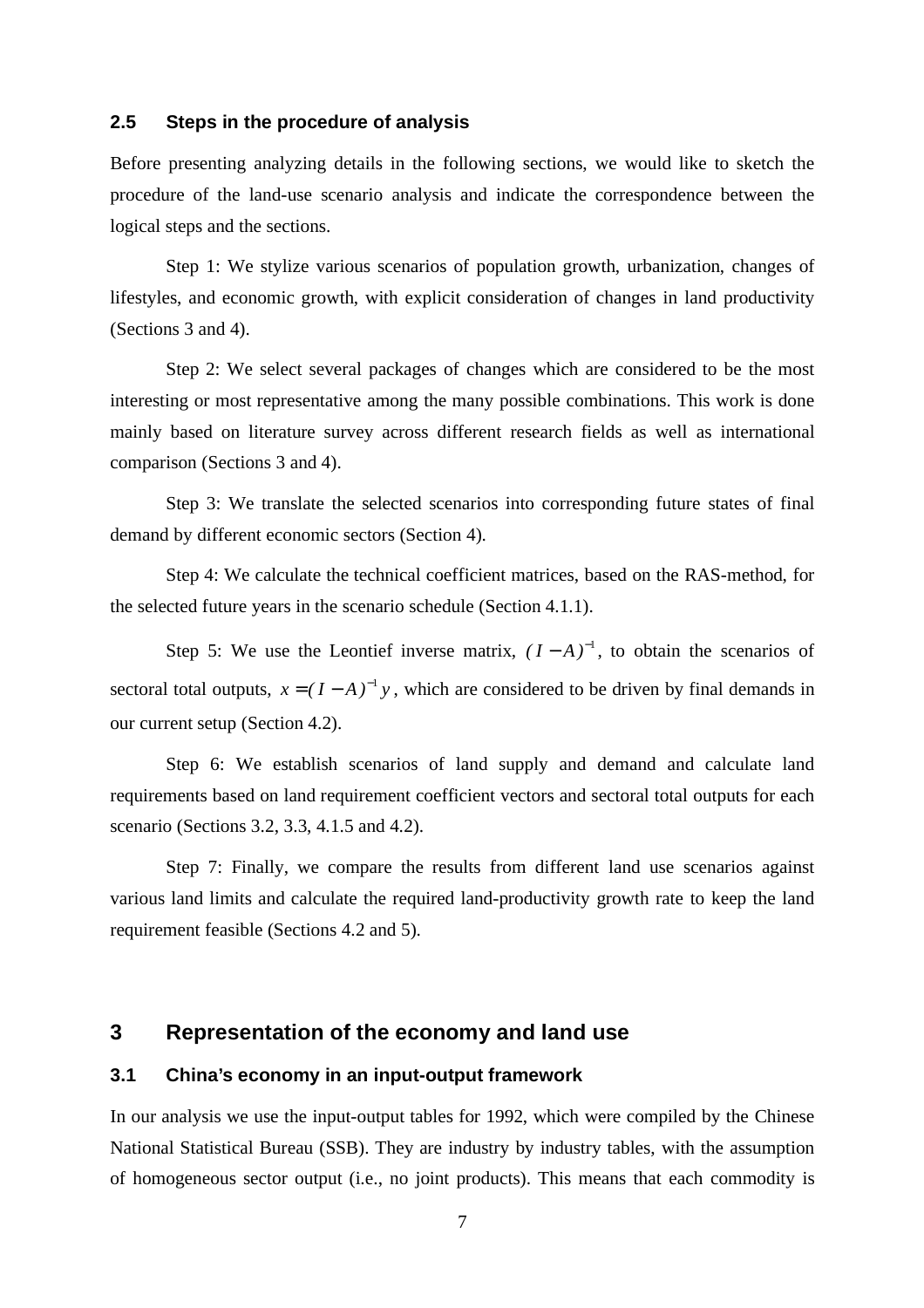produced by only one industry and each industry produces only one product. Tables are provided at three levels of detail: 6, 33, or 118 sectors. Due to the emphasis on six agricultural sectors and the absence of a one-to-one relationship in the sectoral classification in these tables, we start from the 118-sector model. The table is aggregated to reflect the significance to the national economy of the various sectors (see Table 6, Appendix). Being the major land use sectors, the primary sectors are maintained in full detail, including six sub-sectors: grains, other crops, livestock, forestry, handicraft, and fishing. Other sectors are industry, construction, transport, trade, and services.

We use the classification categories of the National Statistical Bureau of "nonpeasants" for urban population and "peasants" for rural populations. Unfortunately, there are gross inconsistencies in the SSB-classification system for urban, rural, and city population, because the system mixes territorial and functional definitions. The definitions have also been changed over time and non-recorded migration from rural to urban areas further distorts the actual residency (Heilig, 1999).

Value added categories, reflecting the value of factor inputs, are capital income, labor compensation, taxes, and profits. Institutions include Government, investment, inventory, and net-exports. The negative numbers in the export column reflect a negative trade balance. The error column is necessary to balance the table and can be considerable in some instances. For example, the error in accounting for industry transactions is higher than the number representing net-export of industrial goods.

### **3.2 Extension of the input-output model: land requirements**

The input-output model was extended to reflect land use. The land use data were derived from the IIASA-LUC database. A number of fairly large and detailed geographical databases on China including biophysical attributes of land and statistical data at the county level have been implemented in the LUC geographical information system. These data sets allow us to estimate the land used in each of the economic sectors.

Although China has a total area of some 960 million hectares (9.6 million  $km<sup>2</sup>$ ), which is the third largest in the world, only about 14.8 percent are cultivated (field crops and horticulture). Lands unsuitable for agriculture, such as mountains, deserts, or dry grasslands, cover a large fraction of the country. The land suitable for cultivation is largely located only in the coastal and central parts of the country (Sun and Li, 1997).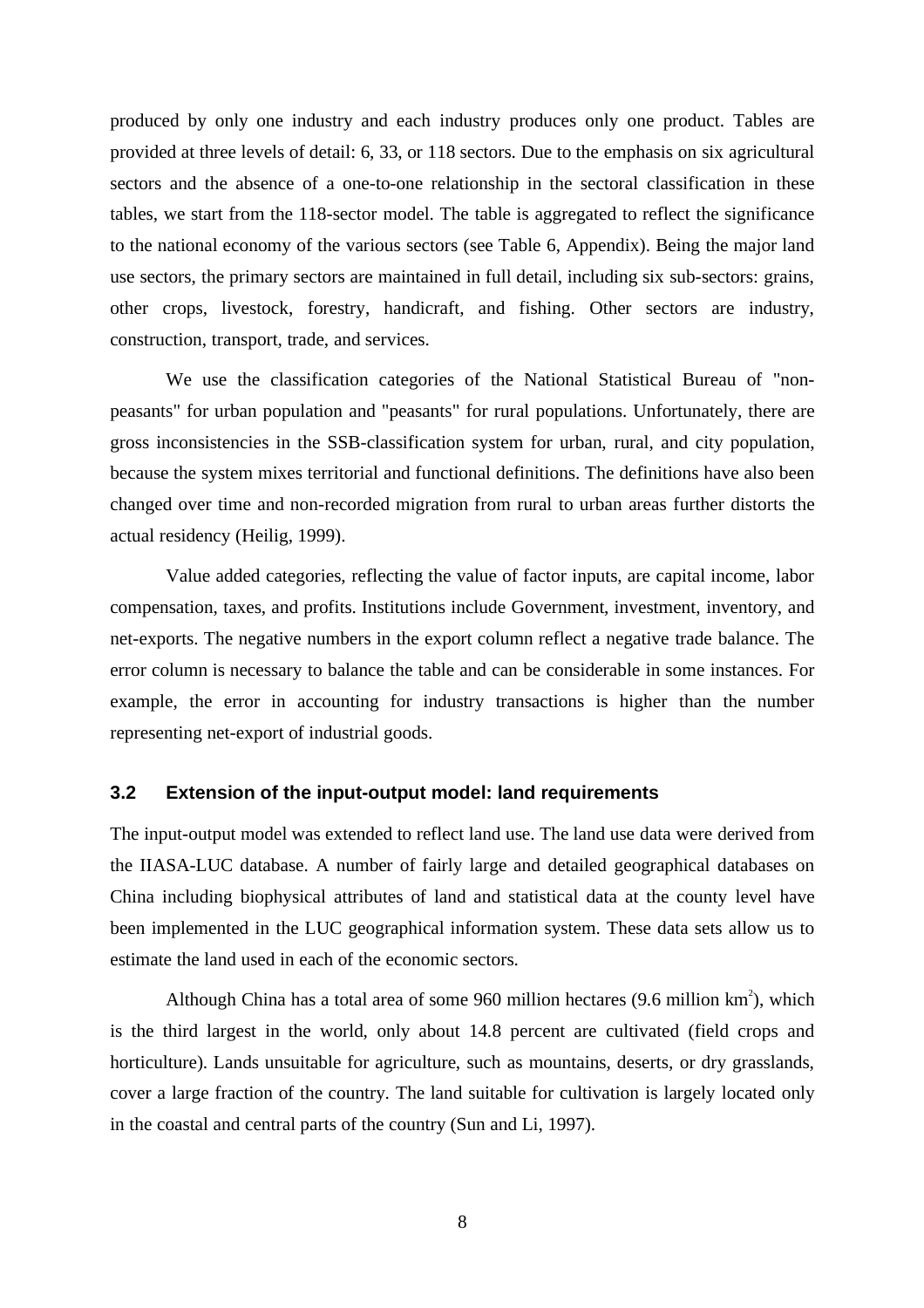According to a recent assessment of land production potential in China (Fischer, van Velthuizen, and Nachtergaele, 1999) about 197 million hectares have cultivation potential for grain. Of this land, some 35 million hectares are only marginally suitable for low-input grain production. The remaining 162 million hectares, of which 132 million hectares are currently used, are variously suited for cropping. As Heilig concludes "the bottleneck is not land, but the availability of investment capital, agricultural know-how, and infrastructure in remote areas." Under the requirement of land suitable for high input-agriculture, meaning mechanization and intensive fertilizer use, China has only some 118 million hectares that are potentially suitable.

| <b>Economic Sectors</b> | Land Use (in 1000 hectares) | <b>Percent of total land</b> |
|-------------------------|-----------------------------|------------------------------|
| Grain                   | 107,592                     | 11.25%                       |
| <b>Other Crops</b>      | 33,051                      | 3.46%                        |
| Forestry                | 205,546                     | 21.49%                       |
| Livestock               | 303,912                     | 31.78%                       |
| Fish                    | 34,640                      | 3.62%                        |
| Handicraft              | 33                          | $< 0.01\%$                   |
| Industry                | 1,412                       | 0.15%                        |
| Construction            | 197                         | 0.02%                        |
| Transportation          | 7,136                       | 0.75%                        |
| Trade                   | 537                         | 0.06%                        |
| <b>Services</b>         | 537                         | 0.06%                        |
| <b>Urban Residents</b>  | 3,040                       | 0.32%                        |
| <b>Rural Residents</b>  | 12,128                      | 1.27%                        |
| Unused (incl. error)    | 246,573                     | 25.78%                       |
| <b>TOTAL</b>            | 956,334                     | 100.0%                       |

Table 1: Land-use pattern in China in 1990 (in 1000 hectares):

Source: IIASA-LUC database

Notes: Land use for Other Crops includes horticultural use.

In the Chinese land-use database, horticultural land is distinguished from cropping land. Although, it has little meaning in practice to distinguish land uses for grain production from those for non-grain crops because they are typically inter-cropped in a given cropping rotation, for the purpose of our input-output modeling, we make an analytical distinction by employing the share of sown areas for grains in the total sown areas for crops (*Rural Statistical Yearbook of China*, *1993*, p. 87). Following this analytical classification, about 33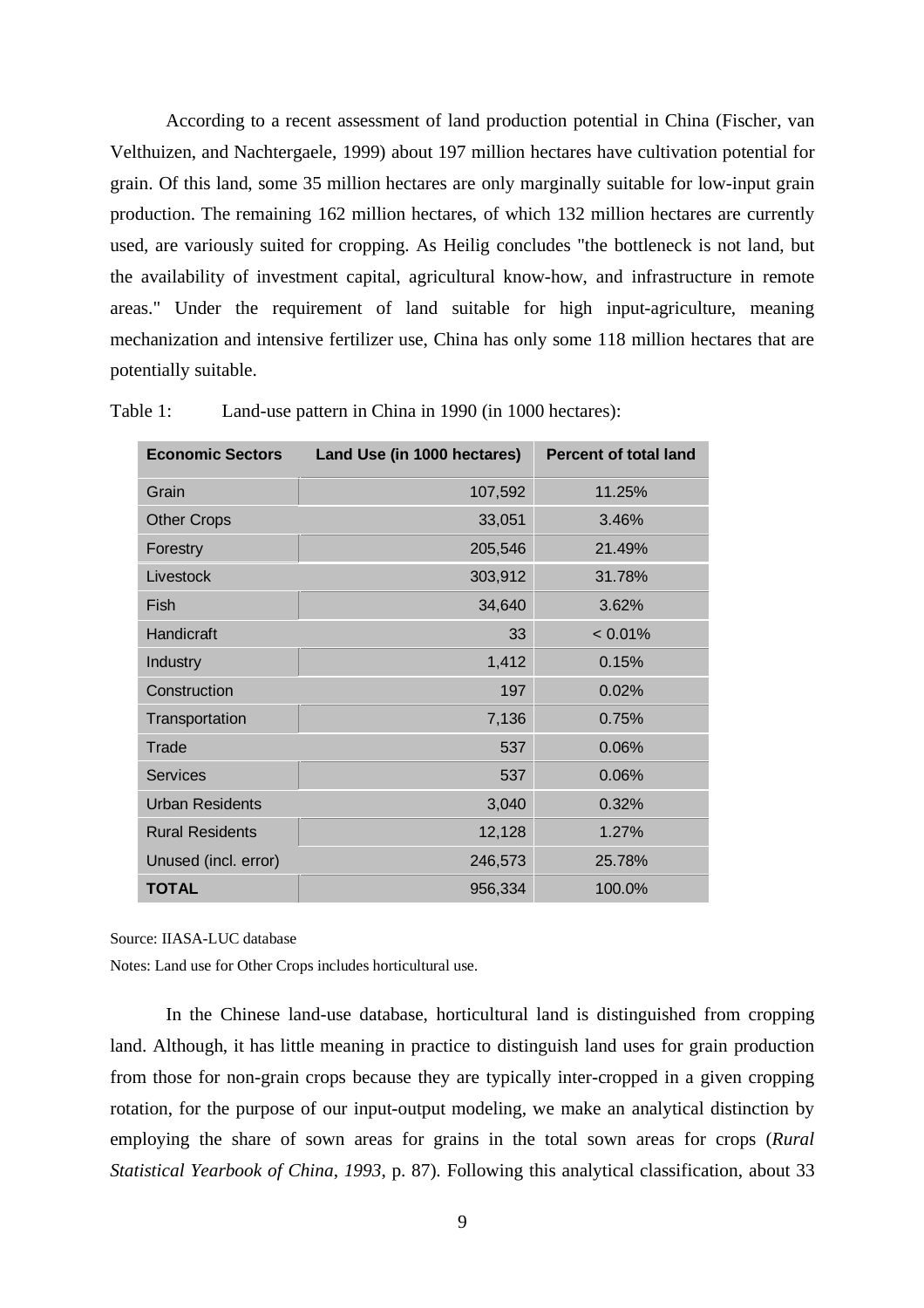million hectares or 3.5% of China's total land area is used for horticulture and other crops. The most important sub-groups include oil seeds, cotton, sugar cane, tobacco, orchards, tea plantations, mulberry fields, and tropical crops (Fischer et al., 1996).

Most forests in China are sub-tropical and temperate forests, which have fewer species and require longer growth periods than tropical forests. Forestland covers about 205 million hectares of land, representing 21.5% of China's land area. Closed forests are about 100 million hectares. Only about 74 million ha are available for the supply of industrial wood at present. In addition, there are 20 million ha of industrial plantations, of which only 0.7 million ha are available today for industrial wood supply (Nilsson, 1999). The remaining area includes forest stand area, scattered forests, shrub wood, and reforestation areas. The estimated forest stock is reported to have steadily increased, from about 7 billion cubic meters  $(m<sup>3</sup>)$  in the 1950s to about 10 billion  $m<sup>3</sup>$  in the late 1980s (Fischer et al., 1996). However, other researcher (e.g. Liu, 1998) claim that timber stocks are drastically decreasing due to increased consumption, withering, fire damage, and insect damage. Liu states that if no action were taken, China would lose all its timber stocks in the near future. Nilsson (1999) shows that the felling of industrial wood at the current rate of 197 million  $m^3$ /year exceeds the annual increment of 176 million  $m^3$ /year in growth of natural forests and industrial plantations. For 1992, Liu estimates the present forest stock to be about 5.3 billion  $m^3$ .

The largest land-use category in China is grassland with some 304 million hectares (327 million according to Fischer et al., 1998) or 31.8% of total land. Some 6.1 million hectares are improved or sown grassland and the rest is natural grassland (Chen and Fischer, 1998, p. 17). Pastureland in China is either steppe, mainly distributed in the arid and semi-arid zones of Northern China, or grass on mountains and sloped land located in the agricultural regions. Some 91% of the steppe land and about 59% of the grass slopes are used for livestock production (Fischer et al., 1996, p. 56). Only some 10 percent of the total grasslands can be considered as high-yield grasslands with an annual dry-matter production of more than 2000 kg/ha. Almost 60 percent of the best pasture productivity class are scattered in the Northeast economic region (Chen and Fischer, 1998, pp. 17).

The total water area for fish farming, including fishponds, paddy land, coastal waters, and wastelands (some of which is waterlogged) amounts to some 34.6 million hectares, which is 3.6% of total land in China. About half of the total fish production is from fish farms; the remainder is from ocean or freshwater fishing. Fishing on paddy land provides about 1 percent of total fish production (*Rural Statistical Yearbook of China*, *1993*, p. 146).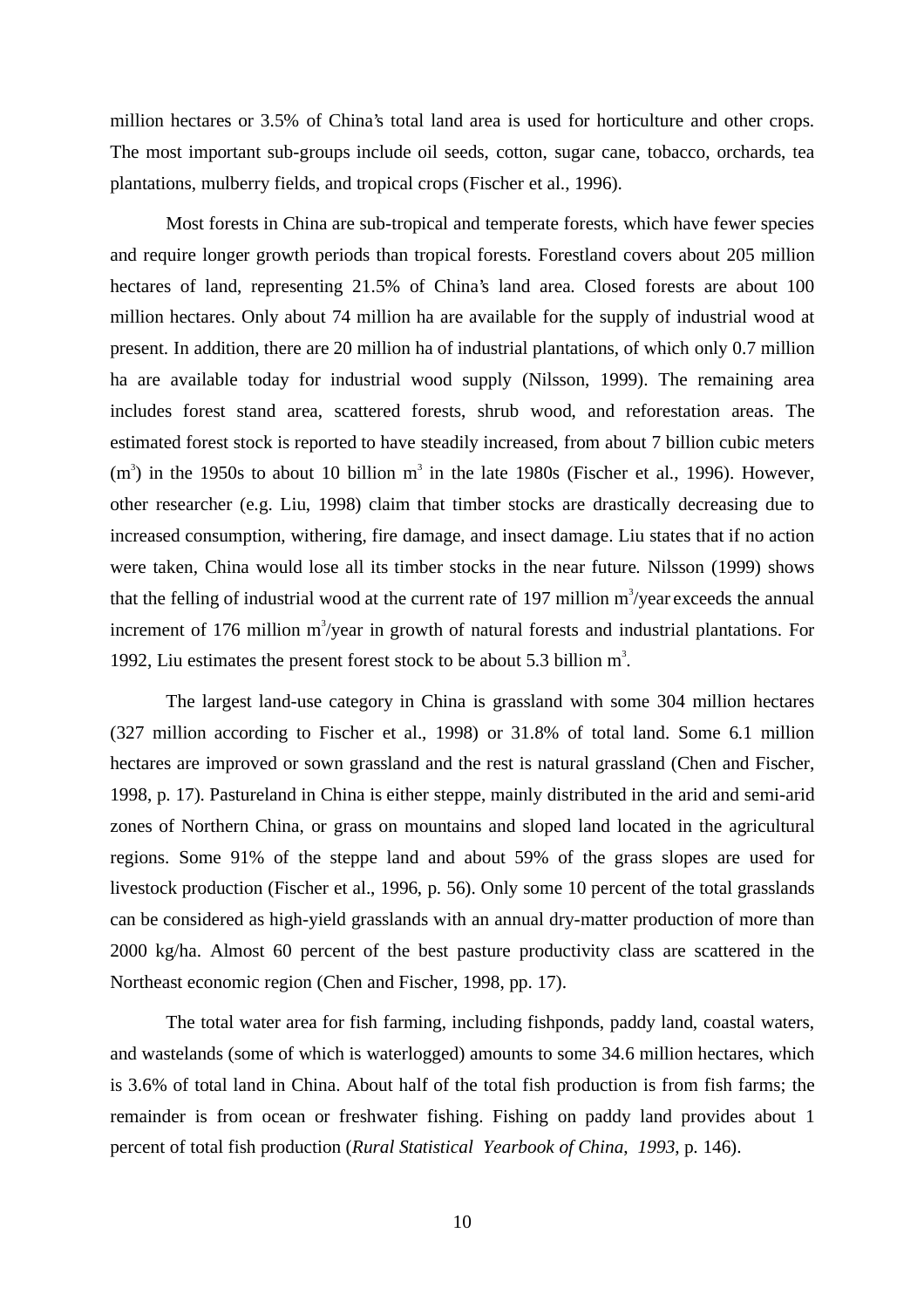Built-up land is used for residences, transportation, production, handicraft, mining, and services. It amounts to some 25.8 million hectares and accounts for about 2.6 % of the total land. In some areas of the eastern provinces, settlement areas cover already more than 10% of the total land and are further increasing. Rural settlements account for almost two thirds of total settlement and mining areas. The existing data for settlement areas are not consistent (State Land Administration, 1994; Fischer et al., 1996). Moreover, there might be an overlap between settlement areas, service sectors, and transportation in urban areas. In order to distinguish the various land uses in service and industrial sectors, we make assumptions based on production and population shares.

The category of other lands comprises those unsuitable for habitation and useless for biomass production, such as deserts, glaciers and permanent snow, bare land and rocks, sandy and saline land. This category accounts for one quarter of total land in China.

This data, together with the data provided by the input-output tables, allows us to calculate land requirement coefficients and land productivity coefficients. For all sectors other than forestry, livestock, and fisheries, equations 7 and 8 in section 2.4 can be directly used to conduct these calculations.

For calculating the land requirement coefficient in forestry, we have to consider the fact that present day harvest rates may reduce the total forest stock and thus future harvests (see Liu, 1998; Nilsson, 1999). This consideration prevents us from directly using the total output of forest sector as provided by the input-output tables for the calculation. Instead, we choose the estimated sustainable yield of 4.3 t/ha as provided by the Ministry of Agriculture (1998). This sustainable harvest rate is multiplied with an "average price" of 165.11 Yuan/m<sup>3</sup> for lumber (*Price Statistical Yearbook of China*, *1992*, p. 363) yields a land requirement coefficient of 1,408 ha/million Yuan and a land productivity measure of 710 Yuan/ha. Using this sustainable yield rather than the coefficient based on present harvest rates allows at least constant output levels in the future under the assumption of maintaining the present-days forest management technologies.

To calculate the coefficients for the livestock sector in China, it is necessary to be aware that this sector is heavily depended on feed-crops for raising pig and poultry in the farm sector rather than in the pastoral sector. The inputs of feed-crops into the livestock sector take two forms: direct consumption of grains and other crops and purchase of processed feed from the industrial sector. The land-use implications of both feed-crops and processed feed lie in the grain and other-crops sectors, which have been directly taken into account in these two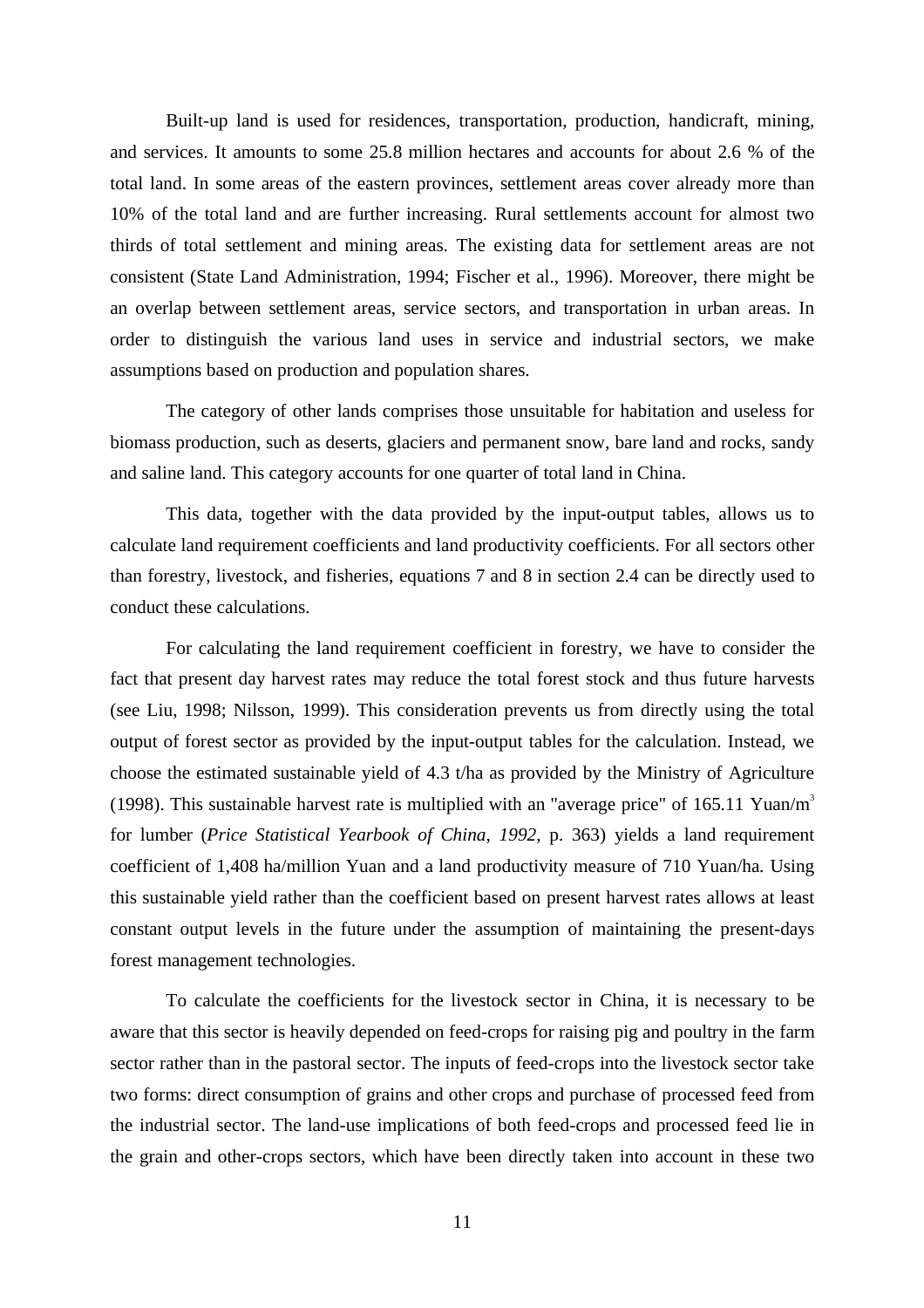sectors. The output share of the farm-based livestock production was about 65.15 percent in 1992 (*Rural Statistical Yearbook of China*, *1993*, pp.60-64). In the future, China's livestock production will certainly further depend on modernized farms rather than the traditional pasture, as clearly indicated in *Agriculture Action Plan for China's Agenda 21* (Ministry of Agriculture, 1999, pp.13-14). Following this agenda we assume that the share of meat production from the farm-fed animals in the livestock sector in 2025 would be not less than 75 percent. In order to show different modes of livestock production, we calculate two sets of land requirement and productivity coefficients: a lower productivity coefficient (thus higher land requirement coefficient) representing present-day state of pure pastoral livestock, which accounts for about 35 percent of the total livestock production; and a higher productivity coefficient representing a hypothetical state in which 100% of livestock production is based on pastoral land (Table 2). Because grassland in China is used mainly for pasture, we will focus only on the pastoral sector to evaluate required changes in grassland productivity.

Concerning fisheries, it is reasonable to assume that only fish farming may claim more land in the future. At present about half of the total aquatic output is from fish farms. We assume that this share remains stable in the future. The Ministry of Agriculture (1998, p. 28) estimates 3 tons output per hectare of water area in fish farms today. Based on this productivity estimation and to apply an average price for fish products of 5,100 Yuan per ton (*Price Statistical Yearbook of China* , *1992*), we can get an independent bench-mark land requirement coefficient for the sector of fish farming.<sup>2</sup>

The current land productivity coefficients shown in Table 2 represent average productivity of the total acreage in a given land use category. The use of these coefficients in scenario analysis would give us the land requirement at present-day efficiency. Land use coefficients and productivity measures provided by the State Planning Commission, which are based on rather small samples, are usually too optimistic in comparison to the actual average productivity.

 $\overline{a}$ 

 $2$  Based on Table 1 and the national input-output table to calculate the land requirement coefficient for the fish farming sector gives a very low figure of 885 Yuan/ha. It indicates that the land stock for fishery presented in Table 1 might be double the size of the real fish-farming land. Because we are interested mainly in incremental land requirement, the accuracy of land requirement coefficient become much more important than that of corresponding land stock figure.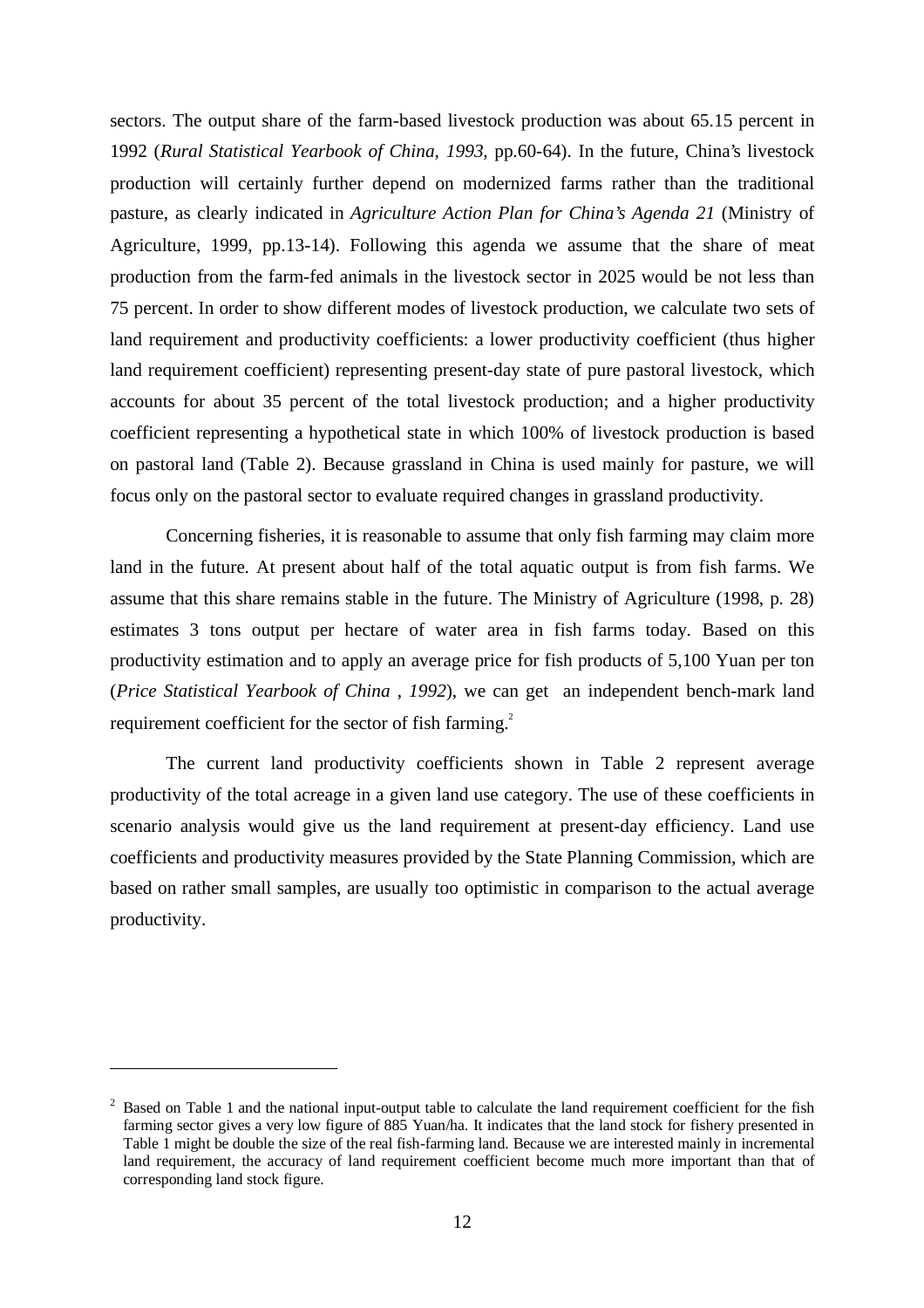| <b>Economic Sectors</b>   | <b>Land Requirement Coefficients</b> | <b>Land Productivity</b> |
|---------------------------|--------------------------------------|--------------------------|
|                           | (ha/million Yuan)                    | (1000 Yuan/ha)           |
| Grain                     | 375.0                                | 2.7                      |
| <b>Other Crops</b>        | 152.0                                | 6.6                      |
| Forestry                  | 700.3                                | 1.4                      |
| <b>Pastoral Livestock</b> | 2,928.0                              | 0.3                      |
| Livestock (hypothetical)  | 1,024.8                              | 1.0                      |
| Handicraft                | 0.6                                  | 1,667.0                  |
| Fish farming              | 65.4                                 | 15.3                     |
| Industry                  | 0.4                                  | 2,635.0                  |
| Construction              | 0.4                                  | 2,635.0                  |
| Transportation            | 35.9                                 | 27.8                     |
| Trade                     | 0.8                                  | 1,183.0                  |
| <b>Services</b>           | 0.6                                  | 1,608.0                  |

Table 2: Land requirement and land productivity in China in 1992

Table 2 presents the land-use coefficients and land-productivity coefficients based on the data and assumptions described above. The land requirement coefficients show the number of hectares required for producing one million Yuan of output. The highest land requirement coefficients and lowest land productivity are for forestry and livestock production. The land productivity of the transportation sector looks relatively low at first glance. It is, however, a result of the fact that about 77 percent of transportation land in China consists of unpaved roads in rural areas (Fischer, *et. al.*, 1996: Section 5.7).

### **3.3 Spatial development**

Primary farmland is located mainly in the same geographic areas where population and major economic activities have been concentrated. About one billion people (out of China's population of 1.2 billion) are concentrated in less than one-third of the land area. The high concentration of population is essentially explained by the highly concentrated distribution of arable land (Heilig, 1997). To get a better understanding of the dynamics of farmland, it helps to distinguish cropland from general farmland. The conversion of cropland into fishponds and horticultural lands following the market-driven restructuring requirements of the agricultural sector would actually increase the food security. The conversion of cropland into forest and grassland according to the requirement of conserving soil resources and environment is also desirable from a long-term perspective. Between 1988 and 1995, such cropland conversions amounted to 2.97 million hectares (Fischer *et al*., 1998: Tables A4.1-4.8).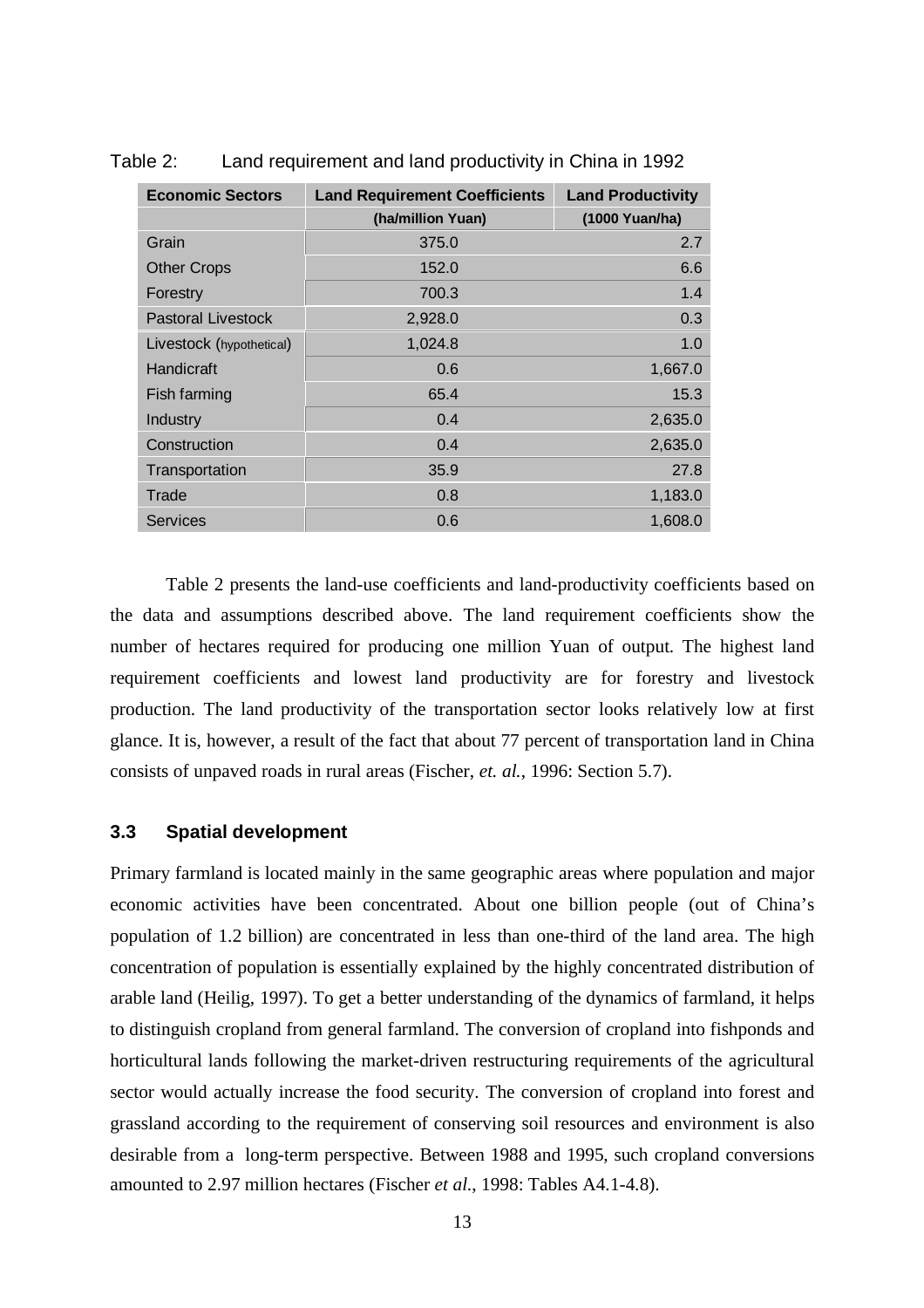One of the permanent losses of cultivated land is due to construction activities for the creation of infrastructure, housing, and industrial activities. Between 1988 and 1995, China lost some 0.98 million ha of cultivated land to construction activities, which is about 0.75% of the total cultivated land in China. Growing economic activities and population density in Eastern China, where most of the country's arable land locates, will inevitably lead to further decline of cropland areas. Urban infrastructure expansion will reduce cropland areas; increasing urban (air) pollution and waste discharge will affect soils and irrigation systems; and growing urban freshwater consumption will compete with agriculture for water supply. Urbanization not only causes an expansion of built-up areas for housing, but also has farreaching effects on indirect land-cover change triggered by additional land needs, which include service infrastructure, dams for hydropower generation, special areas for sewage treatment and waste disposal, and recreation areas. These additional needs will further take away cropland areas around the cities. Cropland areas will not only shrink because of urban sprawl, but also due to the growing land requirements of villages and rural infrastructure.

China's food security can potentially be threatened by losses of cultivated land due to disasters, water and wind erosion as well as chemical and physical deterioration. Agricultural over-exploitation and industrial pollution also exacerbate these degradation problems. However, hard data on pollution are scarce and the pollution is restricted to certain - relatively small - areas (Heilig, 1999; Lynden and Oldeman, 1997). Over-exploitation and degradation might be more severe in the case of forestland and grassland (see also the discussion in Section 4.1).

To make up for the losses or even extend the existing land base, farmland reclamation has been emphasized in China's agricultural policy. However, the potential for reclamation seems quite limited in view of farmland conversion following business cycle in general and rural industrial booming in particular. The losses of fertile farmland mainly occurred in the southeastern part of the country, where irrigation conditions are good and the multi-cropping index is high. Whereas the reclamation mainly took place in the marginal zones located along the boundary between cropping and non-cropping areas (Sun and Li, 1997, p. 22). The average productivity of reclaimed land is only between 30 and 50 percent of that of existing farmland, depending on the available technology (Ministry of Agriculture, 1998). In addition, conversion possibilities of other land categories to farmland are very restricted. For example, only about 0.5 percent of grassland, 4 percent of woodland, and 2 percent of forestland are suitable for conversions to high input cropping agriculture (Fischer and Velthuizen, 1998).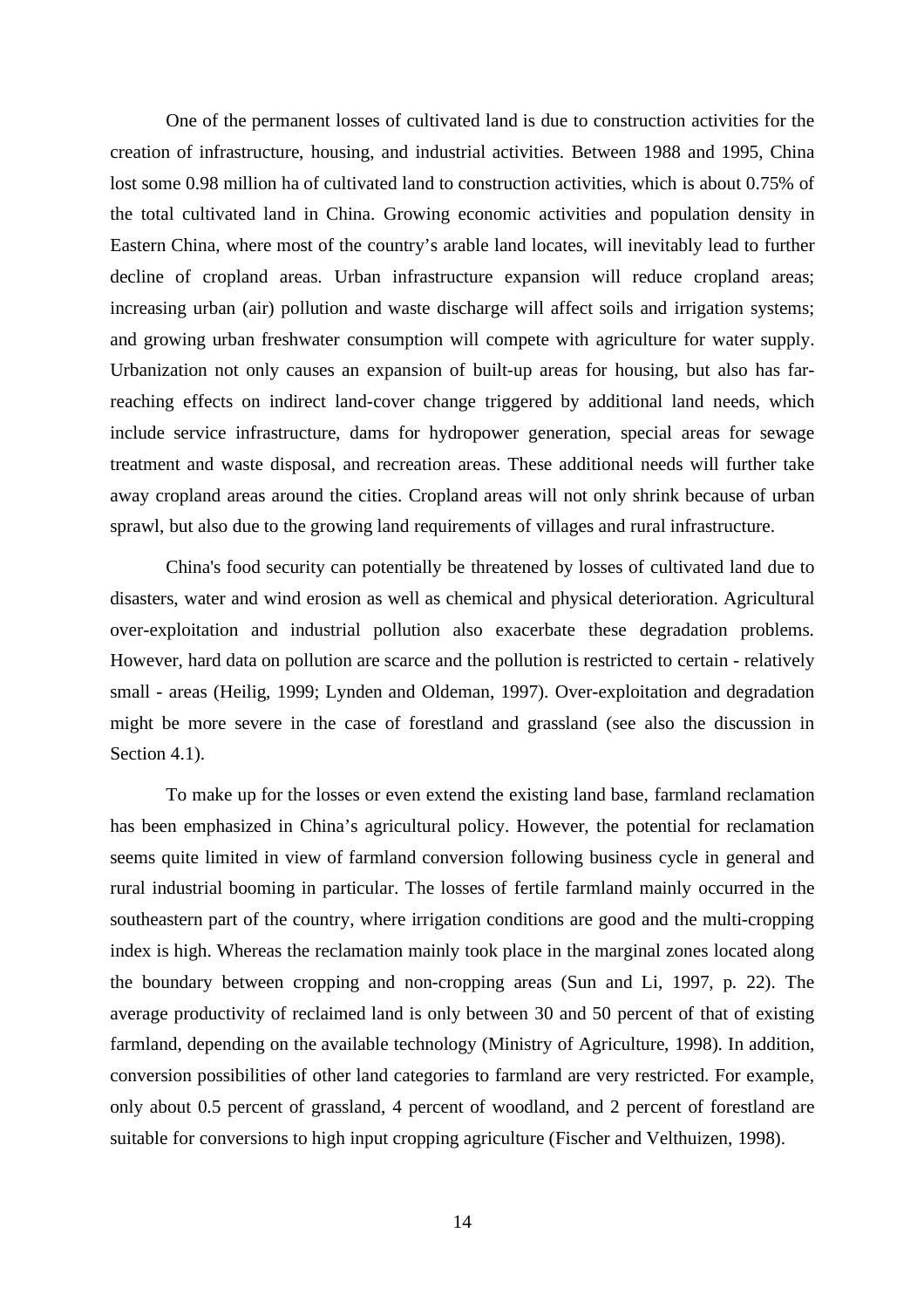In order to see which land categories might be suited to future development, we created scenarios in the Geographical Information System using the agro-ecological zones data (Fischer et al., 1999). We assumed that existing industrial areas and urban and rural agglomeration would expand by different rates, with higher growth rates for medium sized agglomerations<sup>3</sup>. Following these assumptions and the GIS accounting, we get Table 3, which shows the distribution of land use by activity. This table allows us to disaggregate a single number representing "homogenous" land into several categories of land as it traces the linkage between land-uses in economic sectors and natural categories of land. It would also be possible to further disaggregate the various land categories into those with different qualities of land (e.g. from very productive farmland to moderate to minor productive farmland).

The entries in Table 3 are numbers between *0* and *1*, which quantify the categories of land-used by economic sector. The numbers do not represent current patterns of land-use but rather future land-use development. As the table shows, we assume that various land-use options, such as residential land, industrial land, horticulture, and fish, compete for cultivated land, grassland, and forestland. The category of unused or multiple use land represents a residual value. In the case of fish, for example, fish are farmed on agricultural land without diminishing the usage of agriculture land. Multiple use does not decrease the ability to use land for other production purposes. Sectors utilizing built-up land are assumed to expand also in part on previously unused land.

1

<sup>&</sup>lt;sup>3</sup> In the GIS-model, we expanded existing agglomerations of more than 20 square kilometers by adding an additional ring of 1 kilometer, to the outskirts of each existing built-up area. Agglomerations smaller than 20 squarekilometers are assumed not to grow. By this way, medium-sized agglomerations will grow much faster than the largest ones.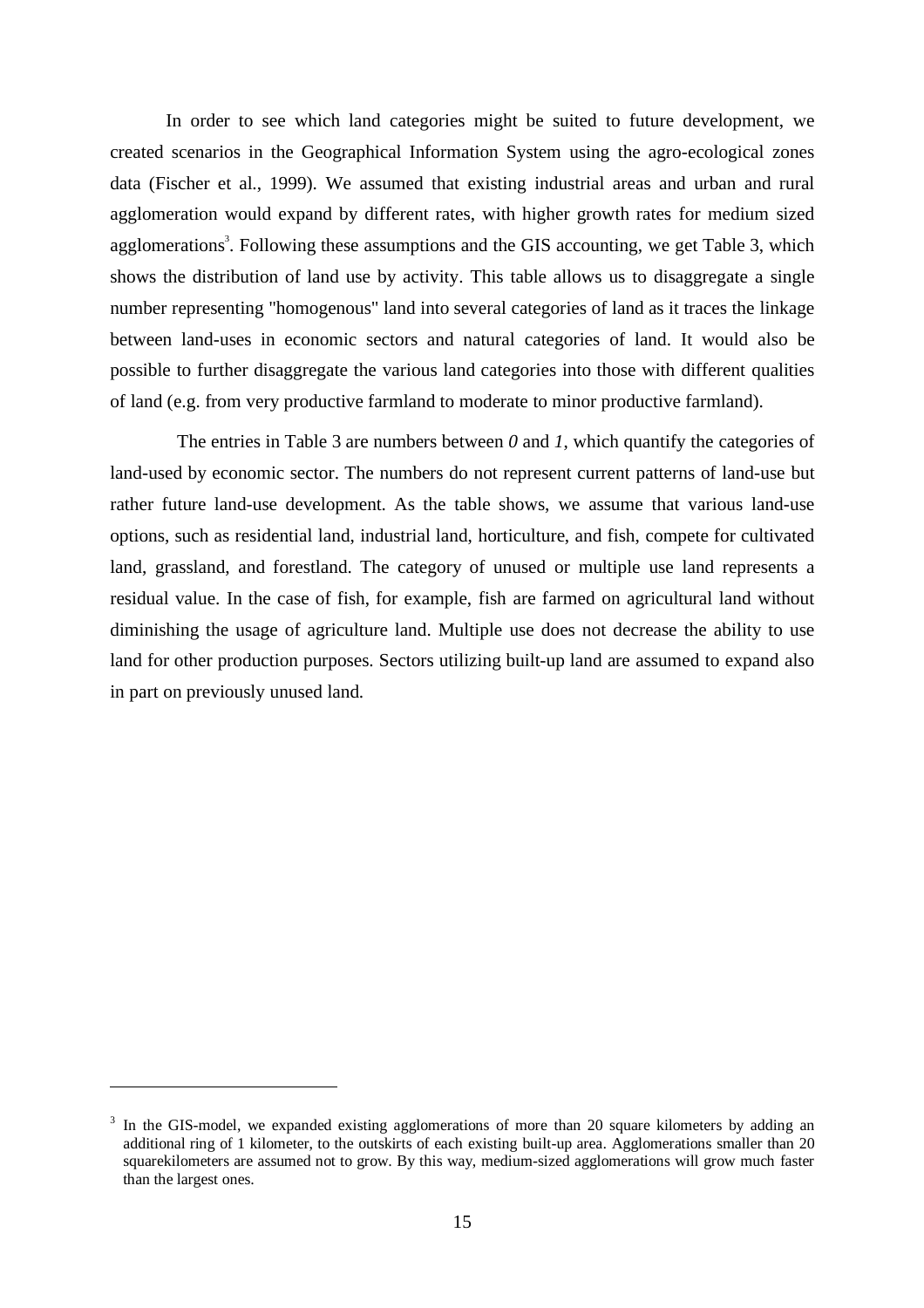|                    | Cultivated<br>Land | Grassland      | Forestland     | Water          | Unused or<br><b>Multiple</b><br>Use Land | Total |
|--------------------|--------------------|----------------|----------------|----------------|------------------------------------------|-------|
| Grain              | 1.00               | 0              | $\Omega$       | $\Omega$       | $\Omega$                                 | 1.00  |
| <b>Other Crops</b> | 1.00               | $\overline{0}$ | 0              | $\mathbf 0$    | $\Omega$                                 | 1.00  |
| Forestry           | $\Omega$           | $\overline{0}$ | 1.00           | $\Omega$       | $\overline{0}$                           | 1.00  |
| Livestock          | $\Omega$           | 1.00           | $\Omega$       | $\Omega$       | $\overline{0}$                           | 1.00  |
| Handicraft         | 0.67               | 0.11           | 0.17           | $\Omega$       | 0.05                                     | 1.00  |
| Fish               | 0.1                | 0              | $\overline{0}$ | 0.89           | 0.01                                     | 1.00  |
| Industry           | 0.67               | 0.11           | 0.17           | $\Omega$       | 0.05                                     | 1.00  |
| Construction       | 0.67               | 0.11           | 0.17           | $\Omega$       | 0.05                                     | 1.00  |
| Transportation     | 0.67               | 0.11           | 0.17           | $\Omega$       | 0.05                                     | 1.00  |
| Commerce           | 0.67               | 0.11           | 0.17           | $\overline{0}$ | 0.05                                     | 1.00  |
| <b>Services</b>    | 0.67               | 0.11           | 0.17           | $\Omega$       | 0.05                                     | 1.00  |

Table 3: Distribution of land use by activity (R-matrix) in 2025

## **4 Major driving forces and their effects on land-use change in China**

The scenarios, as described below, are designed to systematically explore possible development paths for the Chinese economy by the year 2025 and to take account of major social changes. Eight scenarios, labeled *A-H*, were developed for the main driving forces in the early next century: technical change, economic growth, population growth, urbanization, and lifestyle changes. Comparison of scenario outcomes helps inform a judgement about whether improvement of technology and more efficient use of land will be able to offset the inevitable increases in final demand caused by these trends. The scenarios are summarized in Table 4.

In the Scenarios, major factors are varied step by step to show individual effects of each of the driving forces. *Scenario A* represents the present-day situation, with current technology and population level, no migration to urban areas, present-day diet pattern, and today's economic structure. *Scenario B* is based on assumptions representing technology available in year 2025. For *Scenario C*, we add final demand changes caused by a population of 1.49 billion people, which represents a medium-variant projection of United Nations Population Division (1998), but keeping migration, diet, and economy on the level of year 1992. In S*cenario D*, we include effects of urbanization and life-style changes. Economic growth is included in S*cenario E*. *Scenario F* is designed to see the effects of a higher population estimate of 1.55 billion people (Shen and Spence, 1996, 1997). *Scenario G* differs from S*cenario F* in that built-up land is restricted to maximal 4 percent of total land whereas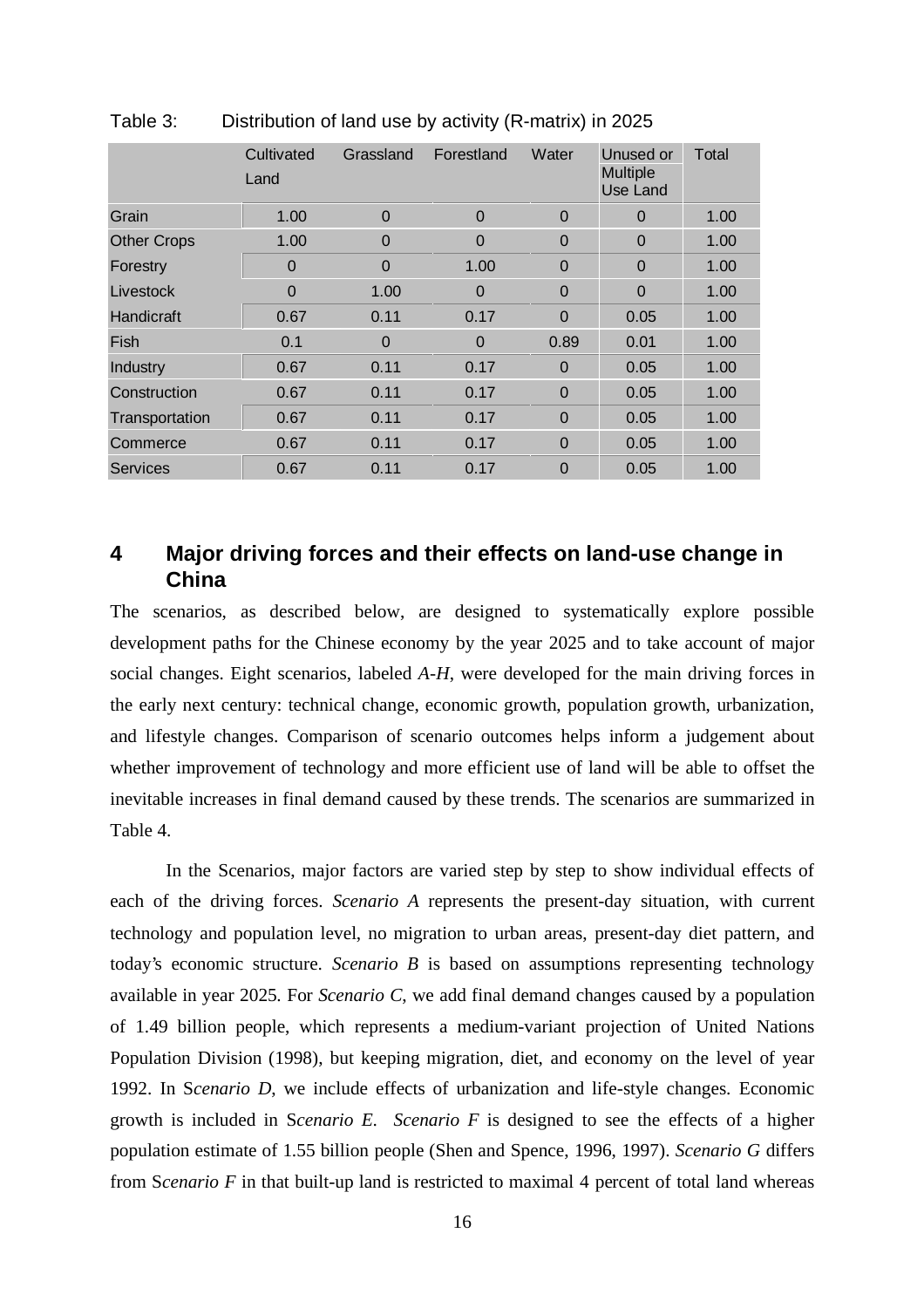in all other scenarios built-up land is linearly connected to rural and urban population and output in certain sectors. *Scenario H* differs from S*cenario G* only by assuming the existence of more efficient technologies in year 2025.

|                                    | A              | B              | $\mathbf C$    | D              | E        | F          | G          | H          |  |
|------------------------------------|----------------|----------------|----------------|----------------|----------|------------|------------|------------|--|
| <b>Technology</b>                  | 1992           | 2025a          | 2025a          | 2025a          | 2025a    | 2025a      | 2025a      | 2025b      |  |
| <b>Population</b><br>(in billion)  | 1.21           | 1.21           | 1.49           | 1.49           | 1.49     | 1.55       | 1.49       | 1.49       |  |
| <b>Migration to</b><br>urban areas | N <sub>0</sub> | N <sub>0</sub> | No             | Yes            | Yes      | Yes        | Yes        | Yes        |  |
| Diet change                        | N <sub>0</sub> | N <sub>0</sub> | N <sub>0</sub> | Yes            | Yes      | Yes        | Yes        | Yes        |  |
| <b>Economic</b><br>Growth          | No             | N <sub>0</sub> | No             | N <sub>0</sub> | Yes      | <b>Yes</b> | Yes        | Yes        |  |
| <b>Built-up Land</b>               | Variable       | Variable       | Variable       | Variable       | Variable | Variable   | Max. $4\%$ | Max. $4\%$ |  |

Table 4: Scenarios representing major social and economic driving forces in China.

In this section, we first describe the major driving forces and develop the assumptions for a number of scenarios. In a second step, we calculate the land requirements corresponding to each scenario using input-output analysis. We also analyze the extent of the necessary technical advancement that would be needed to meet future requirements with the given land base.

### **4.1 Description of the scenarios**

#### **4.1.1 Technical change**

To highlight the crucial role of technological development in the future we describe three different scenarios representing different technologies. In the S*cenario A*, "China 1992, Technology 1992", we use today's technology as represented in the technical coefficients of the  $A_{1992}$ -matrix (Table 7, Appendix) and in the land requirement coefficients of Table 2. We will apply these coefficients to the present-day situation and calculate the resulting land requirement. This will be compared with the S*cenario B*, "China 1992, Technology 2025a". In this scenario we apply land saving technologies that might be available in the year 2025 to present-day economy and society. The technology 2025a is also used for the other Scenarios, *C* through *G*, representing different economic and social changes. Finally, we compare these changes with S*cenario H* (technology 2025b), which represents an optimistic view for solving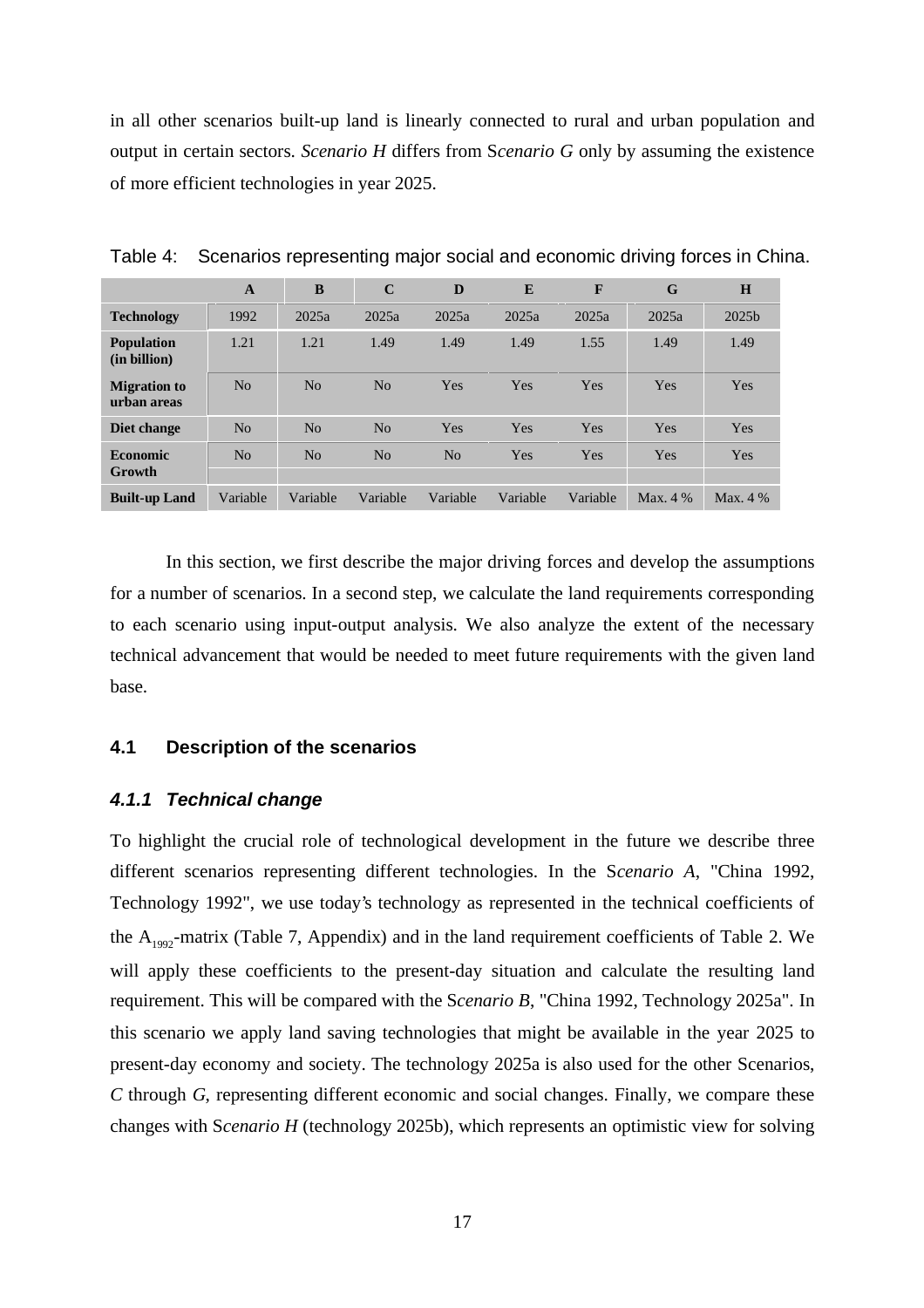the requirements for food and fibers of the next century using higher growth rates in land productivity than Scenario *B* through *G*.

## The Technology Matrix for year 2025  $(A_{_{2025}})$

China's economic success was accompanied by enormous productivity gains. Yet China's economy is still characterized by substantial inefficiencies and backward technologies and therefore has enormous possibilities for improvements. The World Bank (1997a, p. 20) estimates that annual growth rates of total factor productivity of 5 to 7 percent during 1995 - 2020 will lead to major changes in the sectoral structure of production and employment. For example, agricultural employment is expected to fall from more than half of total employment today to one-quarter within the next 25 years. We used the structural changes as projected by the World Bank (1997a) together with our own assumptions to calculate technical coefficients for the year 2025 using the RAS technique.<sup>4</sup>

The RAS approach is a mathematical procedure,<sup>5</sup> in which a new coefficient matrix is generated by solving an optimization problem subject to row and column margins, represented by the totals of intermediate output  $(U_{2025})$  and intermediate purchases  $(V_{2025})$ . The underlying logic is that, given limited information, we would assume the A matrices for the year 1992 ( $A_{199}$ ) and for the year 2025 ( $A_{2025}$ ) to be sufficiently close to each other subject to the constraints which represent the new information set. Concretely speaking, given the additional information about the relative size of the various sectors and the value-added components of the Chinese economy in 2025, we can minimize the difference between  $A_{1992}$ and  $A_{2025}$  (Budavari, 1982, p. 404):

$$
(14) \quad D[A_{1992} : A_{2025}] = \sum_{i} \sum_{j} \left\{ a_{ij} (2025) \left[ ln \left( \frac{a_{ij} (2025)}{a_{ij} (1992)} \right) - 1 \right] \right\}
$$

 $\overline{a}$ 

<sup>&</sup>lt;sup>4</sup> An alternative way to estmate the coefficients of the A-matrix for the year 2025 is to estimate each indivual entry based on expert knowledge, technical data base or other scientific information (Duchin and Lange 1995).

<sup>&</sup>lt;sup>5</sup> The term RAS refers to a mathematical procedure for adjusting, sequentially, rows and columns of a given input-output coefficient matrix, *A*(0), in order to generate an estimate of a more recent matrix, *A*(1), when only the new structural information of sectoral output,  $X(1)$ , intermediate deliveries,  $U(1)$ , and intermediate purchases, *V*(1), are assumed known. Once the procedure converges, the final outcoming used to be denoted as *A*(1) = *RA*(0)*S*, in which *R* is a diagonal matrix that is the product of a series of diagonal matrices, and so is *S*.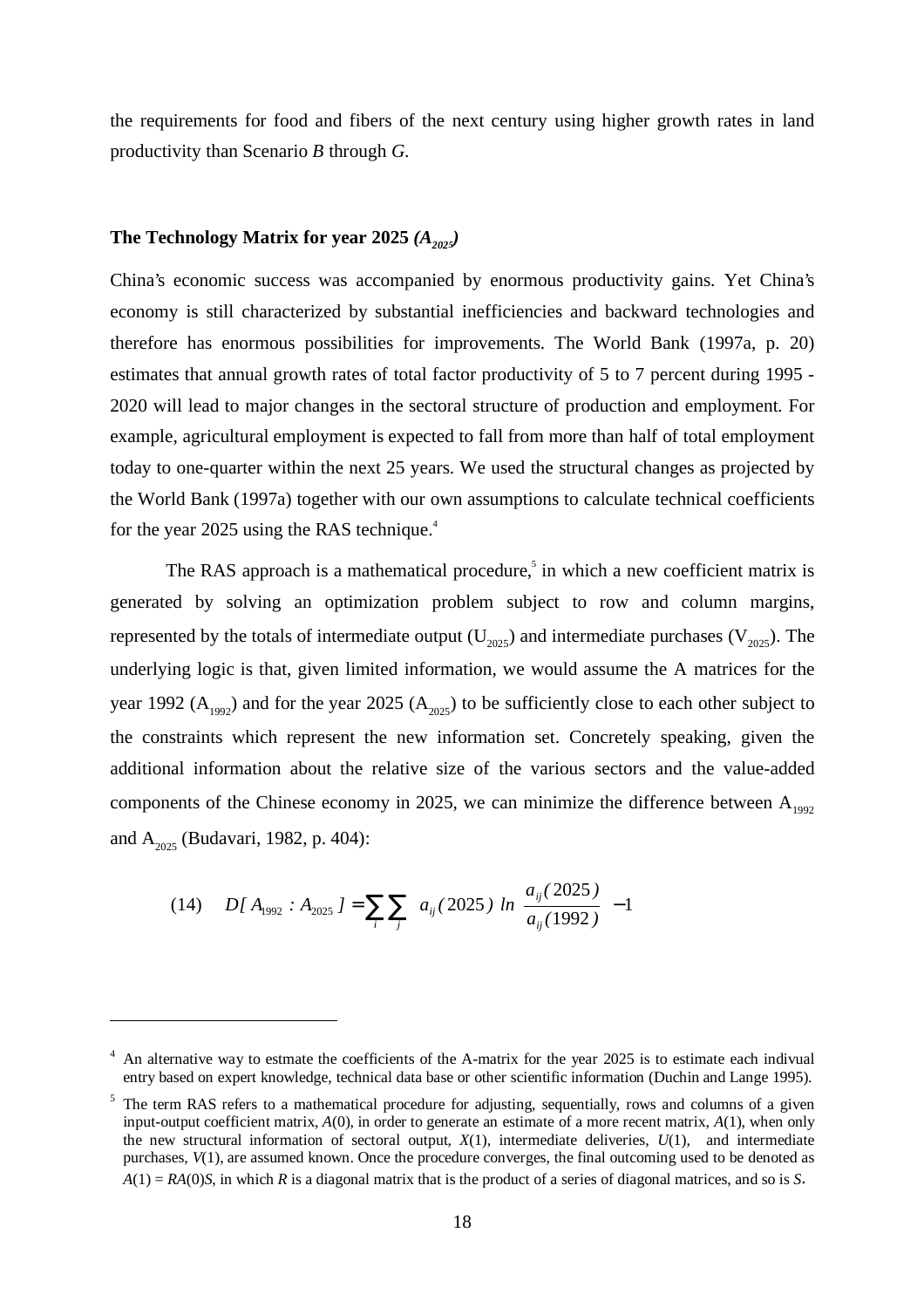This minimization of the RAS objective function would generate the least "surprising" representation of  $A_{2025}$  because it fully incorporates both the historical information  $A_{1992}$  and the new structural information  $X_{2025}$ ,  $U_{2025}$ , and  $V_{2025}$ .

## $\bf{Land\,\, requirement\,\,coefficients}\,(c_j)$

To show the effects of technical change on the acreage of land required, we have to calculate a new set of land coefficients. For this, we incorporate both predictions concerning future development of technology and policy intentions as expressed in the Agricultural Action Plan for China's Agenda 21 (Ministry of Agriculture 1999). These effects are not fully incorporated in the  $A_{2025}$ -matrix. They are only implicitly and partly reflected in the A-matrix generated via the detour of the RAS method, which focuses on the input-output linkages across economic sectors.

In our scenarios on land requirement coefficients, we focus mainly on primary sectors, because of their significant effects on land use.

In grain production, average yields in China are generally higher than those of all developing countries but still well below the averages in developed countries. Future growth of grain production via significant yield growth could be achieved by spreading the applications of updated hybrid seeds, balanced utilization of chemical fertilizer and pesticides, increasing use of other modern inputs such as plastic film, farming machines, as well as power for agriculture use, investment in agricultural infrastructure such as irrigation and drainage facilities, and agricultural research (Heilig, 1999; Lin, 1995; Lin, et al., 1996; Nickum, 1982; World Bank, 1985, 1997b). In addition, the Ministry of Agriculture plans to classify over 80% of farmland as basic farmland conservation zones by 2010, indicating a firm effort to insure the sustainable development of the food sector.

The average increase in land productivity in the grain production for the period of 1950 - 1977 was 3.1 percent. There is a debate on the magnitude of the future performance of grain production. For example, the World Bank used yield growth rates of 0.5 to 1% for their estimations assuming favorable water availability (World Bank, 1997b). Huang and Kalirajan (1997) came up with similar estimates using a stochastic varying coefficients frontier approach based on household survey data. Lin, Huang, and Rozelle (1996, p. 83) used projections of yield increases in grain production of 1.4 to 1.7% per year, depending on investment in research and irrigation, world price impact, salinity and erosion, and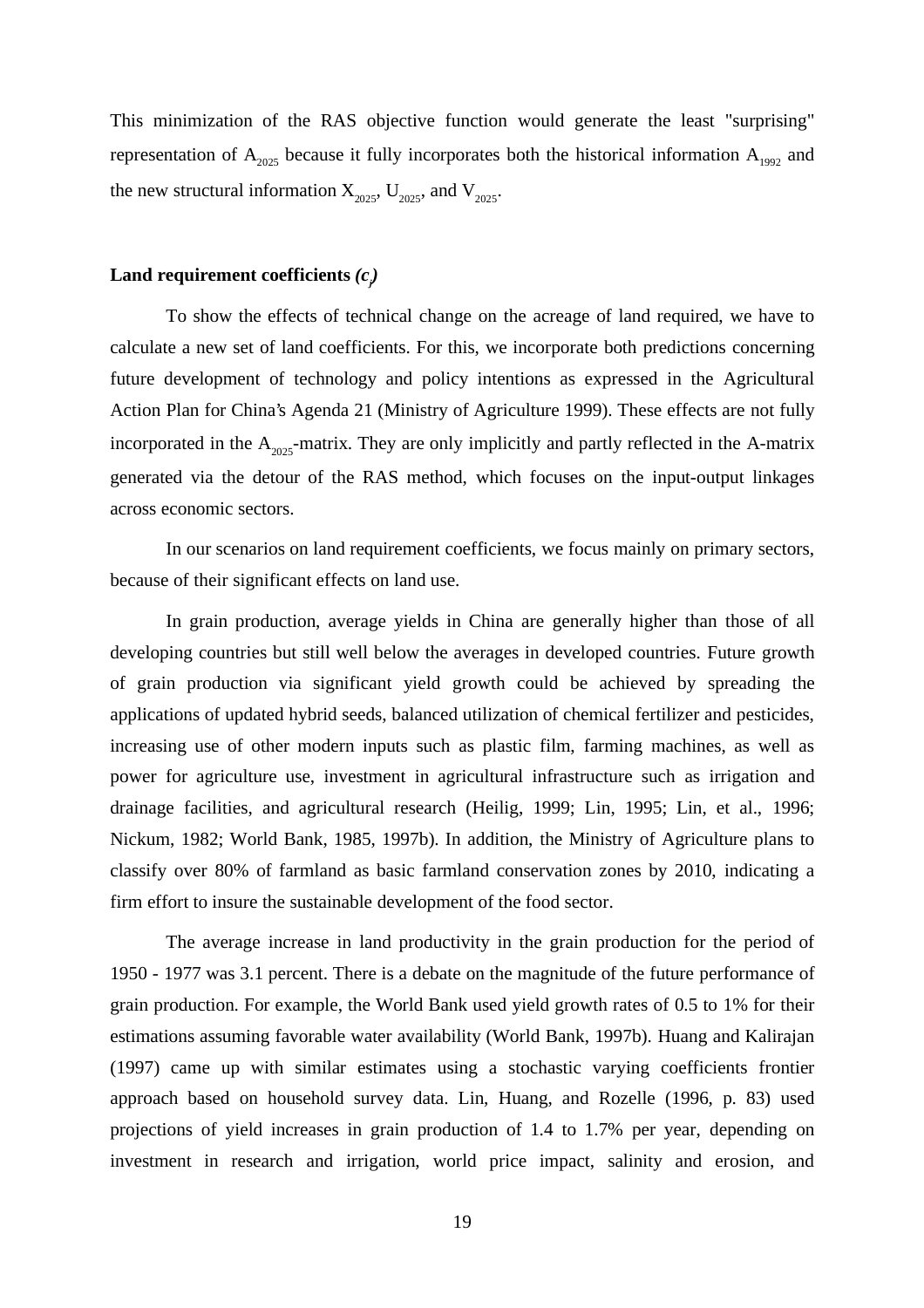opportunity costs of labor and land. Cao, Ma, and Han (1995) estimated that the average potential yield of all cereal crops could be 92% higher than the current actual yield based on average potential primary productivity. This would translate into a yield growth rate of some 2% until the year 2025. Lin (1995) argues that the grain yield potentials are in general two to three times the current actual yield levels. For our scenarios, we follow the Agricultural Action Plan of China's Ministry of Agriculture with a target of grain yield per unit area increase by 1% per year. This reduces the land requirement coefficient from 375 (at the level of 1992) to 270 ha/million Yuan. We assume similar land-productivity growth for other crops.

In forestry, future development could go in the opposite direction. Although, the estimated forest stock is reported to have steadily increased from about 7 billion  $m<sup>3</sup>$  in the 1950s to about 10 billion  $m^3$  in the late 1980s (Fischer et al., 1996, see also Section 3.2), the timber densities in China are very low with 30  $m^3/ha$  to 84  $m^3/ha$  in comparison to World's timber densities of about 100 m<sup>3</sup>/ha (Ministry of Forestry, 1990). In consideration of the fact that the efforts to improve forest management concerning fires, usage of pesticides, and higher forest densities are under way and strengthened, we assume a total productivity growth in forest production of 20 percent from 1992 to 2025.

Very similar is the situation for livestock production. The productivity of grasslands in China is much lower than in other parts of the World (Chen and Fischer, 1998), which severely limits the development of China's livestock industry. The Chinese Ministry of Agriculture (1999, p. 45) states that China has a serious problem of grassland degradation with over 50% of the Northern grassland being degraded and the remainder degrading at the rate of 1.9% annually. To maintain and further improve the quality of grassland, the Ministry of Agriculture plans to apply measures such as pest and rodent control, monitoring, conservation zones, and enclosed pastures. The improvement of 360 million mu (25 million hectares) of pasture is planned by the year of 2010. The Ministry of Agriculture (1999) hopes that China can maintain a stable output of animal husbandry in the pastoral areas before 2010 and can start to increase the pastoral land productivity afterward. With reference to this practical consideration, we assume an accumulative land productivity growth of 10 percent for the whole period of 1992-2025 in the pasture sector.<sup>6</sup>

 $\overline{a}$ 

 $6$  As we have indicated in Section 3.2, the calculation of a land requirement coefficient for livestock excludes lands for growing processed and unprocessed feed-crops, but it still includes lands for keeping pork and poultry, which are not grassland. Although the keeping of pork and poultry in China does not consume noticeable amounts of lands, this inclusion means that we may still overstate the land productivity of the livestock sector by a relatively small margin in all scenarios.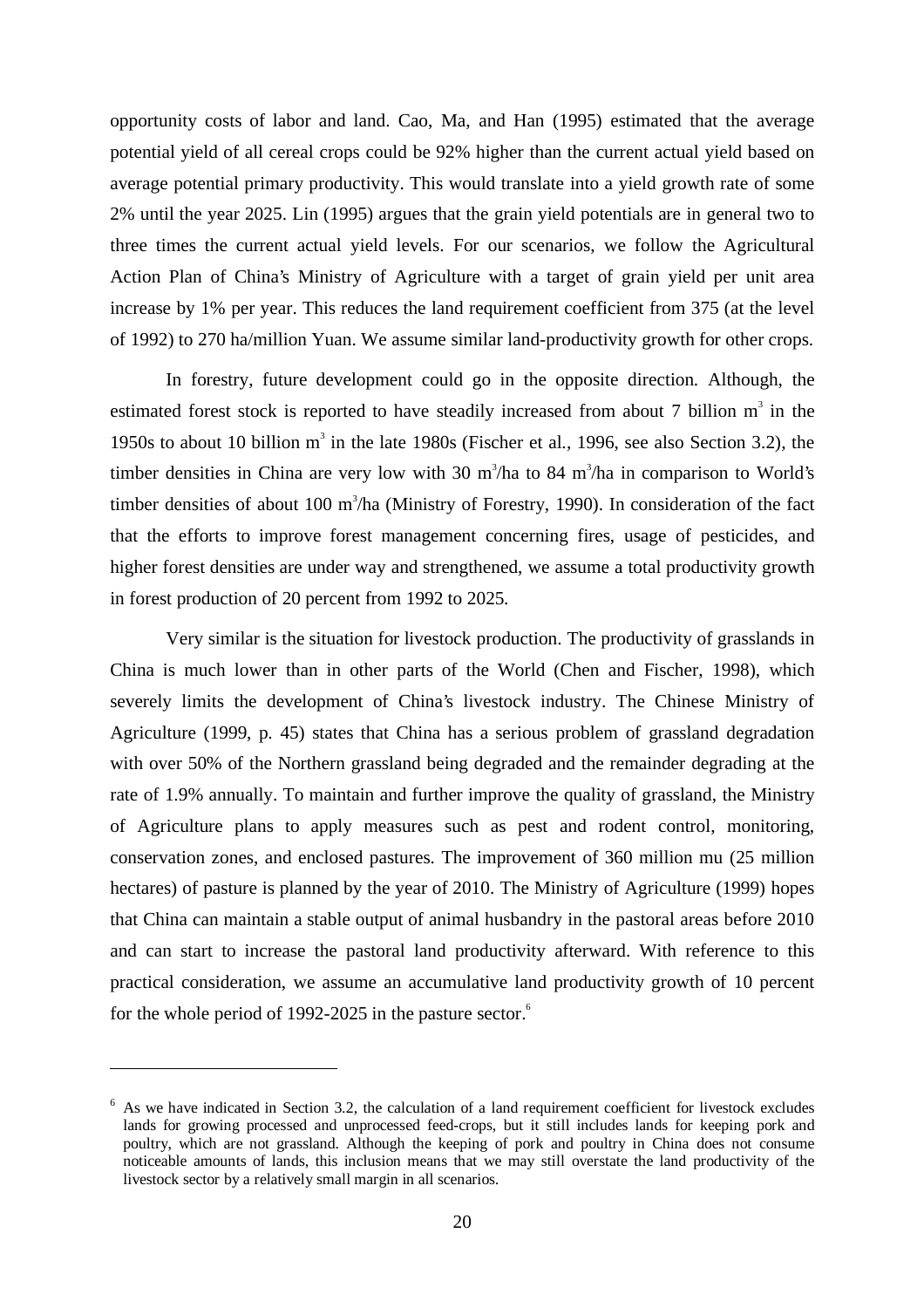The coefficient for fishery is derived from sample data (see previous section) and already above the average productivity. We use these numbers without further increasing land productivity in this sector.

The assumption of constant land productivity in industrial, service, transportation, and construction sectors implies that economic development follows previous spatial expansion patterns, without taking into account the modernization impact of existing cities and urban areas. Much of the infrastructure is already in place, the improvement and extension of this infrastructure would only require marginal additions of land. Future development might mainly necessitate a restructuring of existing areas and infrastructures. Following this consideration, we develop two different sets of scenarios. In one group of scenarios, *A-F*, we will use the calculated land requirement coefficients based on today's land efficiency for builtup land (see Table 2). In these cases, for urban and rural infrastructure (excluding transport) plus residential areas we assume 100  $m^2$  and 150  $m^2$  per person for rural and urban residents, respectively, which is about 10% higher than today's average numbers. For the expansion of transportation land, we assume a yearly growth rate of 0.05%<sup>7</sup>. In the other set of scenarios, G and *H*, we assume that total built-over land is expanded by 50% to some 4% of total land by 2025, which is comparable to the share of built-up land in large developed countries.

### **4.1.2 Population growth**

 $\overline{a}$ 

When the People's Republic of China was founded in 1949, it had a population of 540 million; three decades later its population was more than 800 million; and today China's population has exceeded 1.2 billion people. Today's population has created a strong population momentum that is now driving China's population growth despite already low levels of fertility (Heilig, 1999). In its most recent (medium variant) projection, the UN Population Division estimates that China's population will increase to 1.49 billion in 2025 and then slightly decline to 1.48 billion in 2050. We use the UN projection as a basis for the S*cenarios B–E, G and H*. For S*cenario F*, "population: 1.55 billion", we use a somehow higher population projection of Shen and Spence (1996). To see the effects of different sizes of populations on the land base in China we have to compare S*cenarios B* and *C.* This

 $<sup>7</sup>$  Even though the liturature shows a much higher expansion rate for paved roads, in consideration of the fact</sup> that about 77 percent of China's transportation land consists of unpaved rural roads, such an expansion rate of total transportation land could be compatable with a much higher expansion rate of paved roads. According to the World Bank (1994, p. 26), in low income countries, paved roads increased by 1.6 percent annually during the last 25 years, in comparision to 0.9 percent in middle-income countries.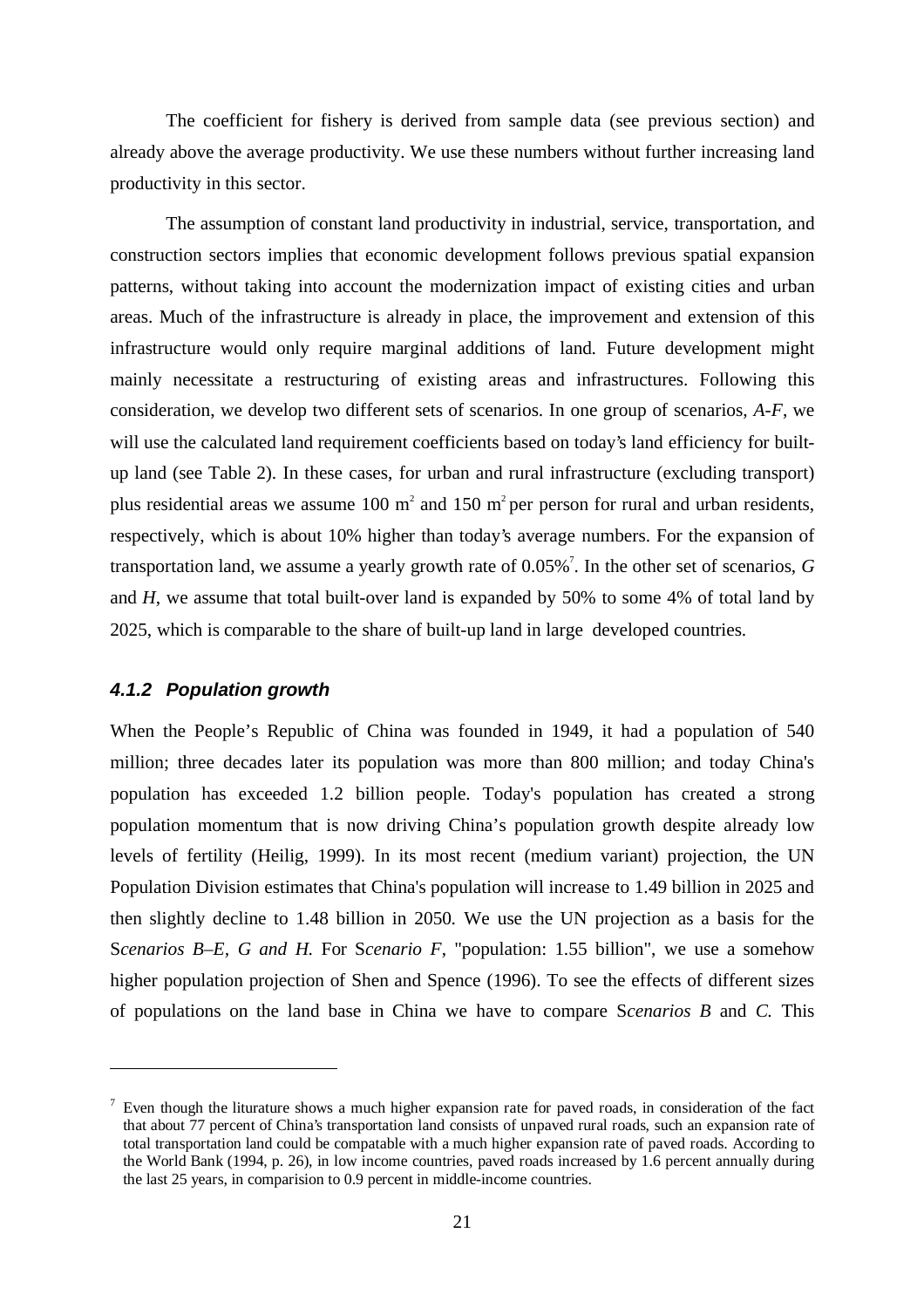represents a jump from today's population to 1.49 billion in 2025. *Scenario F* represents a further increase from 1.49 billion to 1.55 billion people.

The final demand patterns corresponding to these population scenarios are calculated as follows: we multiply average expenditure of the typical urban and rural resident at current level by the total numbers of urban and rural residents in these different scenarios, respectively, while maintaining the relative share of urban and rural residents at present level so that the urbanization impact can be separately analyzed. Other final demand components were linked to household consumption according to their current proportions in the level of total household consumption.

#### **4.1.3 Urbanization and change in diet**

It is not only important to represent the quantitative change of China's population but also to consider its regional concentration and the change in consumer's preferences, especially, the increase in meat consumption.

#### **Urbanization**

A crucial characteristic of China's demographic situation is the concentration of its large population in the eastern part of the country, especially in the coastal zone. A large part of China's land is virtually uninhabited, such as the Gobi Desert, the steep slopes of the Himalayas, and the vast dry grasslands of the north-central region. Roughly 1 billion people (or more than 90% of the population) live in only a little more than 30% of China's land area. The population density of this area is 354 people per square kilometer. The skewed spatial distribution of the population is a consequence of the country's uneven distribution of climate and physical environment, but is also due to an increasing rate of migration.

Despite the fact that the urban population is constantly increasing, China can still be considered a predominantly rural society. In 1997, only some 30% of the population lived in urban areas. The rather recent increase in urban population is mainly due to the promotion of towns into cities and loosening the strictly controlled internal migration to meet the labor demand of the growing cities and towns. In recent years, there has been a wave of temporary rural-urban labor migration, called the "floating population" (Heilig, 1999). For S*cenario D*, "lifestyles", we assume, based on UN projections (United Nations, 1998), that about 50 percent of the Chinese population would live in urban areas by 2025.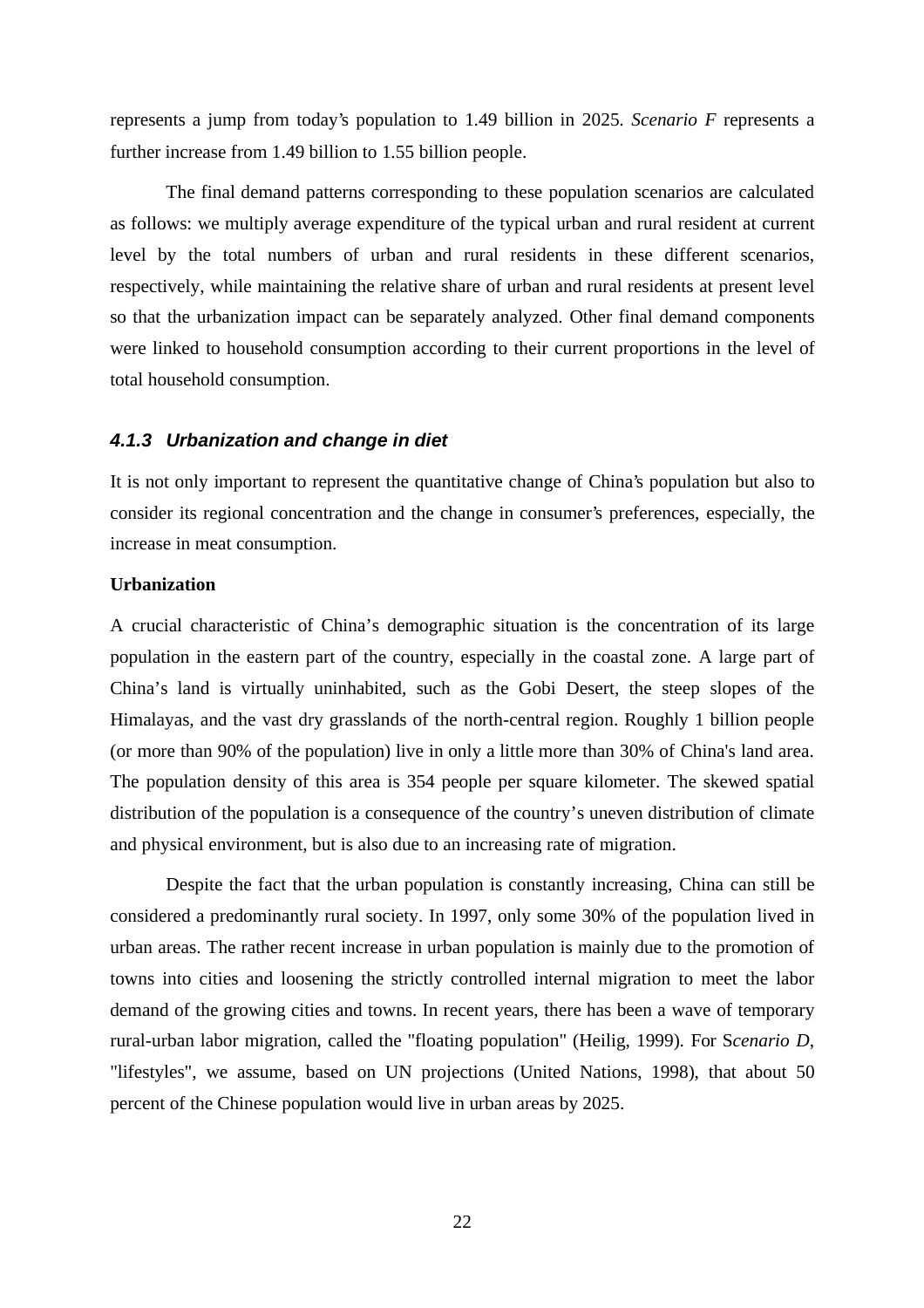### **Change in diet**

In China's food tradition, cereal products have been of overriding importance. Other food products such as meat, fishery products, vegetables, and fruit played only a residual role in human diet. This pattern has been changing due to recent social and economic developments. Urban residents typically prefer a more diverse diet and eat more processed foods. They are eating more meat and dairy products, which has boosted livestock production. China's population has enormously increased meat consumption and also eats more fruits and vegetables, whereas direct consumption of grain has leveled off or even declined. Despite these developments, China's average food calorie supply per person per day is still below the average level of developed countries (FAOSTAT, 1998). Therefore, an increase in per capita calorie consumption is expected in the future. There is also the possibility that other demographic factors such as the age composition of the population might affect overall food demand.

Changes in consumer demand have been by far the most important reason for agricultural restructuring and thus the transformation of China's cropland into horticultural land and fishponds. Institutional and supply-side factors are also very important. It has become much more profitable for Chinese farmers to grow vegetables and fruit and sell it for market prices rather than to produce rice or wheat, which is still regulated by the state's procurement system. These changes in supply and demand side factors are reflected in changes in land use. From 1988-1995, 1.2 million ha of land for crop production were converted to horticulture, which is equal to 25 percent of the total decrease of cropland, and 0.23 million ha (4%) were converted to fishponds (Fischer *et al*., 1998).

Estimates of future demand for meat are difficult to make. The vast differences in the estimated results are directly related to the different parameters and research methods adopted in different studies. Furthermore, great inconsistencies of the data on meat consumption and output exist due to a combination of reported data on the supply side and survey data on the demand side (Feng, 1997, p. 211).

In this regard, a comparison of per capita calorie intake across some representative countries may help a lot. We used the statistics of the Food and Agriculture Organization (FAOSTAT 1998) for this comparison. Today's food calorie supply of animal products in China is about 467 kcal per person compared to 503 in South Korea, 600 kcal in Japan, and 1,006 in USA. The average consumption for developed country is 867 kcal. In addition,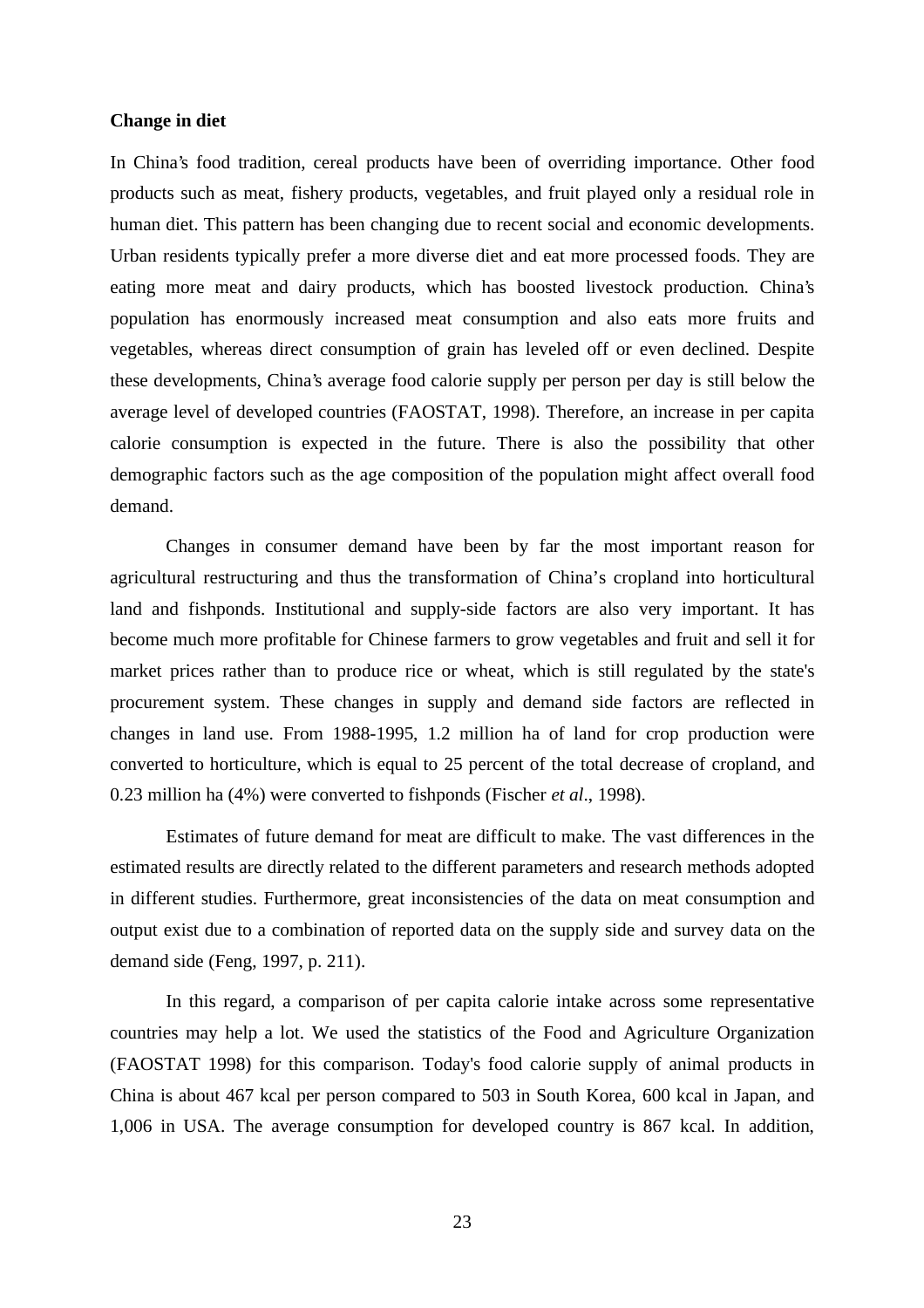today's calorie intake of fish in China is behind other Asian countries. Currently, food calorie supply of fish in China is 29 kcal, compared to 92 kcal in South Korea and 194 kcal in Japan.

To calculate changes in lifestyles, S*cenario D*, we assume that the average meat consumption per capita would increase by 25 percent and the currently rather low figure for fish consumption would double by 2025. To meet the remaining calorie intake requirement we use the projections for per capita food grain consumption of Wu and Findlay (1997, p. 286). These together make the S*cenario D* similar to the current diet pattern of Japan and South Korea.

#### **4.1.4 Economic growth**

Since 1978, China's economy has expanded at an average rate of nearly 10 per cent - and total exports at 17 percent - per year. China's Five-Year Plan for 1996-2000 targets an annual GDP growth of 8 percent. The Fifteen-Year Perspective Plan identifies two fundamental transitions to sustain future growth: from a traditional planned economy to a socialist market economy and from the extensive growth path, based on increases in inputs, to an intensive growth fashion, driven by improvements in efficiency. Measures to sustain further growth include the restructuring of the 1,000 largest state-owned enterprises, promoting science and technology, developing machinery, electronics, petrochemicals, automobiles, and construction as the pillar industries, and stimulating the growth of basic agricultural products, especially grain, cotton, and oilseed (World Bank, 1997a). Assuming the continuance of the high saving rates supporting high investment rates, of political reforms, and of high factor productivity growth, the World Bank projected growth rates of annually 6.6 percent until 2020. The projection for individual sectors are ranging from 3.8 percent for agricultural sectors, 6.6 percent for industrial sectors, to 7.6 percent for service sectors (World Bank, 1997a, p. 21). The pace of GDP growth will be slowing down over time, from 9-10 percent today to 5 percent in 2020 due to a then stagnating labor force, diminishing marginal returns, and lower gains from structural change in consideration that resources in mature economies are usually more efficiently allocated.

We put a slightly heavier weight on these slow-down factors and we use a slightly lower projection than that of the World Bank for S*cenario E*, "economic growth". We use these growth rates also for *Scenarios F - H*.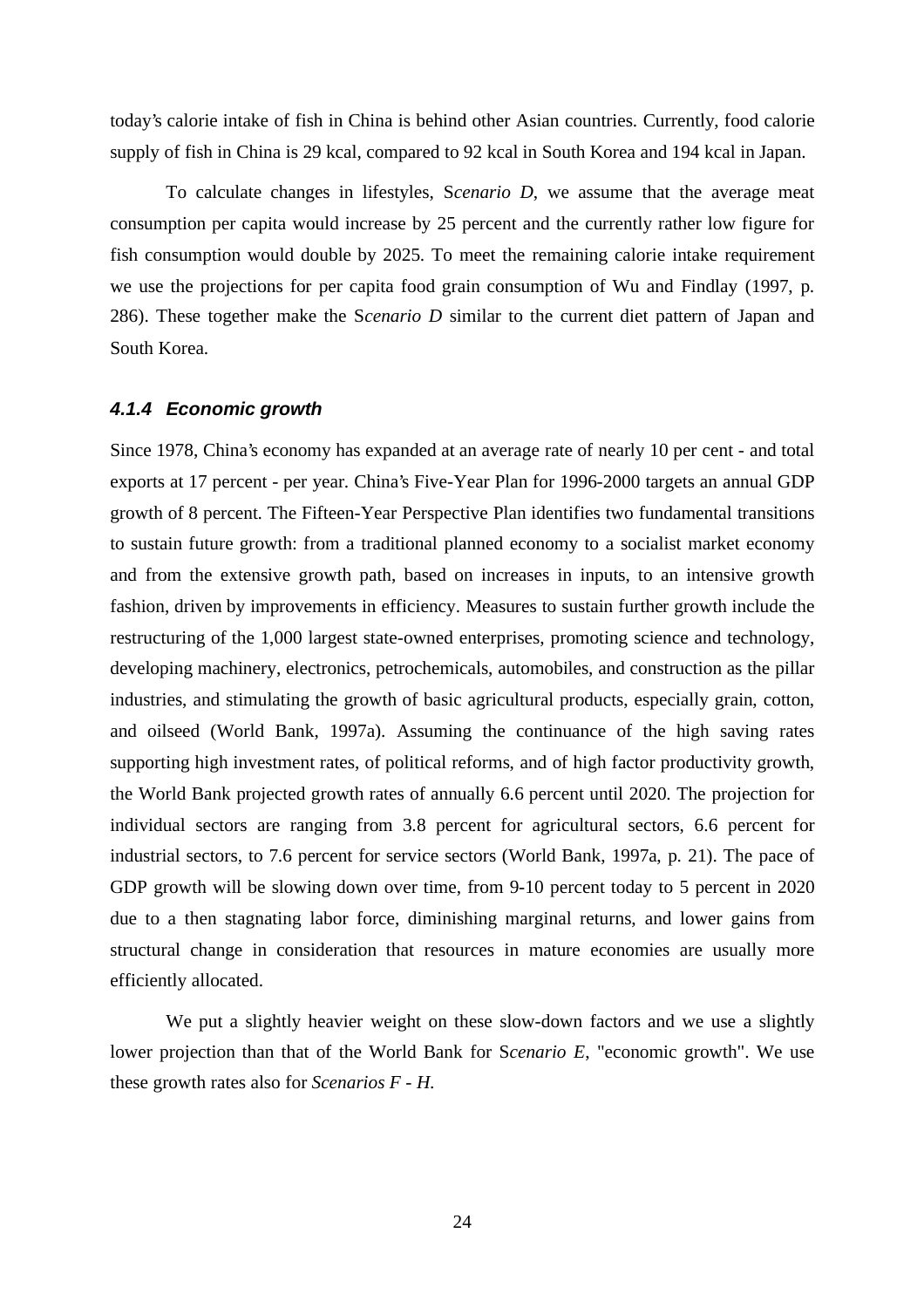### **4.1.5 Supply of land**

Economic and demographic factors, as discussed above, will affect not only the future demand of food, but also food supply via the availability of land. To calculate the available cultivated and built-up land, we assume that in 2025 there will be 162 million hectares of land available (see also the discussion in Section 3). The built-up land in 2025 includes the land presently used for infrastructure and buildings and a part of current cultivated land, which will be converted to built-up land. For grassland and forestland we assume that in 2025 about the same amount of land will be available as today due to proper land conservation measures and forestation. This means that there will be some 304 million hectares of grassland and some 94 million hectares of forestland, the latter of which consists of natural forest areas and industrial plantations. We have not included the 17 million hectares of undisturbed forests into our calculations. For both categories, grassland and forestland, we have to subtract the land which will be used for built-up areas in the future. Future urban or built-up areas are derived from simple scenarios in the GIS as described in Section 3.3.

In summary, the assumptions on land availability presented here give the upper limits for the major agricultural land-uses in the future, because they indicate a rough quantitative balance between reclamation and losses between 1992 and 2025, which looks quite optimistic for a rapidly industrializing country like China. In our analyses, such upper limits can serve as benchmarks for calculating required growth rates of land productivity based on different social and economic scenarios.

### **4.2 Results of the scenarios**

 $\overline{a}$ 

Figure 1 shows how the range of assumptions of social and structural economic changes, as described in section 4.1, affect the total land requirement. We also compare these effects across three major land categories: cultivated and built-up land<sup>8</sup>, forestland, and grassland.

In the category representing cultivated and built-up land, the scenarios including economic growth and population growth, (*E, F*) are exceeding the limits of available land. This is also true for the assumption of restricted expansion *(G)* of built-up land. Only the best technology scenario (*H*) with yield growth in both the grain and other crop sectors of 2 percent per year until 2025 requires less land than what is actually available. The biggest

<sup>8</sup> Conversion for built-up land originates from all three major land categories. However, following the historical trend, the major part is from the category of cultivated land. As socioeconomic infrastructures can happen to a certain degree on all lands, we do not include built-up land as a separate land category.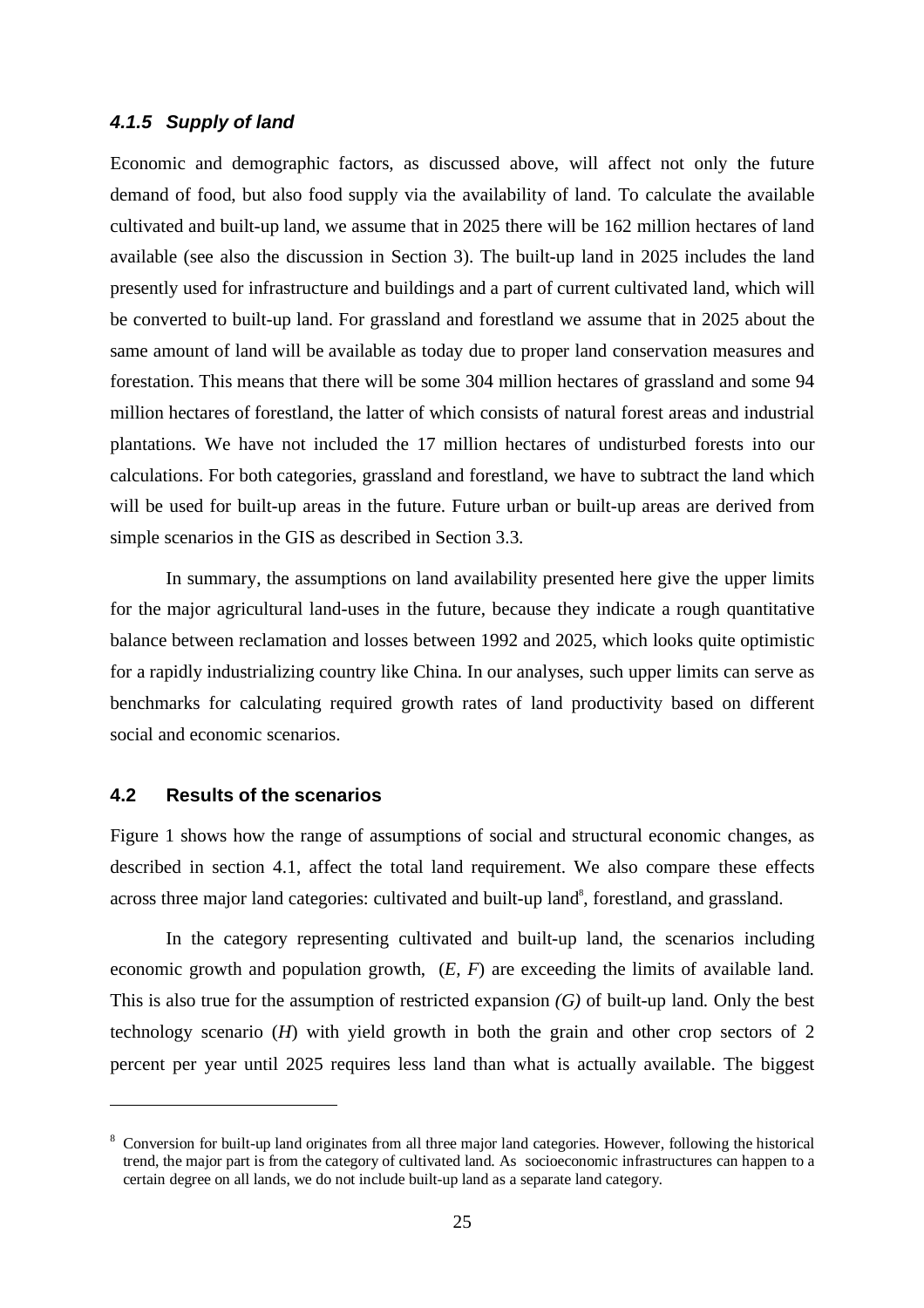jump in additional demand for cultivated land is caused by the economic growth Scenario *(E)*. The difference between Scenario *C* and *D* indicates that given the income level, urbanization has significant farmland-saving effect due to that it saves residential and other build-up land, and reduces grain consumption of migrants by a very large margin. As a result, if the income level keeping unchanged, the reduction of direct demand for products grown on cultivated land would not be offset by an increase in indirect demand triggered by the higher consumption of animal products.

The situation is similar in the case of grassland. The scenarios including economic growth and population growth are exceeding the available grassland areas. The biggest jump in demand for additional grassland is caused by the economic growth (*E*) and secondly by lifestyle changes, especially meat consumption (*D*). Only under the additional assumption of a 1.1 percent increase in output per given grassland area (*H*), the additional demand for pastoral livestock production would be met within the limits of available land.

The demand for forestry products exceeding the available forestland appears in *Scenarios* (*E, F, G*). In order to meet the increase in demand for forest products, an annual forestland productivity growth of 1.2 percent ("technology 2025b") is required as well. In the cases of losses of forestland or smaller growth rates of industrial plantations than assumed, there would not be enough forestland to meet the increase in demand for forest products. In all of the scenarios, trade balances of land intensive products are kept proportionally to today's imports and exports.

In the cases of demand exceeding its land limits, additional imports would be necessary. Without additional net imports the growth in land-productivity needs to be higher than the ones usually expected in the literature for the next 30 years, which is represented in *Scenario E*. In order to see how much this extra growth in land productivity will have to be, we calculate the difference of land productivity growth implied in *Scenarios E* and *H*. Table 5 shows the corresponding results. We can see from Table 5 that an extra land productivity growth rate of one percent is required for crop production and of 0.8 percent for pastoral livestock production.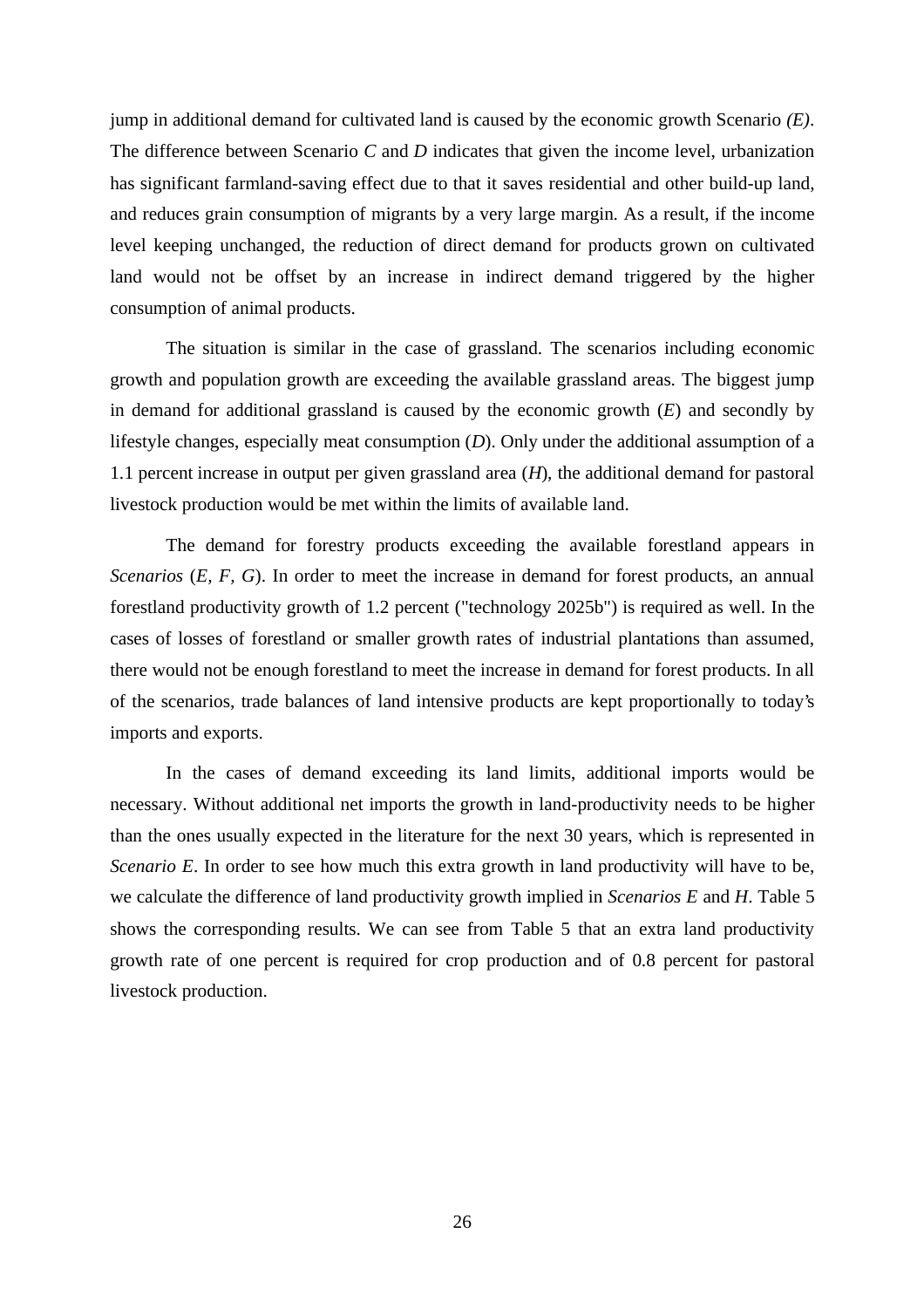|                    | Extra annual growth in<br>land productivity | <b>Necessary annual growth</b><br>in land productivity |
|--------------------|---------------------------------------------|--------------------------------------------------------|
|                    | (H vs. E)                                   | (H vs. A)                                              |
| Grain              | 1.00%                                       | 2.00%                                                  |
| <b>Other Crops</b> | 1.00%                                       | 2.00%                                                  |
| Forestry           | 0.54%                                       | 1.22%                                                  |
| Pastoral Livestock | 0.80%                                       | 1.09%                                                  |

# Table 5: Necessary improvements in land productivity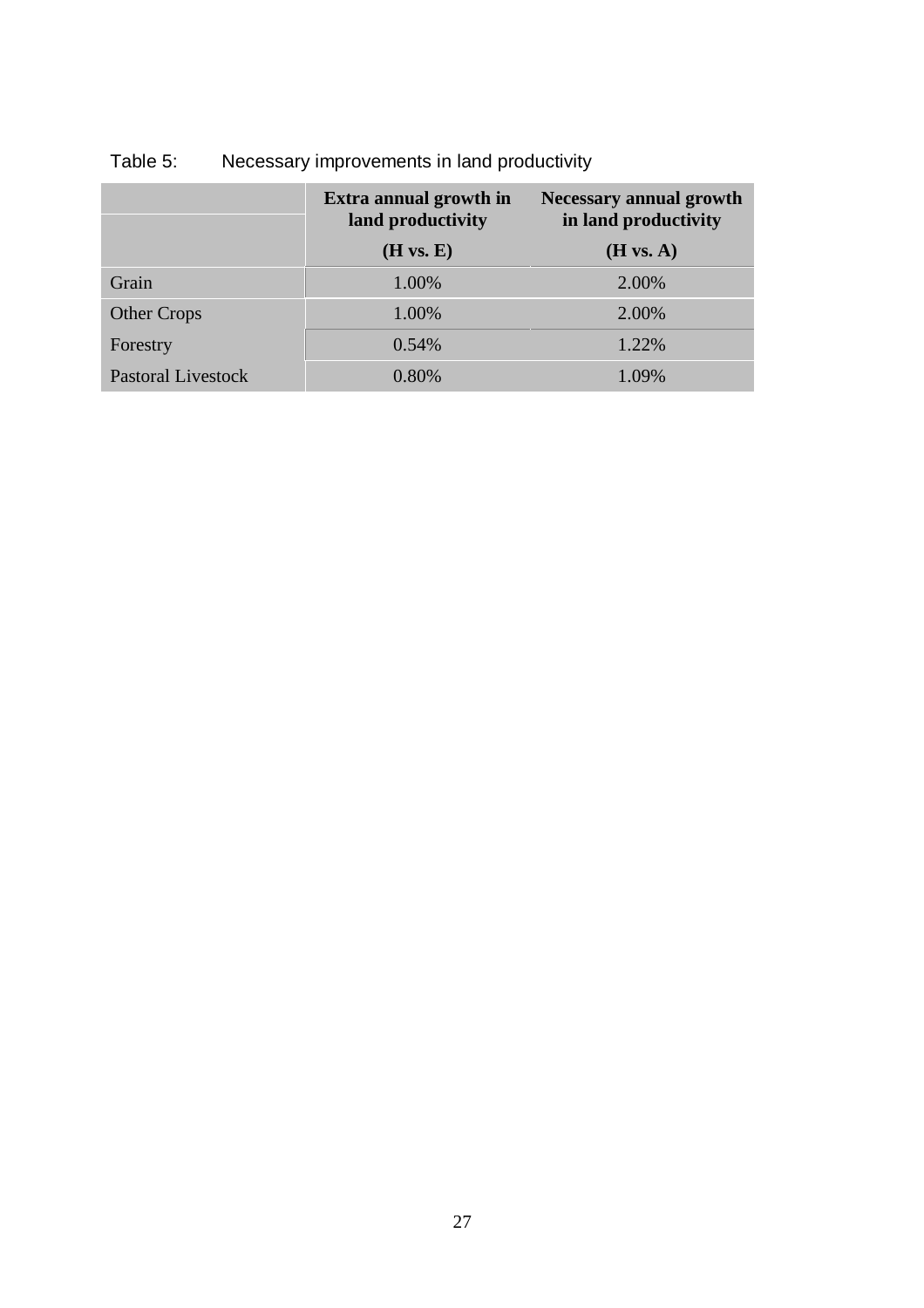

## Figure 1: Land requirements of different scenarios (in million hectares)

| Technology: 2025a                                             |  |  |  |  |
|---------------------------------------------------------------|--|--|--|--|
|                                                               |  |  |  |  |
| Technology: 2025b<br>Population: 1.2 billion                  |  |  |  |  |
| Economy 1992                                                  |  |  |  |  |
| <b>Population: 1.488 billion<br/>Population: 1.55 billion</b> |  |  |  |  |
|                                                               |  |  |  |  |
| <b>Economy: 2025</b>                                          |  |  |  |  |
| Lifestyles: 2025                                              |  |  |  |  |
| Share Urban-Rural of 2025                                     |  |  |  |  |
| <b>Restricted Expansion</b>                                   |  |  |  |  |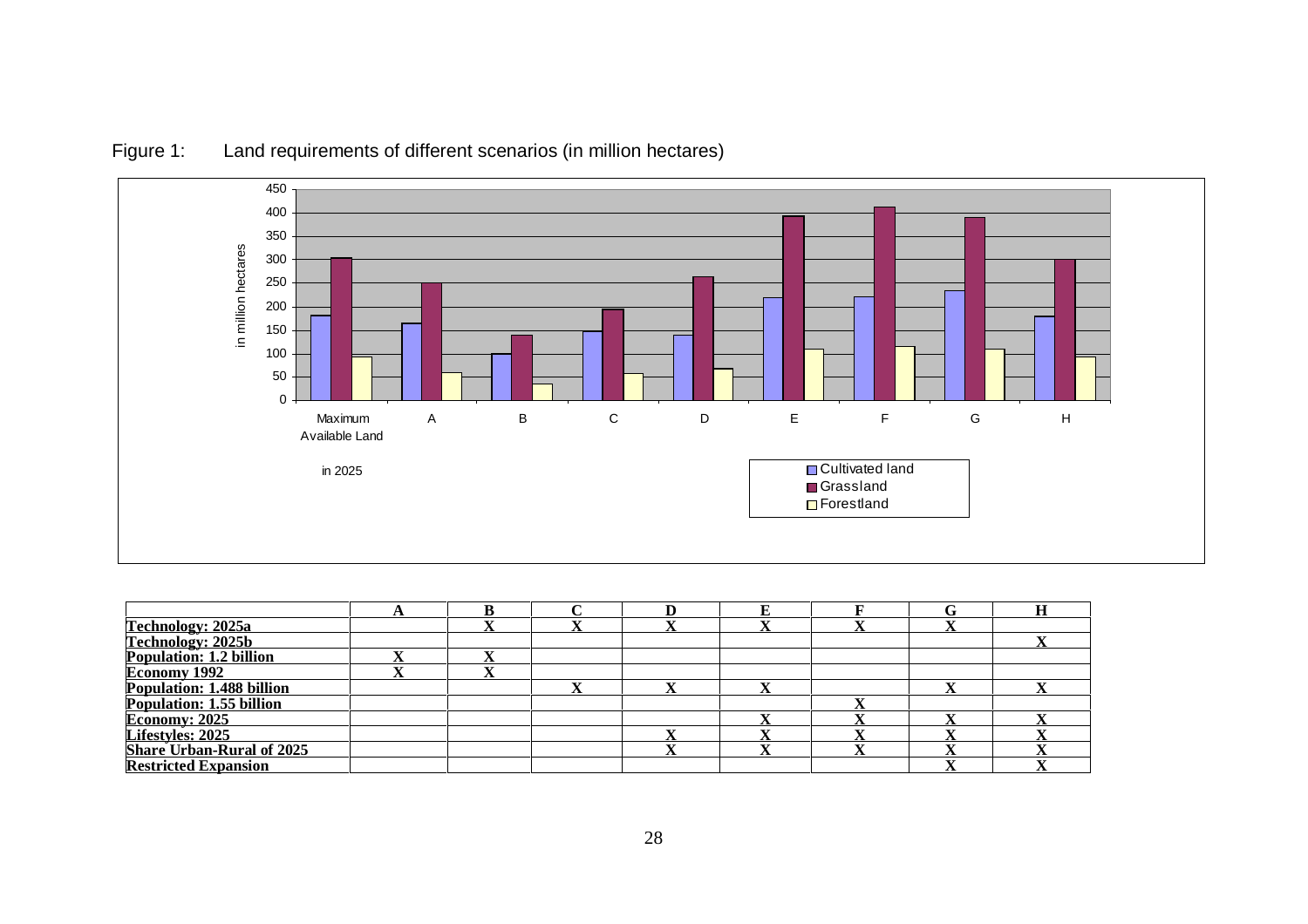# **5 Implications of alternative development scenarios for land-use change**

In this paper, we select diverse scenarios which are based on different combinations of the widely expected scenarios on population growth, changes of lifestyles, level of migration, and economic growth for the next 30 years, and show how these might affect demand for different types of land in China. The resulting increases in final demands and sectoral outputs would drive the associated land requirements to exceed the available land area. In other words, China would not be able to support the increased demand for land-intensive products with its land base without significant improvement in land productivity and/or increasing imports.

All three land categories face severe shortages for many of the scenarios. The most severe shortage will be for cropland, which is a consequence of population and economic growth, as well as the enormous anticipated increase in demand for livestock products and thus for feed-crops. The final demand for cropland would exceed the supply derived from the then existing land base. Under the condition of a continuing self-sufficiency in grain and food, to keep the farmland requirement feasible, a high annual land-productivity growth rate of about 2 percent is required, which is higher than those usually expected for the next 30 years. On the other hand, however, it is widely believed that due to current inefficiencies and structural problems, China's land productivity may have ample room to increase significantly above current levels even by further exploiting the best currently available technology. The extent of the necessary productivity improvement is indicated by the "success" of the optimistic technology scenarios.

Further productivity growth is also required to compensate for loss and degradation of available land. With reforestation and improved soil management, the chances of substantially eliminating erosion have increased. The loss of cultivated land, forestland, and grassland, especially around urban areas, poses a severe problem in many provinces. Our assumption about future allocation of land for built-up areas is based on calculations using a Geographical Information System in which the present agglomerations are expanded to 4% of total land area. At this point, we have no information about priorities of expansion of the cities and existing infrastructure for a thirty-year time horizon. Currently, much converted cropland to non-agricultural uses is used inefficiently by land-extensive development projects and so-called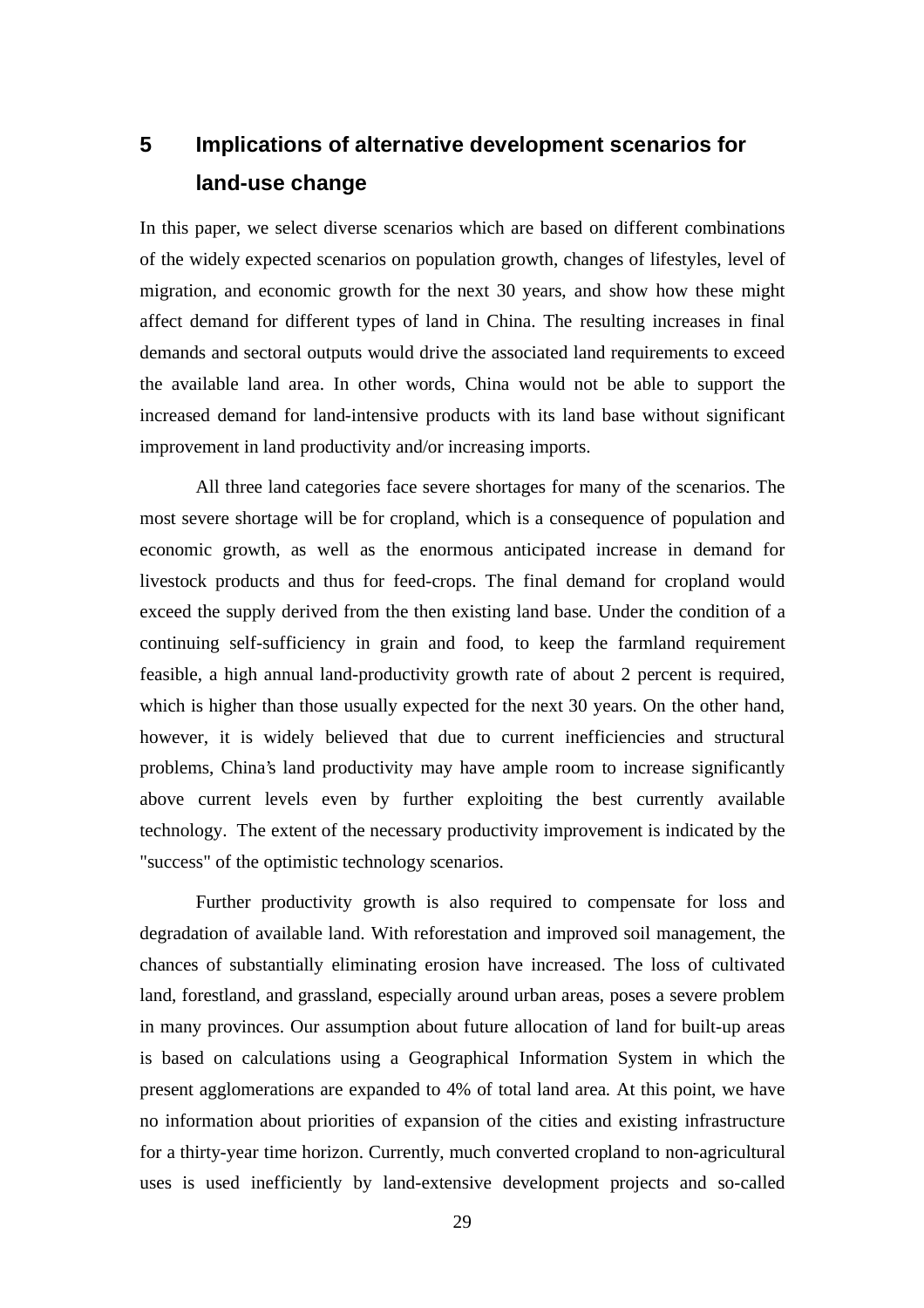"horizontal" expansion of urban agglomerates. Strict measures must be implemented and enforced to minimize construction-related losses of cultivated land. China needs concepts for infrastructure development that minimize land requirements, especially in the rapidly developing coastal provinces. After emergence of land-use master plans, zoning regulations or other political and legal measures for future land use, this new information can be incorporated into further scenarios.

The influence of climate change on the land productivity in the various primary sectors can be explicitly incorporated into the model. Because of the enormous uncertainties about these effects, we did not include any scenarios on climate change. There is no agreement in the literature of how climate change will affect the various regions of China. For example, recent findings of the LUC-project at IIASA found that land productivity in the North, the North-East, and the North-West will be positively affected from climate change, whereas the South of China might face negative effects on land productivity (Tang *et al*., 1999).

The results of our study have to be viewed with caution for another reason. Even if future land requirements could be satisfied, we do not say anything about the sustainability of the utilization of land by the various economic sectors because both the reclamation potential and yield growth potential are largely dependent on irrigation and water control. At this point of the input-output analysis we do not make any estimation of water availability and its effects on future land-use changes. In addition, some productivity growth scenarios presented in this paper imply a higher use of pesticides and equipment. In this regard, future work should also pay attention to the energy needs and emission of greenhouse gases and other pollutants of the various development and technical options of the primary sectors.

Scenario analysis based on an expanded input-output model is particularly suited to this research agenda. The mathematics of the model allows accounting for indirect effects or round-by-round effects of final demand, which are created by the inter-industrial linkages of production. We have, for example, seen from Table 6 that in 1992 about 63% of grain were used to fulfill the demand for grain as intermediate uses in other sectors, especially in the livestock sector and food-processing sector (the industrial sector in our set-up). Even though some industrial or service sectors need only small amounts of grain per unit of their output, the effect on grain demand in the future can be substantial considering the very high growth rates of these sectors.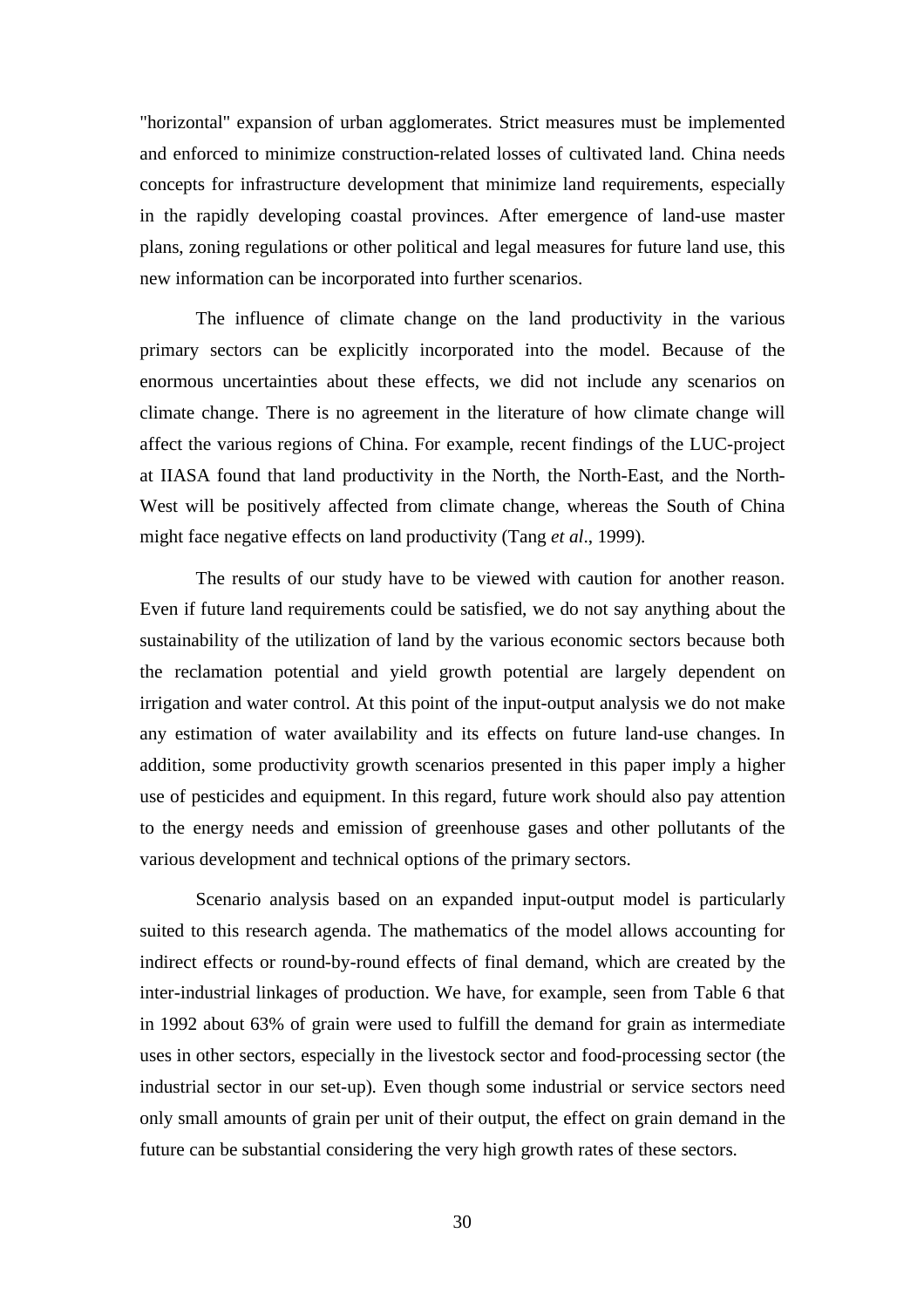The land requirement coefficients applied in the model represent average land productivity for the total of each land-use category in China. Even though it is popular to use average coefficients in the literature, we feel that lots of information on a regional level is being lost, which might even affect the validity of the results on a national level. For future work, we will try to remedy this situation in developing scenarios based on eight large economic regions in China. These regions show quite different biophysical and socioeconomic features. Working in a regionalized framework allows the calculation of more accurate land requirement coefficients, and the formulation of regional growth patterns within China.

Despite the shortcomings mentioned above, the present model is an important trial to link the social and economic dynamics of China with their effects on China's land base, in a relatively comprehensive and well-interpretable way.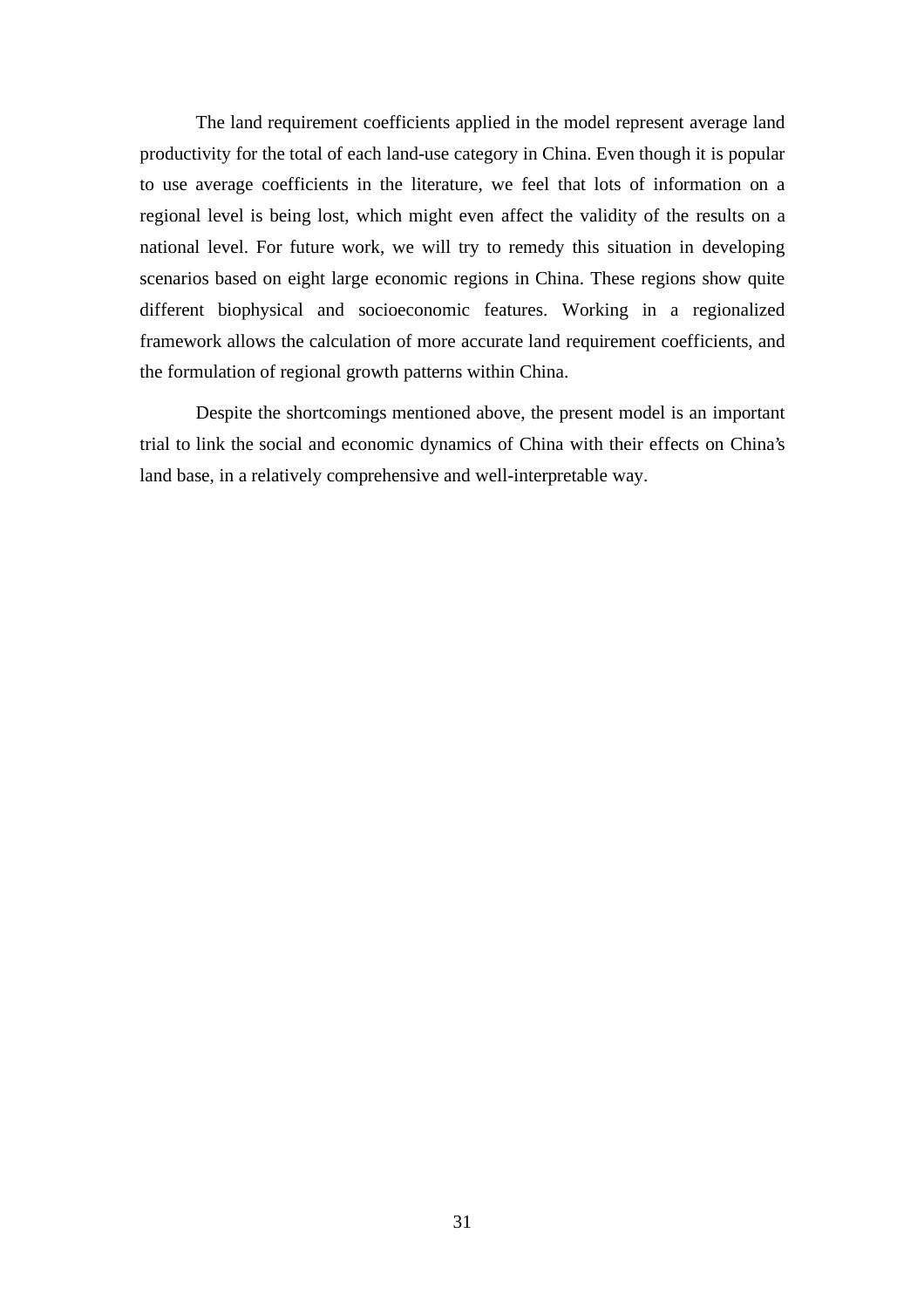## **6 References**

- Ayres, R., and Kneese A. (1969). "Production, consumption, and externalities." *American Economic Review* 59, No. 3, pp. 282-297.
- Brown, Lester (1995). *Who will feed China? Wakeup call for a small planet*. New York: W. W. Norton.
- Budavari, P. (1982). "Generalization of RAS method: linear restrictions with strictly convex distance function (duality theory and algorithm)." *Proceedings of the third Hungarian conference on input-output techniques*, 3-5. November 1981, Heviz.
- Cao, M., S. Ma, and C. Han (1995). "Potential productivity and human carrying capacity of an agro-ecosystem: an analysis of food production potential of China." *Agricultural Systems* 47, pp. 37-414.
- Chen, Y. and G. Fischer (1998). "A new digital geo-referenced database of grassland in China." *Interim Report* IR-98-062, International Institute for Applied Systems Analysis, Laxenburg, Austria.
- Chen, X., Z. Wang, and J. Guo (1996). "China's grain supply and demand in the  $21<sup>st</sup>$ century." *Bulletin of the Chinese Academy of Science*, 10.
- Daly, H., (1968). "On economics as a life science." *Journal of political economy* 76, No. 3, pp. 392-406.
- Duchin, F. and Lange, G.M. (1995). "The choice of technology and associated changes in prices in the U.S. economy." *Structural Change and Economic Dynamics* 6, pp. 335-357.
- Duchin, F. (1998). *Structural economics: measuring change in technology, lifestyles, and the environment*. Washington, D.C., Covelo, CA.: Island Press.
- FAOSTAT (1998). *Food Balance Sheets*. Food and Agricultural Organization, Rome, Italy.
- Feng, (1997): "Feed demand and its impact on the grain economy in China". In: (OECD) *Agricultural Policies in China.* Paris: Organisation for Economic Cooperation and Development.
- Fischer, G., Chen Y., and Sun L. (1998). "The balance for cultivated land in China during 1988-1995." *Interim Report*: IR-98-047, International Institute for Applied Systems Analysis, Laxenburg, Austria.
- Fischer, G., Y. Liu, M. Zhao, and H. Sun (1996). "Land-Use Change in China: Land Resources and Contemporary Land Use." Inter-national Institute for Applied Systems Analysis, Laxenburg, Austria. (LUC project, internal working manuscript)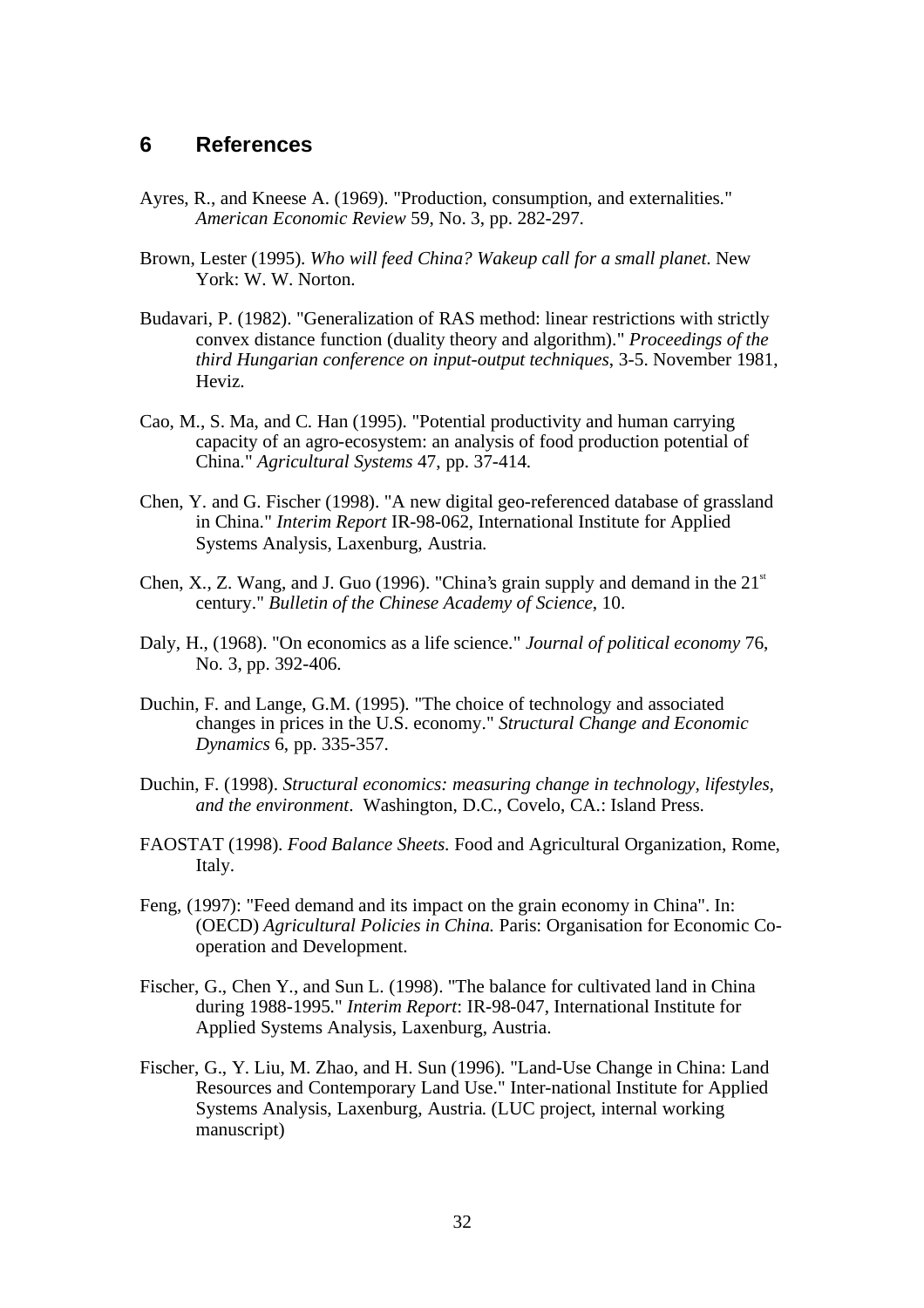- Fischer, G. and H. T. van Velthuizen (1998). "Agro-ecological zones of the former Soviet Union, Mongolia and China: methodology and results." *LUC-AEZ* 7/7, International Institute for Applied Systems Analysis, Laxenburg, Austria. (LUC project, internal working manuscript)
- Fischer, G., H.T. van Velthuizen, and F.O. Nachtergaele, (1999). "Global Agro-Ecological Zones Assessment: Methodology and Results". *Interim Report*, IR-99-053, International Institute for Applied Systems Analysis, Laxenburg, Austria. , (IIASA, Laxenburg, and FAO, Rome).
- Gardner, G. (1996). "Shrinking fields: cropland loss in a world of eight billion." *Worldwatch Paper* 131, Washington, D.C.: Worldwatch Institute.
- Heilig, G.K. (1997). "Anthropogenic Factors in Land-Use Change in China." *Population and Development Review*, 23(1) pp. 139-168.
- Heilig, G.K. (1999). *Can China feed itself?* International Institute for Applied Systems Analysis, Laxenburg, Austria. (CD-ROM Vers. 1.1).
- Huang, J.K. and S. Rozelle (1995). "Environmental stress and grain yields in China." *American Journal of Agricultural Economics*, 77(4), pp. 853-864.
- Huang, Y. and K.P. Kalirajan (1997). "Potential of China's grain production: evidence from the household data." *Agricultural Economics* 17, pp. 191-199.
- IIASA-LUC database. http://www.iiasa.ac.at/Research/LUC/GIS/giswebpage.
- Leontief, W. (1986). "Population growth and economic development: illustrative projections." In: *Input-Output Economics*, 2. Edition. New York, Oxford: Oxford University Press.
- Lin, J. Y. (1995). "Grain yield potential and prospect of grain output increase in China." *People's Daily*, March 10, 1995, Beijing: (in Chinese).
- Lin, J. Y., J. Huang, and S. Rozelle (1996). "China's food economy: past performance and future trends." In: OECD (eds.), *China in the 21<sup>st</sup> century: long-term global implications*. Paris: Organization for Economic Co-operation and Development.
- Liu, X. (1998). "Adjusted forest accounts for China." *Ecological Economics* 27, pp. 283-298.
- Lynden, G.W.J. and L.R. Oldeman (1997). *The Assessment of the Status of Humaninduced Soil Degradation in South and Southeast Asia*. United Nations Environment Program (UNEP), Food and Agricultural Organisation (FAO), and International Soil Reference and Information Centre (ISRIC), Wageningen, The Netherlands.
- Ministry of Agriculture (1998). *Chinese Reserve Resources for Agriculture*. Beijing: circulated official document of the Regional Planning Office for National Agricultural Resources.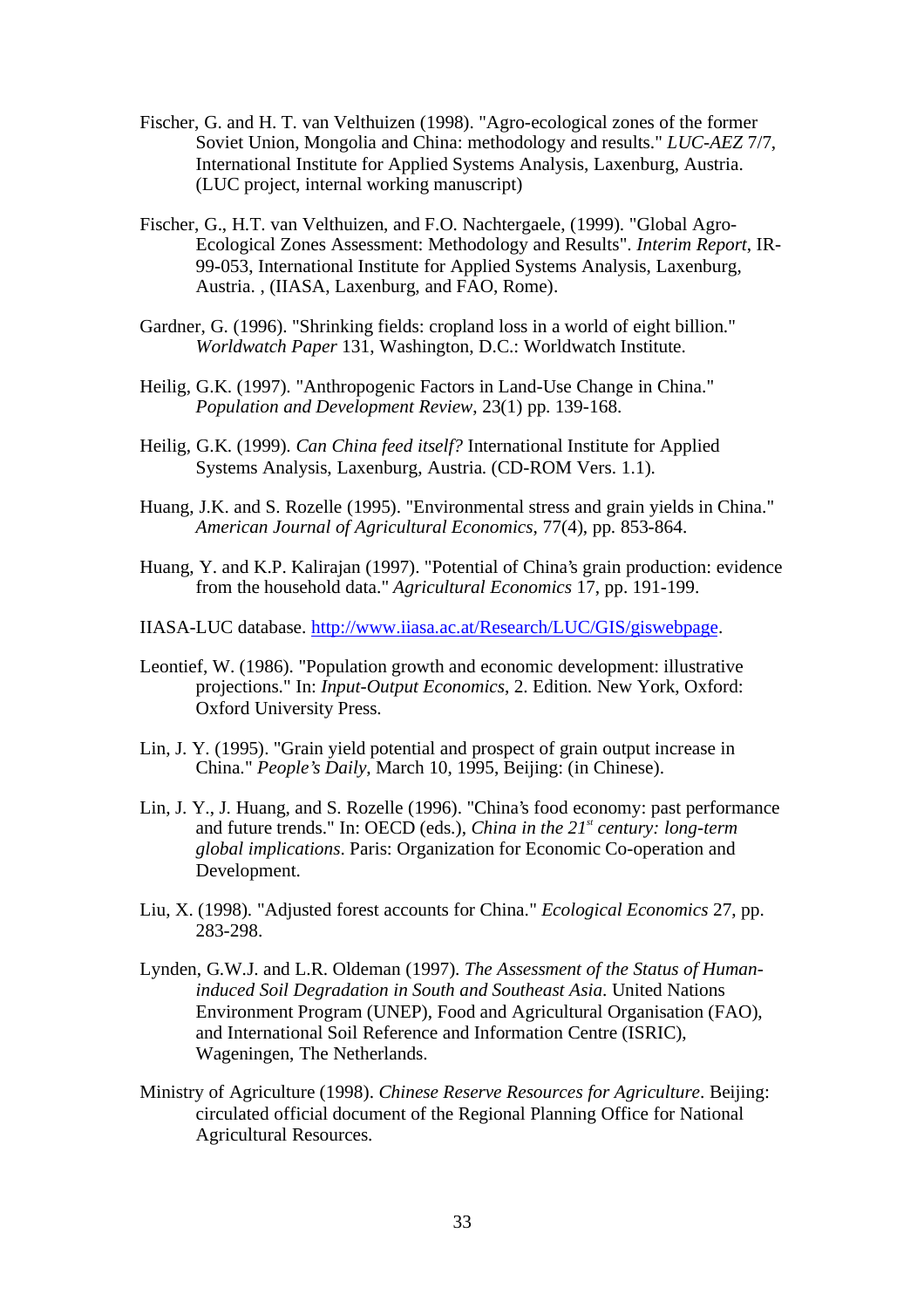- Ministry of Agriculture (1999). *Agriculture action plan for China's Agenda 21*. Beiling: China Agriculture Press.
- Nickum, J. E. (1982). "Irrigation management in China: a review of the literature." *World Bank Staff Working Paper* 545. Washington, D.C.: World Bank.
- Nilsson, Sten (1999). "The Forest Sector of ChinaInternational Institute for Applied Systems Analysis, Laxenburg, Austria. (FOR project internal working manuscript)
- *Price Statistical Yearbook of China, 1992*. Beijing: China Statistics Press.
- Rozelle, V. and J. Huang (1997). "The impact of environmental degradation on grain production in China: 1975-1990." *Economic Geography*, 73(1): pp. 44-66.
- *Rural Statistical Yearbook of China, 1993*. Beijing: China Statistics Press.
- Shen, J. and N.A. Spence (1996). "Modeling urban-rural population growth in China." *Environment and Planning A*, Vol. 28, pp. 1417-1444.
- Shen J. and Spence, N.A. (1997). "Modeling regional population growth in China." In: *Mathematical Population Studies*, Vol. 6, No. 3, 241-274.
- Stone, R., (1970). "Demographic input-output: an extension of social accounting." In: Carter, A.P. and Brody A. (eds.). *Contributions to input-output analysis*: Vol. 1, pp. 293-319. Amsterdam: North-Holland Publishing.
- Sun L. and X. Li (1997). "Driving forces of arable land conversion in China." *Interim Report*: IR-97-076, International Institute for Applied Systems Analysis, Laxenburg, Austria.
- Sun, Laixiang (2000). "The Specification of the LUC Core Model for GAMS Implementation." International Institute for Applied Systems Analysis, Laxenburg, Austria. ( LUC project, internal working manuscript)
- Tang, G., G. Fischer and S. Prieler (1999). "Climate Change and Its Impact on China's Agriculture." International Institute for Applied Systems Analysis, Laxenburg, Austria. (LUC project, internal working manuscript)
- United Nations Population Division (1998). *World's population prospects 1950 - 2050: the 1998 revision*. Machine-readable data sets. New York.
- World Bank (1985). *China: Agriculture to the Year 2000.* Washington, D.C.: World Bank.
- World Bank (1994). *World development report: world development indicators.* Washington. D.C.: The World Bank.
- World Bank (1997a). *China 2020: Development challenges in the new century*. Washington, D.C.: The World Bank.
- World Bank (1997b). *At China's Table: Food Security Options*. Washington, D.C.: The World Bank.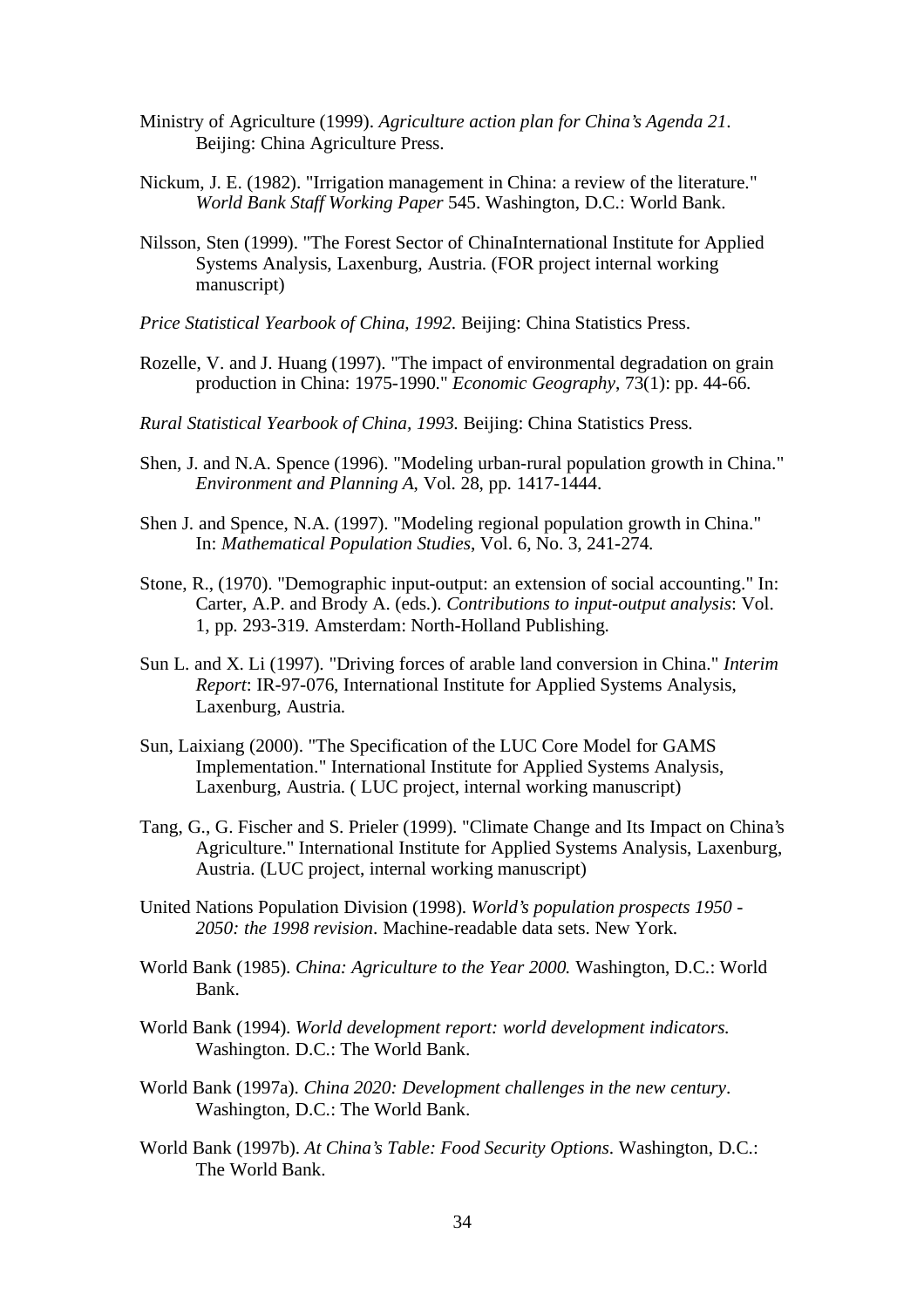- Wu, H.X. and C. Findlay (1997). "China's grain demand and supply: trade implications." In: OECD -. *Agricultural policies in China*. Series: China in the global economy. Paris: Organisation for Economic Co-operation and Development.
- Xu, P., I.K. Tsanis, W.P. Anderson, and P. Kanaroglou (1994). "An economic inputoutput analysis for urban stormwater quality planning." *Water Resources Management* 8, pp. 155-170.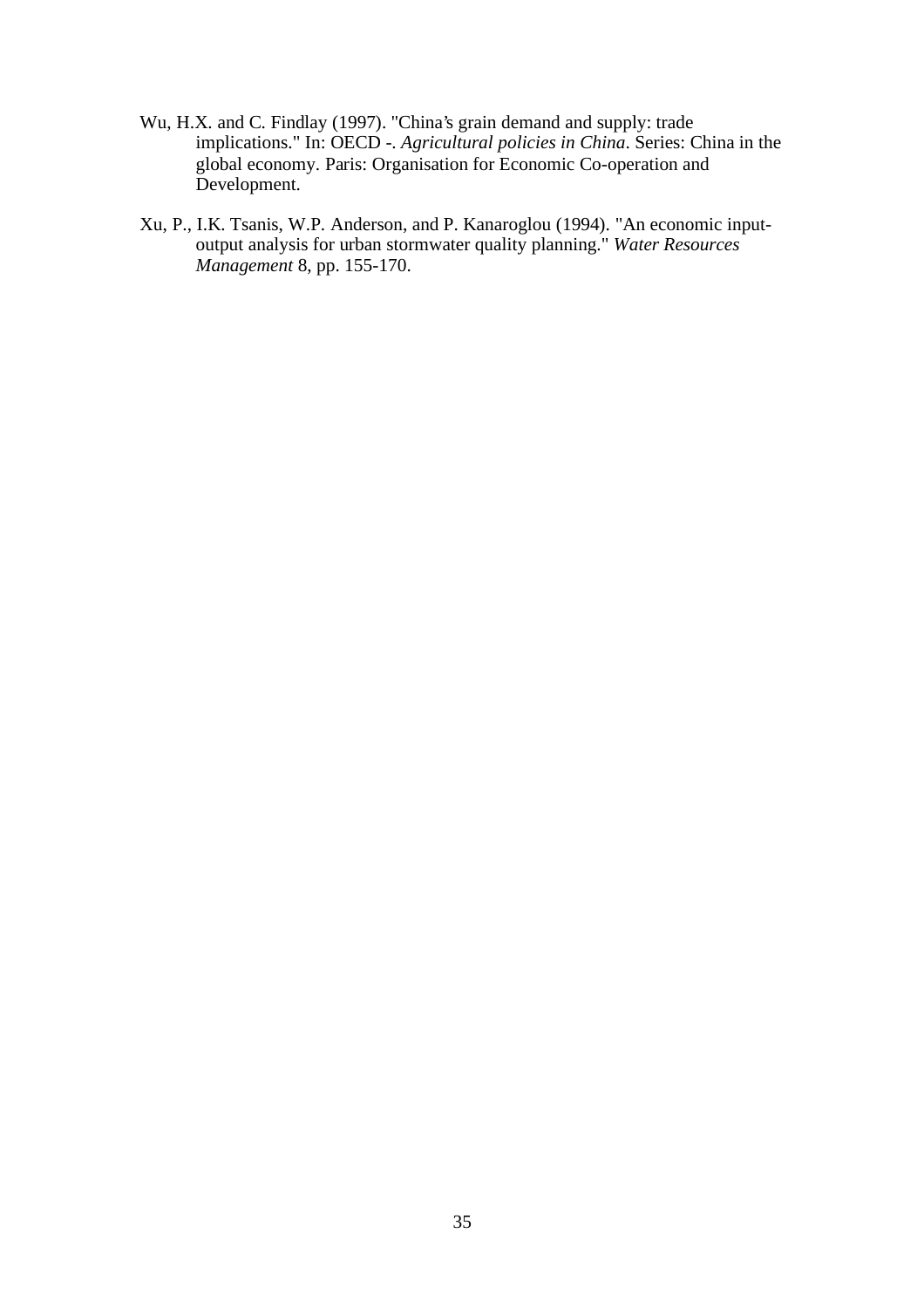# **7 Appendix**

## **Appendix A: List of variables**

- A Endogenous coefficient matrix,
- cj land requirement coefficients per industry,
- I Identity matrix,
- $L_j$  Total land use per industry  $_i$ ,
- $L<sup>F</sup>$  Future land use
- $L^P$ Present land use
- M Multiplier matrix or Leontief coefficients
- $p_i$  Sectoral land productivity
- R Regional distribution matrix,
- x Total output,
- y Final demand,
- $z_{ij}$  Flow of input from sector *i* to *j*,
- ∆ Change of a parameter
- ∆L Change in land use,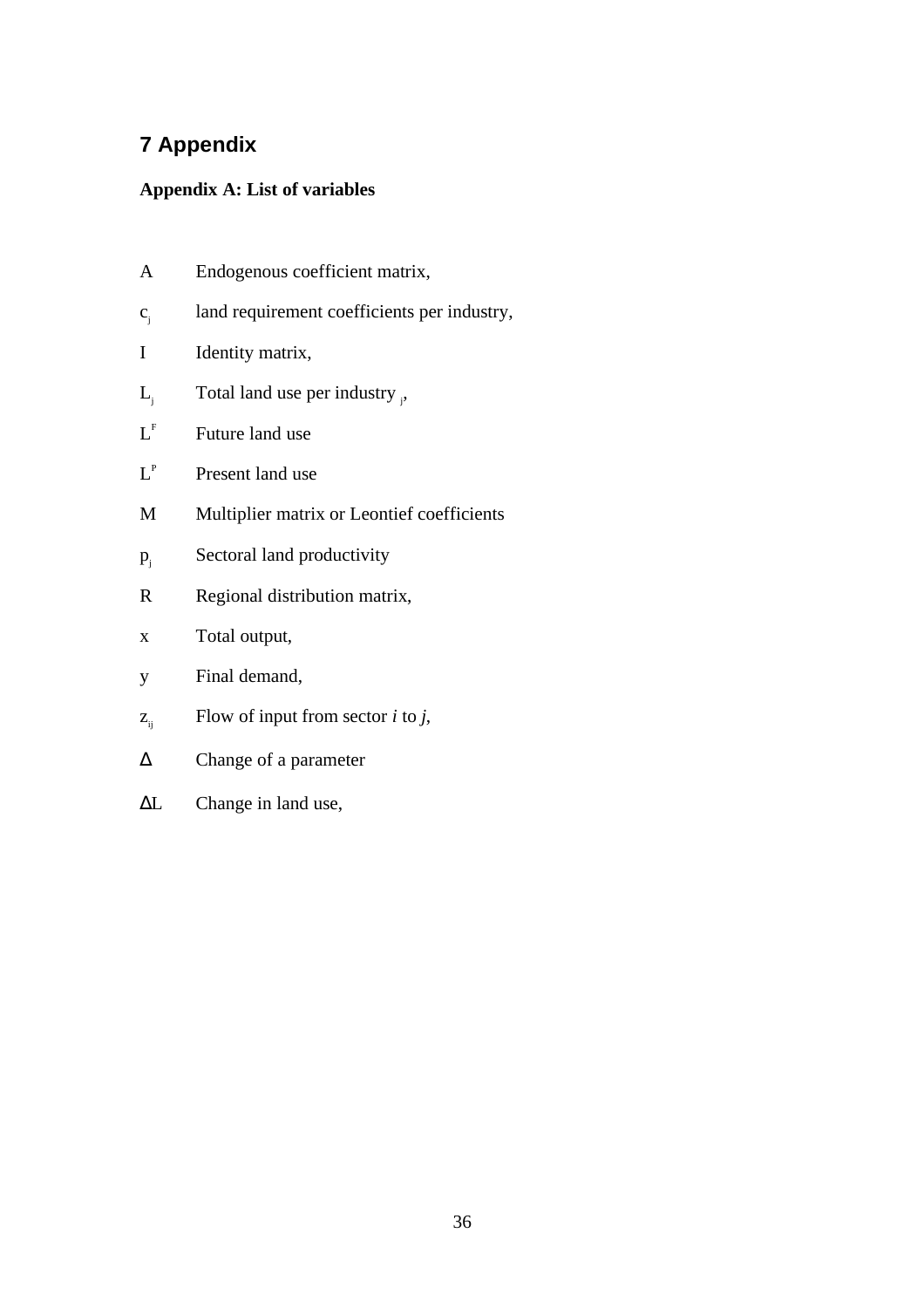# **Appendix B:**

|                       | Grain           | Other<br><b>Crops</b> | Fore-<br>stry  | Live-<br>stock | Handi-<br>craft | Fish        | <b>Industry</b> | Cons-<br>truction | Trans-<br>port | <b>Trade</b> | <b>Services</b> | Rural   | Urban   | Govern-<br>ment | Invest-<br>ment | Inven-<br>tory | Ex-<br>ports | Error    | <b>SUM</b> |
|-----------------------|-----------------|-----------------------|----------------|----------------|-----------------|-------------|-----------------|-------------------|----------------|--------------|-----------------|---------|---------|-----------------|-----------------|----------------|--------------|----------|------------|
| Grain                 | 27,171          | 3,610                 | 33             | 43,814         | 3,353           | 1,710       | 97,785          | 19                | 9              | 2,701        | 1,193           | 95,265  | 3,486   | $\mathbf{0}$    | $\Omega$        | 7,644          | 21           | $-1,054$ | 286,760    |
| Other<br><b>Crops</b> | 1,645           | 8,562                 | 18             | 5,391          | 617             | 108         | 82,393          | 112               | 2              | 3,616        | 1,039           | 58,722  | 47,695  | 352             | $\Omega$        | 3.124          | 4,957        | $-1,089$ | 217,264    |
| Fore-<br>stry         | 147             | 338                   | 4,330          | 344            | 551             | 24          | 17,927          | 519               | 3              | 323          | 270             | 2,730   | 1,946   | $\mathbf{0}$    | 13,891          | 558            | $-1,249$     | $-391$   | 42,261     |
| Live-<br>stock        | $\mathbf 0$     | $\mathbf 0$           | 0              | 11,301         | $\mathbf 0$     | $\mathbf 0$ | 63,520          | $\mathbf 0$       | 0              | 5,554        | 702             | 95,402  | 59,631  | $\mathbf{0}$    | 7.836           | 1.618          | 1,937        | $-1,449$ | 246,052    |
| Other                 | 481             | 604                   | 91             | 1,555          | 7,278           | 37          | 20,579          | 1,192             | 6              | 603          | 365             | 11,738  | 9,584   | $\mathbf{0}$    | $\Omega$        | 866            | $-58$        | $-143$   | 54,778     |
| Fish                  | 0               | $\Omega$              | $\Omega$       | $\Omega$       | $\Omega$        | 3,423       | 10,269          | $\Omega$          |                | 7,857        | 653             | 16.816  | 18,952  | 12 <sup>2</sup> | $\Omega$        | 1.419          | 1,957        | -2       | 61,356     |
| Indus-<br>try         | 49,397          | 39,299                | 2,811          | 35,214         | 5,684           | 9,888       | .869,922        | 293,287           | 66,887         | 152,720      | 233,337         | 259,486 | 287,262 | 24.439          | 271.093         | 95,128         | 12,127       | 13,208   | 3,721,189  |
| Cons-<br>truction     | 37              | 39                    | $\overline{7}$ | 24             | 5               | 13          | 1,679           | 3,570             | 330            | 5,703        | 11,828          | 37,273  | 37,273  |                 | 0 422,426       | $\Omega$       | $\mathbf 0$  | 96       | 520,303    |
| Trans-<br>port        | 2,516           | 2,233                 | 316            | 3,449          | 474             | 703         | 60,073          | 14,613            | 2,235          | 61,333       | 23,230          | 4,115   | 6,201   | 249             | 3,707           | $-318$         | 12,045       | 1,544    | 198,717    |
| Com-<br>merce         | 6,256           | 4,620                 | 390            | 5,740          | 1,149           | 1,438       | 277,870         | 44,697            | 9,630          | 25,469       | 39,450          | 55,546  | 63,785  | 60,259          |                 | 36,180 21,863  | 22,830       | 3,379    | 634,891    |
| Ser-<br>vices         | 6,473           | 5,793                 | 1,204          | 7,634          | 1,519           | 2,348       | 156,689         | 8,337             | 7,247          | 78,067       | 91,346          | 57,379  | 90.258  | 327.796         | 2,021           |                | 0, 16, 170   | 2,545    | 862,826    |
| <b>Capital</b>        | 5,632           | 3,877                 | 1,186          | 5,575          | 1,697           | 2,399       | 184,355         | 12,242            | 27,991         | 21,142       | 87,642          |         |         |                 |                 |                |              |          |            |
| Labor                 | 167.833         | 126,950               | 27,512         | 109,605        | 28,198          | 32,947      | 277,002         | 99,087            | 29,831         | 91,949       | 214,329         |         |         |                 |                 |                |              |          |            |
| <b>Taxes</b>          | 6.009           | 8,087                 | 1,517          | 4,283          | 1,120           | 2,243       | 242,316         | 14,214            | 9,603          | 8,851        | 29,141          |         |         |                 |                 |                |              |          |            |
| <b>Profits</b>        | 13.162          | 13,253                | 2,846          | 12,124         | 3,132           | 4,075       | 358,811         | 28,413            | 44,941         | 169,004      | 128,301         |         |         |                 |                 |                |              |          |            |
| <b>SUM</b>            | 286,760 217,264 |                       | 42.261         | 246.052        | 54.778          | 61.356      | 3.721.189       | 520.303           | 198.717        | 634.891      | 862.826         |         |         |                 |                 |                |              |          |            |

Table 6: Input-Output Table for China's Economy in 1992 (in million Yuan)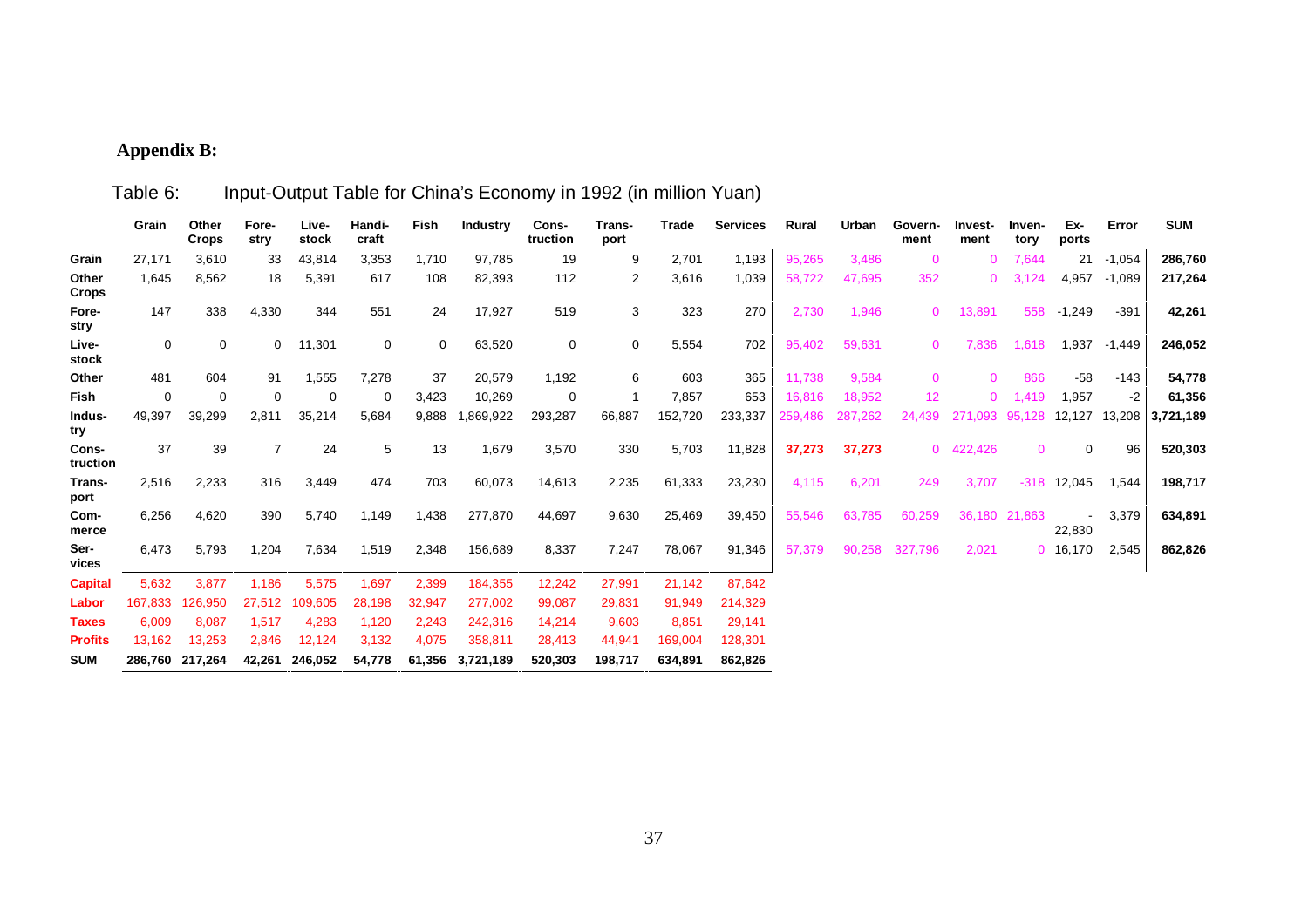|                    | Grain   | <b>Other Crops</b> | Forestry | Livestock | Handicraft | Fish    | <b>Industry</b> | Construction | Trans-<br>portation | Trade   | <b>Services</b> |
|--------------------|---------|--------------------|----------|-----------|------------|---------|-----------------|--------------|---------------------|---------|-----------------|
| Grain              | 0.09475 | 0.01661            | 0.00079  | 0.17807   | 0.06121    | 0.02786 | 0.02628         | 0.00004      | 0.00004             | 0.00425 | 0.00138         |
| <b>Other Crops</b> | 0.00574 | 0.03941            | 0.00042  | 0.02191   | 0.01126    | 0.00176 | 0.02214         | 0.00022      | 0.00001             | 0.00569 | 0.00120         |
| Forestry           | 0.00051 | 0.00156            | 0.10245  | 0.00140   | 0.01006    | 0.00039 | 0.00482         | 0.00100      | 0.00002             | 0.00051 | 0.00031         |
| Lifestock          | 0.00000 | 0.00000            | 0.00000  | 0.04593   | 0.00000    | 0.00000 | 0.01707         | 0.00000      | 0.00000             | 0.00875 | 0.00081         |
| Other              | 0.00168 | 0.00278            | 0.00214  | 0.00632   | 0.13287    | 0.00060 | 0.00553         | 0.00229      | 0.00003             | 0.00095 | 0.00042         |
| Fish               | 0.00000 | 0.00000            | 0.00000  | 0.00000   | 0.00000    | 0.05579 | 0.00276         | 0.00000      | 0.00001             | 0.01238 | 0.00076         |
| <b>Industry</b>    | 0.17226 | 0.18088            | 0.06652  | 0.14311   | 0.10377    | 0.16115 | 0.50251         | 0.56369      | 0.33660             | 0.24055 | 0.27043         |
| Construction       | 0.00013 | 0.00018            | 0.00016  | 0.00010   | 0.00010    | 0.00021 | 0.00045         | 0.00686      | 0.00166             | 0.00898 | 0.01371         |
| Transportation     | 0.00877 | 0.01028            | 0.00749  | 0.01402   | 0.00866    | 0.01146 | 0.01614         | 0.02809      | 0.01125             | 0.09660 | 0.02692         |
| <b>Commerce</b>    | 0.02182 | 0.02126            | 0.00923  | 0.02333   | 0.02097    | 0.02344 | 0.07467         | 0.08591      | 0.04846             | 0.04012 | 0.04572         |
| <b>Services</b>    | 0.02257 | 0.02666            | 0.02849  | 0.03102   | 0.02774    | 0.03827 | 0.04211         | 0.01602      | 0.03647             | 0.12296 | 0.10587         |

# Table 7: Intermediate coefficients (A-matrix) of China's economy in 1992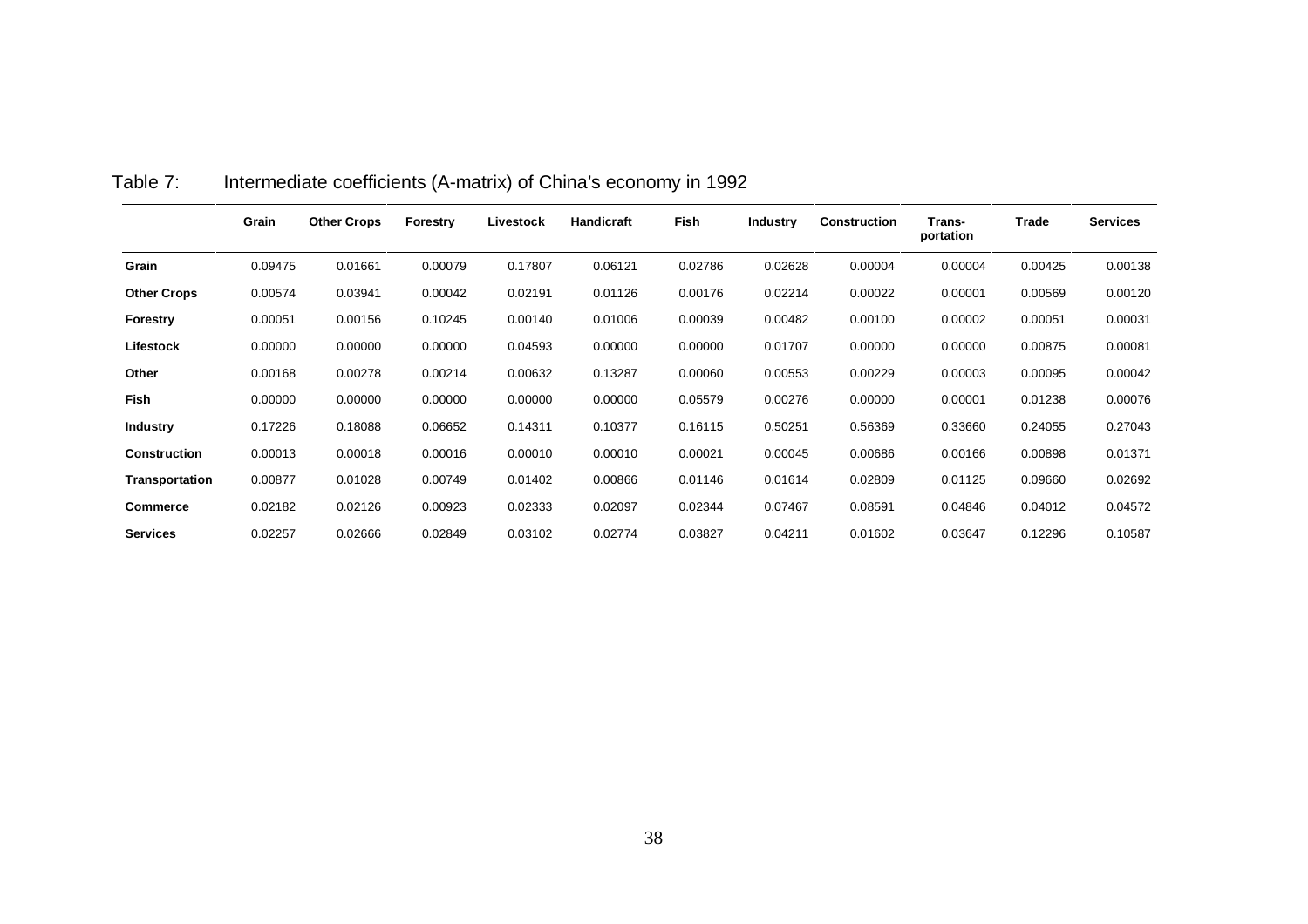|                    | Grain   | <b>Other Crops</b> | <b>Forestry</b> | Livestock | Handicraft | Fish    | <b>Industry</b> | <b>Construction</b> | Trans-<br>portation | <b>Commerce</b> | <b>Services</b> |
|--------------------|---------|--------------------|-----------------|-----------|------------|---------|-----------------|---------------------|---------------------|-----------------|-----------------|
| Grain              | 0.14587 | 0.02814            | 0.00191         | 0.19684   | 0.09790    | 0.04577 | 0.00679         | 0.00003             | 0.00004             | 0.00216         | 0.00069         |
| <b>Other Crops</b> | 0.00909 | 0.06823            | 0.00102         | 0.02484   | 0.01811    | 0.00291 | 0.00971         | 0.00020             | 0.00001             | 0.00344         | 0.00076         |
| <b>Forestry</b>    | 0.00079 | 0.00262            | 0.24927         | 0.00154   | 0.01608    | 0.00064 | 0.00112         | 0.00083             | 0.00001             | 0.00025         | 0.00015         |
| Lifestock          | 0.00000 | 0.00000            | 0.00000         | 0.05224   | 0.00000    | 0.00000 | 0.00803         | 0.00000             | 0.00000             | 0.00541         | 0.00053         |
| Other              | 0.00267 | 0.00484            | 0.00525         | 0.00720   | 0.21394    | 0.00099 | 0.00270         | 0.00211             | 0.00003             | 0.00060         | 0.00028         |
| <b>Fish</b>        | 0.00000 | 0.00000            | 0.00000         | 0.00000   | 0.00000    | 0.09112 | 0.00044         | 0.00000             | 0.00001             | 0.00539         | 0.00031         |
| <b>Industry</b>    | 0.28310 | 0.32186            | 0.16355         | 0.16732   | 0.16805    | 0.26842 | 0.42263         | 0.55966             | 0.34836             | 0.18004         | 0.22904         |
| Construction       | 0.00020 | 0.00031            | 0.00040         | 0.00011   | 0.00015    | 0.00035 | 0.00015         | 0.00599             | 0.00156             | 0.00496         | 0.00769         |
| Transportation     | 0.01514 | 0.01898            | 0.01854         | 0.01709   | 0.01415    | 0.01929 | 0.03294         | 0.03156             | 0.01275             | 0.09671         | 0.03385         |
| <b>Commerce</b>    | 0.03765 | 0.03926            | 0.02286         | 0.02844   | 0.03428    | 0.03946 | 0.15143         | 0.09646             | 0.05490             | 0.04008         | 0.05734         |
| <b>Services</b>    | 0.03878 | 0.04906            | 0.07049         | 0.03767   | 0.04530    | 0.06435 | 0.07868         | 0.01779             | 0.04097             | 0.11959         | 0.12800         |

# Table 8: Intermediate coefficients (A-matrix) of China's economy in 2025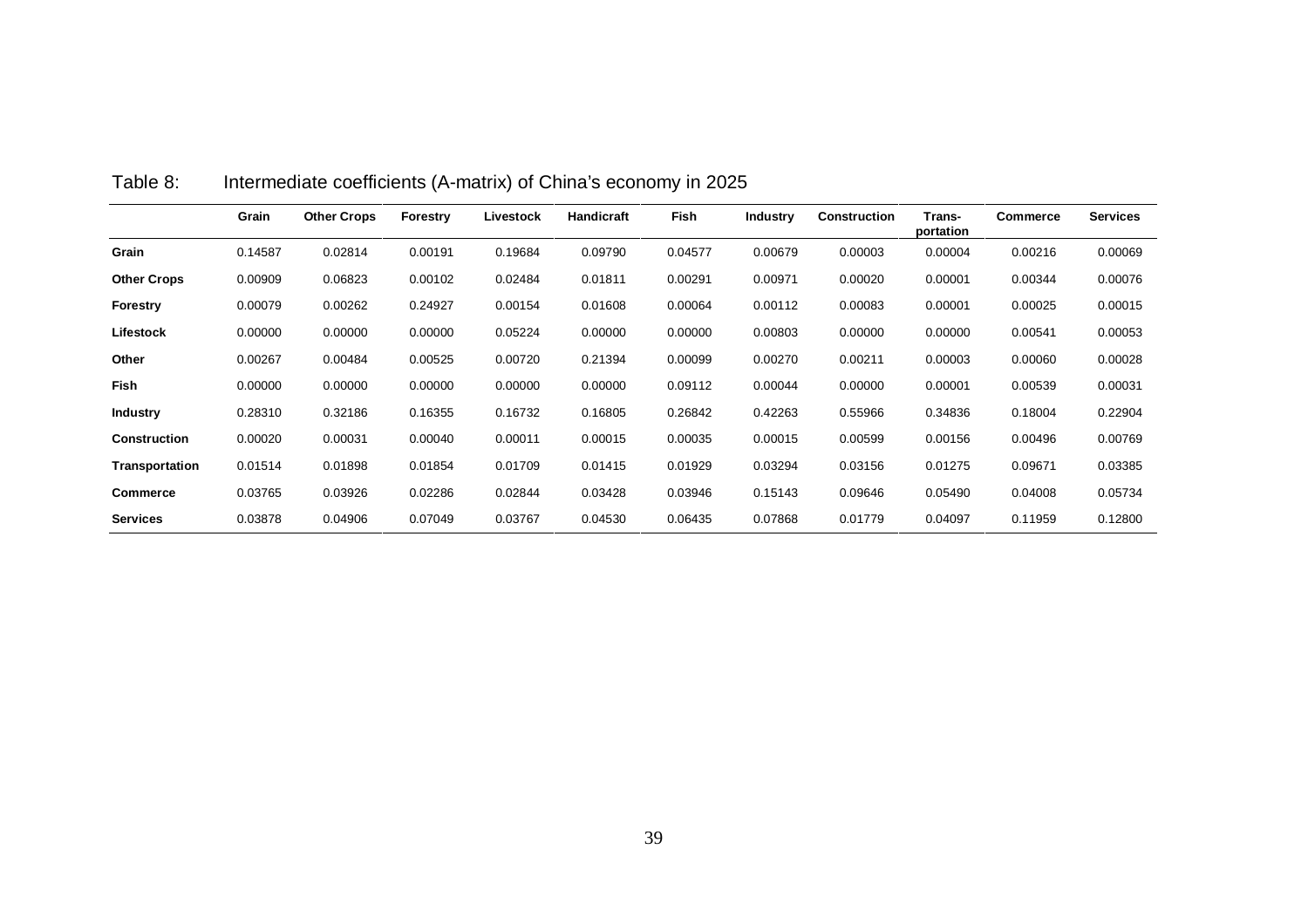|                     | Grain | <b>Other Crops</b> | Forestry | Livestock | Handicraft | <b>Fisheries</b> | <b>Industry</b> | <b>Construction</b> | Trans-<br>portation | <b>Commerce</b> | <b>Services</b> |
|---------------------|-------|--------------------|----------|-----------|------------|------------------|-----------------|---------------------|---------------------|-----------------|-----------------|
| Grain               | 1.122 | 0.036              | 0.009    | 0.225     | 0.091      | 0.049            | 0.079           | 0.049               | 0.030               | 0.035           | 0.029           |
| <b>Other Crops</b>  | 0.019 | 1.053              | 0.006    | 0.038     | 0.023      | 0.014            | 0.056           | 0.035               | 0.021               | 0.026           | 0.021           |
| <b>Forestry</b>     | 0.003 | 0.005              | 1.115    | 0.005     | 0.015      | 0.003            | 0.013           | 0.009               | 0.005               | 0.005           | 0.005           |
| Livestock           | 0.009 | 0.009              | 0.004    | 1.058     | 0.007      | 0.009            | 0.043           | 0.027               | 0.016               | 0.025           | 0.016           |
| Other               | 0.006 | 0.007              | 0.004    | 0.012     | 1.156      | 0.004            | 0.016           | 0.012               | 0.006               | 0.007           | 0.006           |
| <b>Fisheries</b>    | 0.002 | 0.002              | 0.001    | 0.003     | 0.002      | 1.061            | 0.009           | 0.007               | 0.004               | 0.017           | 0.005           |
| <b>Industry</b>     | 0.488 | 0.491              | 0.212    | 0.508     | 0.371      | 0.470            | 2.298           | 1.411               | 0.853               | 0.792           | 0.785           |
| <b>Construction</b> | 0.002 | 0.002              | 0.001    | 0.002     | 0.002      | 0.002            | 0.005           | 1.011               | 0.005               | 0.014           | 0.018           |
| Transportation      | 0.027 | 0.028              | 0.017    | 0.036     | 0.025      | 0.030            | 0.063           | 0.077               | 1.041               | 0.130           | 0.058           |
| <b>Commerce</b>     | 0.069 | 0.068              | 0.031    | 0.077     | 0.062      | 0.070            | 0.194           | 0.213               | 0.126               | 1.123           | 0.124           |
| <b>Services</b>     | 0.063 | 0.067              | 0.051    | 0.080     | 0.067      | 0.081            | 0.144           | 0.121               | 0.103               | 0.201           | 1.178           |
| <b>SUM</b>          | 1.811 | 1.769              | 1.452    | 2.043     | 1.822      | 1.793            | 2.920           | 2.974               | 2.210               | 2.374           | 2.245           |

Table 9: Matrix of multipliers or Leontief coefficients for 1992: